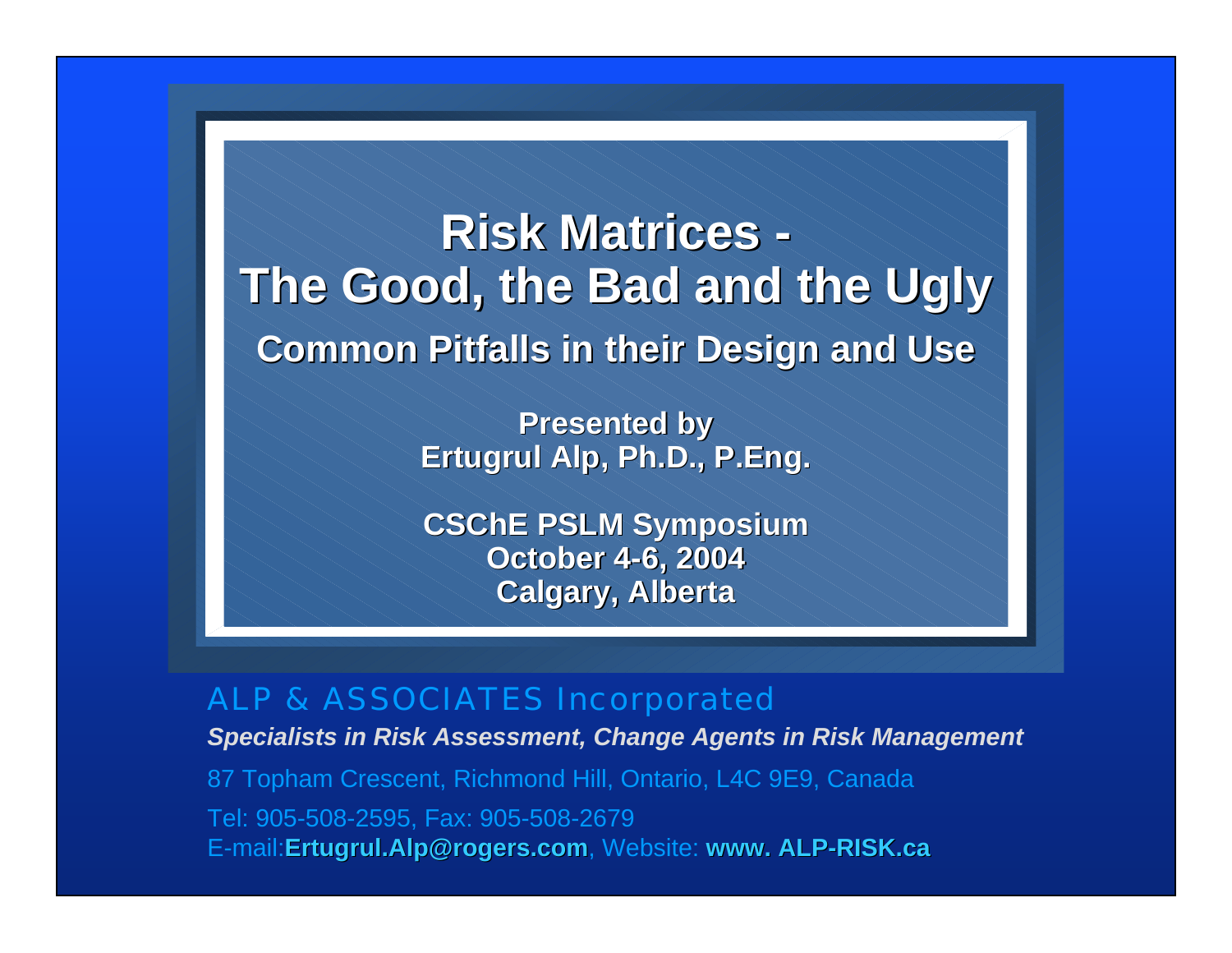### **Background Background**

- $\triangleright$  We do risk assessments for a variety of reasons:
	- $\blacktriangleright$  "The boss asked me"
	- $\rightarrow$  "The regulations tell me to do it"
	- $\blacktriangleright$  "Sounds like a good thing; I was bored anyway"
	- $\rightarrow$  "We are having too many accidents. I want to know what else can happen, so that we can cut our losses"
	- $\rightarrow$  "We have a good accident record; I want to keep it that way"
	- $\rightarrow$  "We have an exemplary accident record; I want to make it better"
	- $\blacktriangleright$  Save money
	- $\div$  Due diligence
	- $\rightarrow$  Resource allocation
	- $\rightarrow$  Proving a pre-determined decision…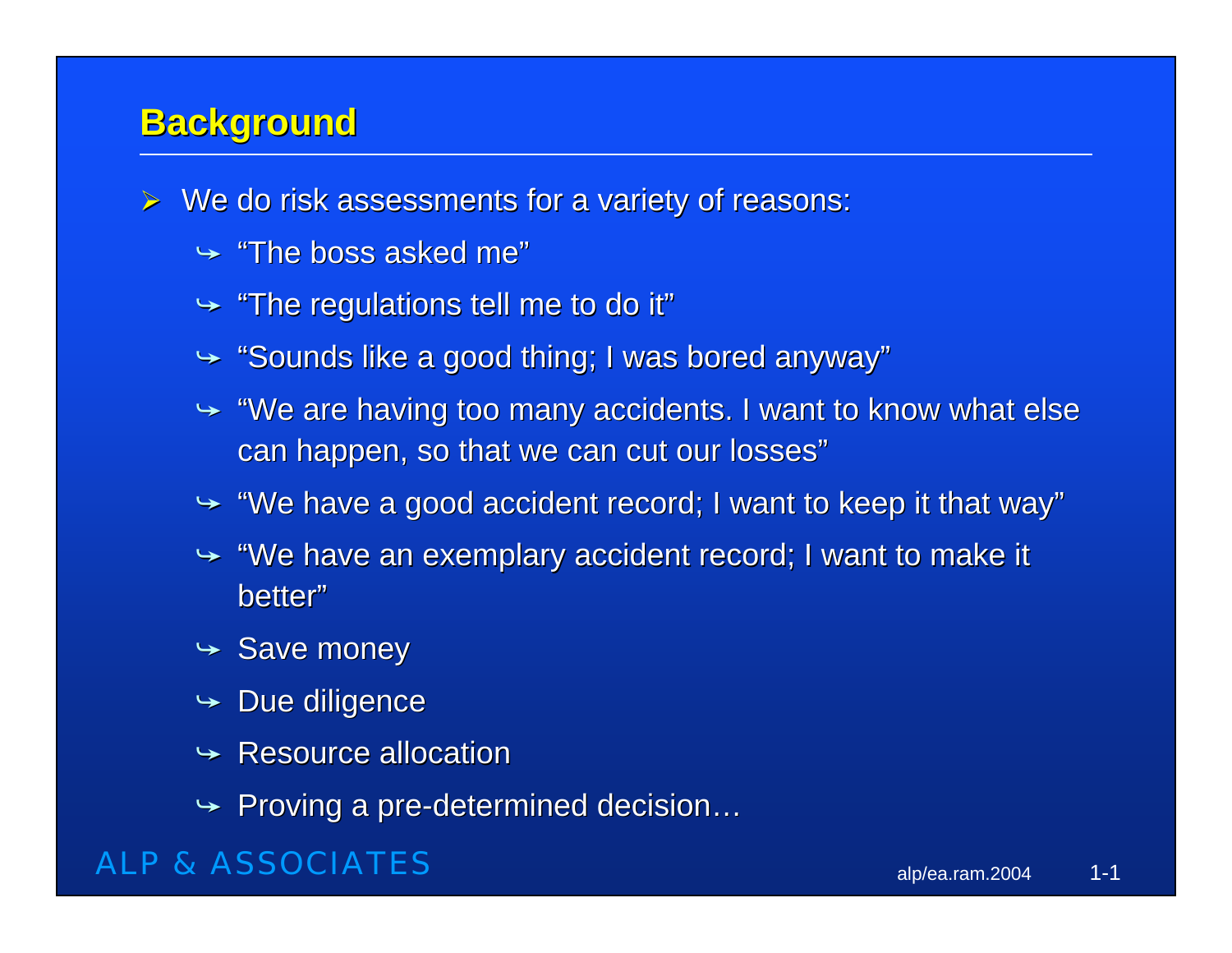### **Outcome of a Risk Assessment Outcome of a Risk Assessment**

- $\triangleright$  A long list of things that can go wrong, and a long list of associated recommendations for prevention or mitigation  $\blacktriangleright$  These can all be good, technically valid
- $\triangleright$  If we are lucky, there is some prioritization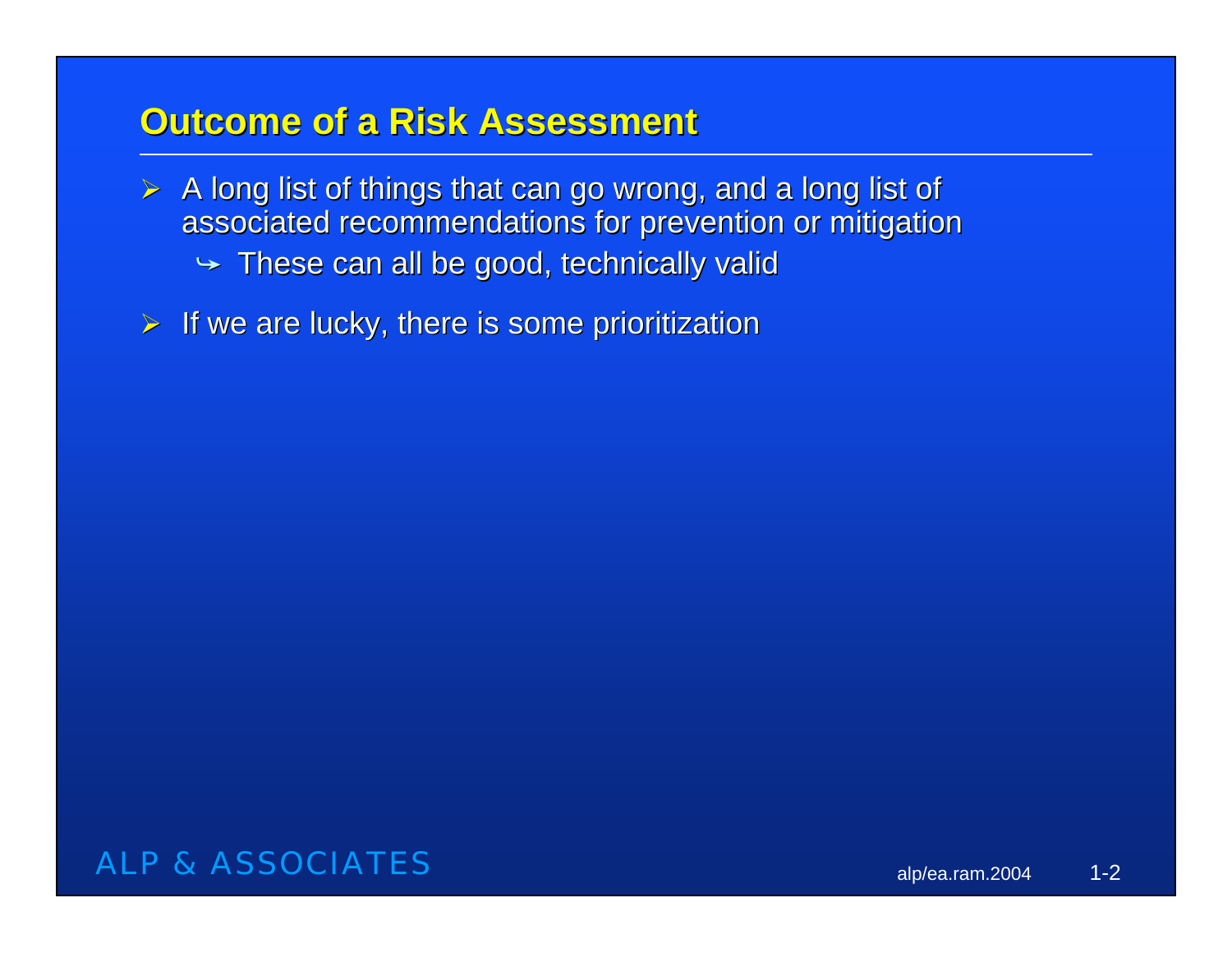# **Approaches to Prioritization Approaches to Prioritization**

- $\triangleright$  Prioritization can be based on:
	- $\blacktriangleright$  "The boss's pet priorities"
	- $\rightarrow$  "The risk assessment team's pet priorities"
	- $\rightarrow$  "Whether the findings result from contravention of
		- $\rightarrow$  "government edicts (laws/regulations/guidelines),
		- $\bm{\mathord{\succ}}$  "company edicts (policies/standards/guidelines),
		- $\rightarrow$  "industry edicts (policies/standards/guidelines/best practices)"
	- $\rightarrow$  "According to the *risk* of 'what can go wrong'"
- $\triangleright$  Hopefully, we are using the "risk-based" approach (also considering the "edicts": "or else ...")

#### $\triangleright$  And this is where the trouble starts ...

- $\rightarrow$  that "good", "bad" and "ugly" word "risk", and the associated innocent-looking formula for quantifying risk:
	- $\rightarrow$  Risk = Consequence x Likelihood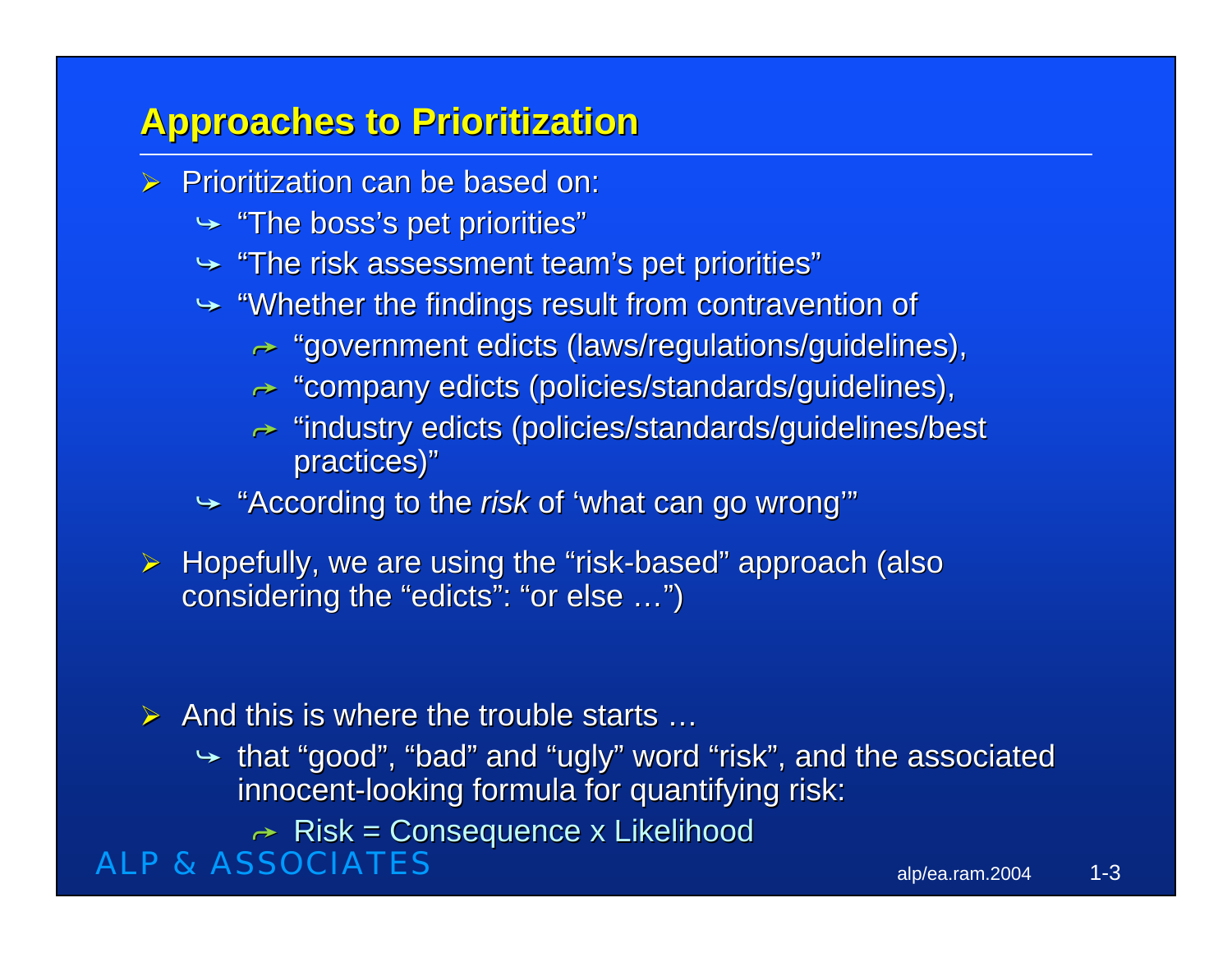# **Objectives of the presentation Objectives of the presentation**

Our objectives are to

- $\triangleright$  Discuss
	- $\rightarrow$  What these "troubles" are
	- $\leftrightarrow$  How they are related to a "risk matrix"
	- $\rightarrow$  How these "troubles" lead to the "bad" and "ugly" practices in designing and using risk matrices

and

 $\triangleright$  Suggest ways of avoiding the pitfalls, and design "good" practices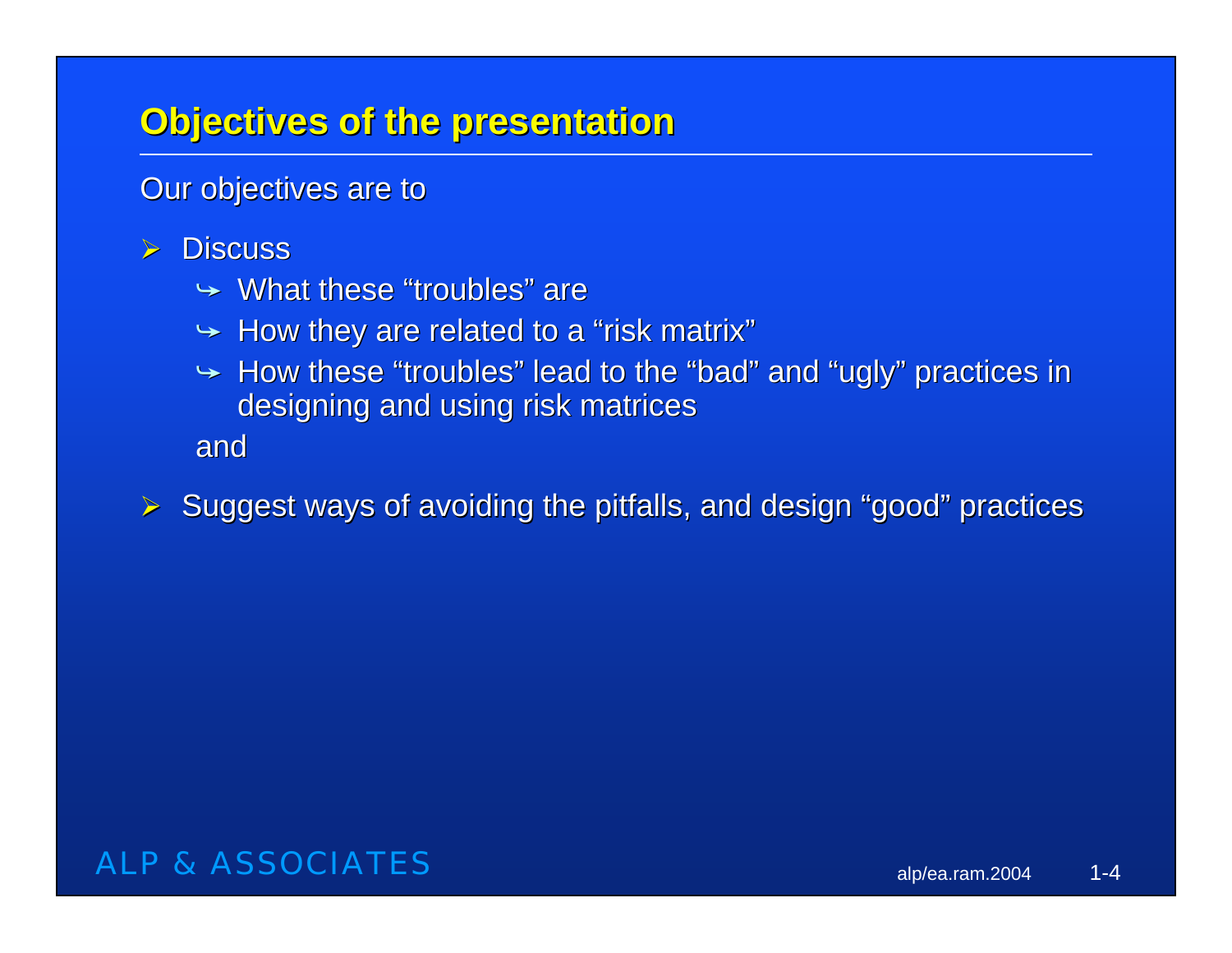### **Trouble #1: What is Risk? - Its definitions:**

- $\triangleright$  e.g., ANSI/AIHA Z10-200X (draft):
	- $\rightarrow$  "An estimate of the combination of the *likelihood* of an occurrence of a hazardous **event** or exposure(s), and the **severity** of injury or illness that may be caused by the event or exposures."
		- $\rightarrow$  NOTE the emphasis: *likelihood* of <u>event</u>, and severity of **event**
		- $\rightarrow \,$  and what exactly is an "event"?
			- $\bullet$  a "car accident"? or a "car accident with fatality"?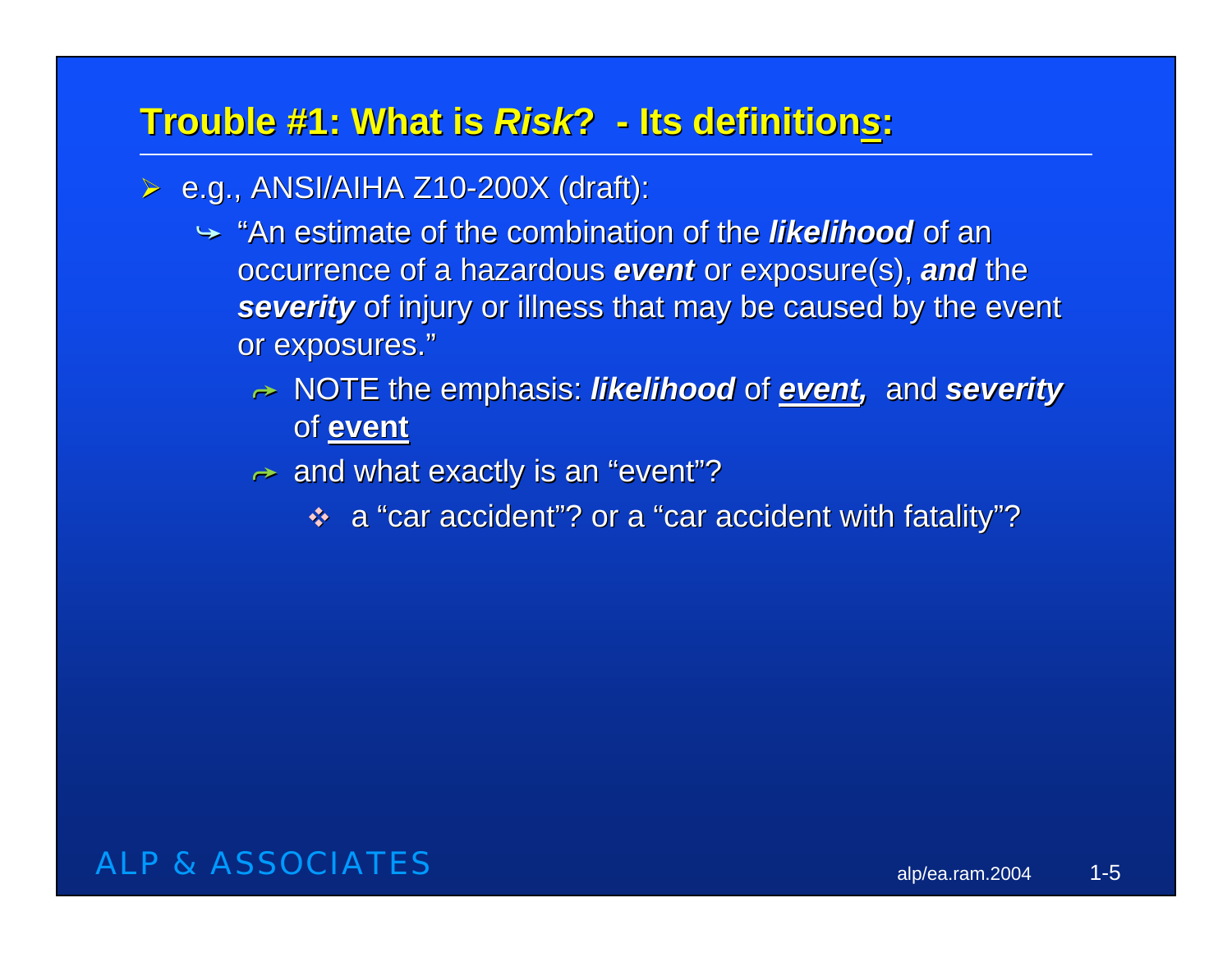$\triangleright$  If we want to quantify the risk of an "event" using the ANSI definition, and define "event" as a "car accident"

 $\rightarrow$  risk of car accident = likelihood of car accident x

severity of car accident

 $\triangleright$  In my experience, likelihood of me ("individual") getting involved in a car accident (like collision with another object, mobile or otherwise, worth speaking about, including somebody hitting your car while you are parked) is about 1 in 10 years

 $\leftrightarrow$  risk of car accident = 0.1 car accidents/year x

severity of a car accident

 $\triangleright$  Looking at the possible "severities" of a car accident,

 $\rightarrow$  death

 $\blacktriangleright$  injury

 $\rightarrow$  "total" the car, no injury or death

 $\rightarrow \,$  some damage to car, no injury or death

ALP & ASSOCIATES $\triangleright$  Which one of these should I attach to the 1 in 10 yrs likelihood?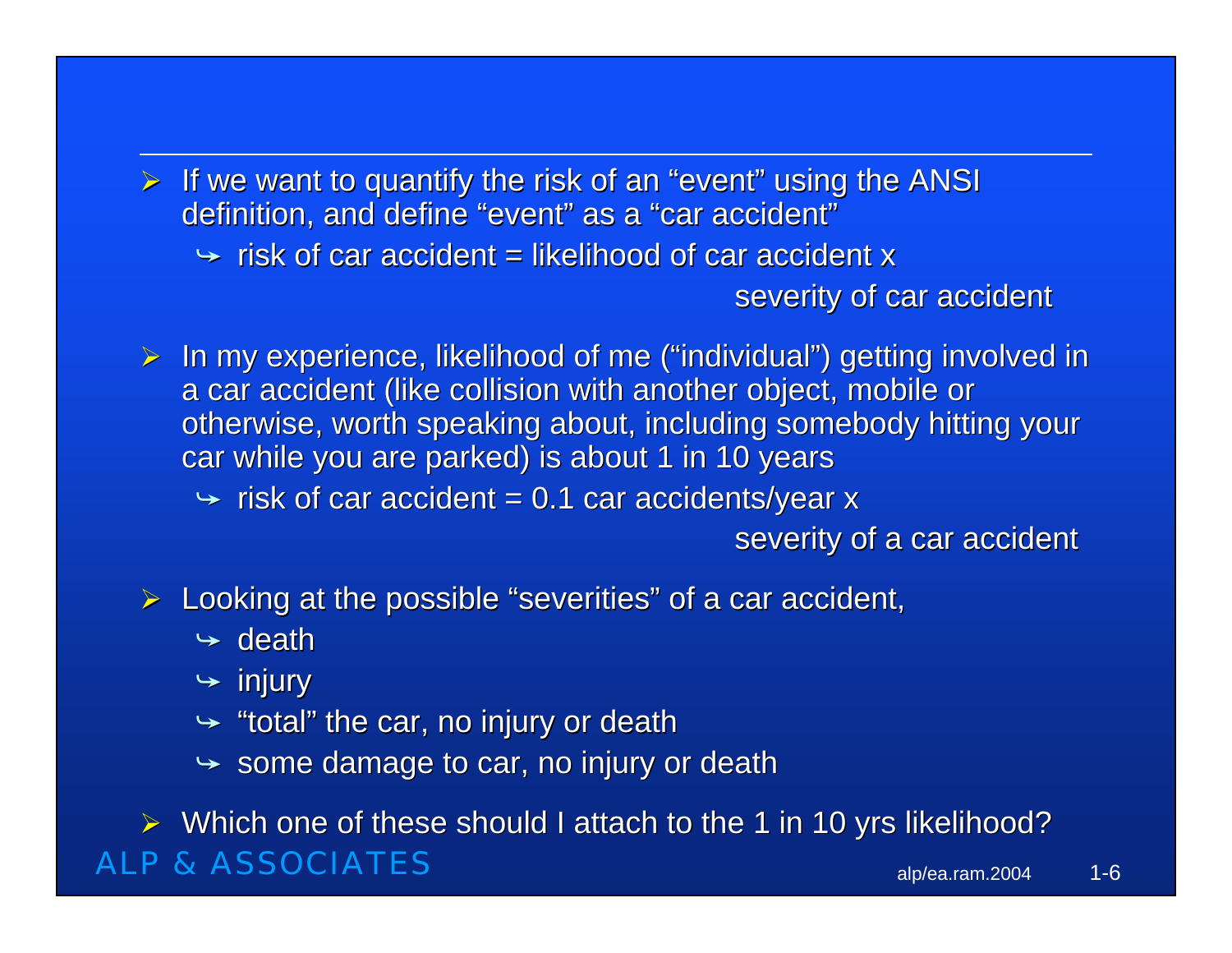- $\triangleright$  If I attach "death" to this likelihood, the risk is 0.1 death/year, which is too high an estimate of risk.
- $\triangleright$  If I attach "injury" to this likelihood, the risk is 0.1 injury/year, which is again too high an estimate of risk, and I do not take into account the possibility of death in my thinking for the purposes of further decision making.
- $\triangleright$  If I attach "total" destruction of the car to this likelihood, the risk is 0.1 car destroyed/year, which is again too high an estimate of risk, <u>a*nd*</u> I do not take into account the possibility of death or injury in my thinking for the purposes of further decision making.
- $\triangleright$  If I attach "some damage" to car to this likelihood, the risk is 0.1 car damaged/year, which is a reasonable estimate of risk, but I do not take into account the possibility of death or injury or "total" destruction in my thinking for the purposes of further decision making.
- $\triangleright$  Clearly, the above approach, with the ANSI definition as the starting point, is wrong!!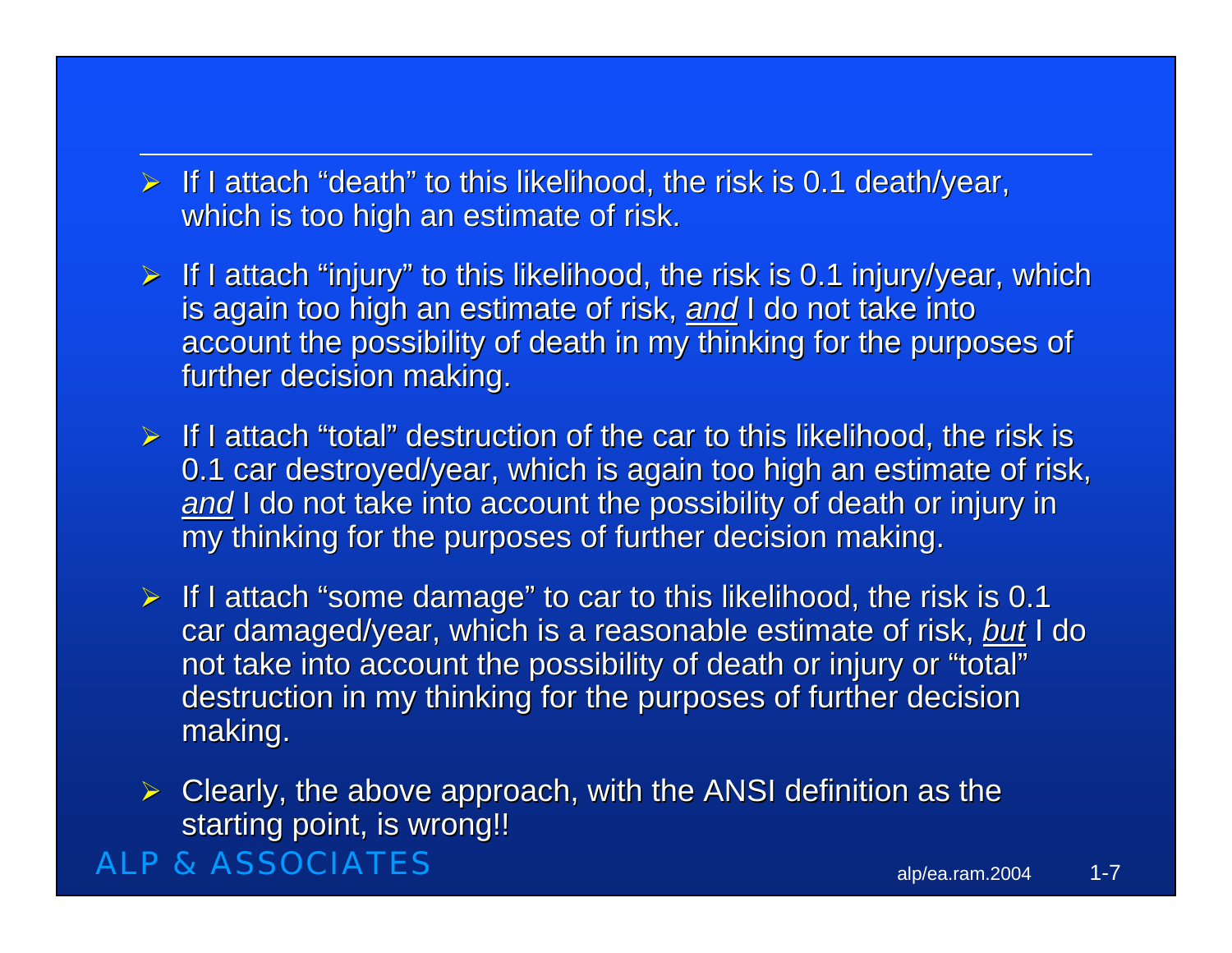- $\triangleright$  e.g., AS/NZS 4360:
	- $\rightarrow$  "Risk is the *chance* of something happening that will have an impact on objectives."
- $\triangleright$  e.g., BC Hazard, Risk and Vulnerability Analysis Tool Kit (2003):
	- $\blacktriangleright$  "Risk does *not* mean *chance*, probability or likelihood.
	- → "Risk is a *total concept* of *likelihood of occurrence* of a<br>hazard and the *severity of possible impacts*."
		- $\rightarrow$  "occurrence of a hazard"? really?

Not much help here!!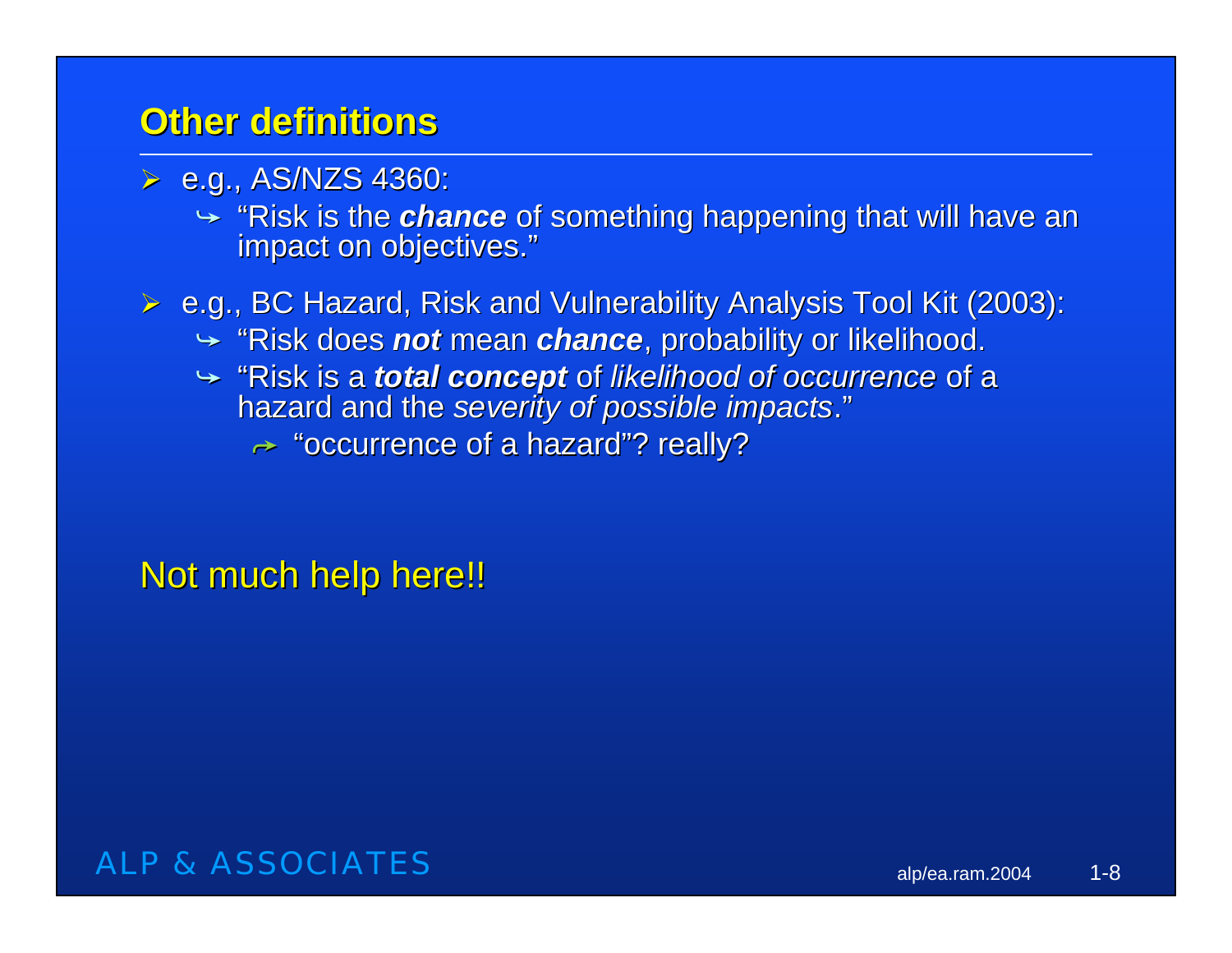- $\triangleright$  The Canadian Institute of Chartered Accountants:
	- $\rightarrow$  "Left undefined, 'risk' can mean different things to different people.
	- For example, traditionally a 'risk' was defined as a specific peril or threat and "risk management" meant buying<br>insurance and taking other steps to protect against financial<br>losses.
	- $\rightarrow$  "Today, the terms 'risk' and 'risk management' have come to cover *all aspects of being in business* and include *both* opportunities and threats."
- $\triangleright$  Treasury Board of Canada (Integrated Risk Management Framework, 2001) Framework, 2001)
	- $\rightarrow$  "Risk refers to the uncertainty that surrounds future events  $\overline{\phantom{a}}$ and outcomes.
	- $\rightarrow$  "It is the expression of the *likelihood* and *impact* of an event with the potential to influence the achievement of an organization's objectives."

Do you think there is light at the end of the tunnel?? !!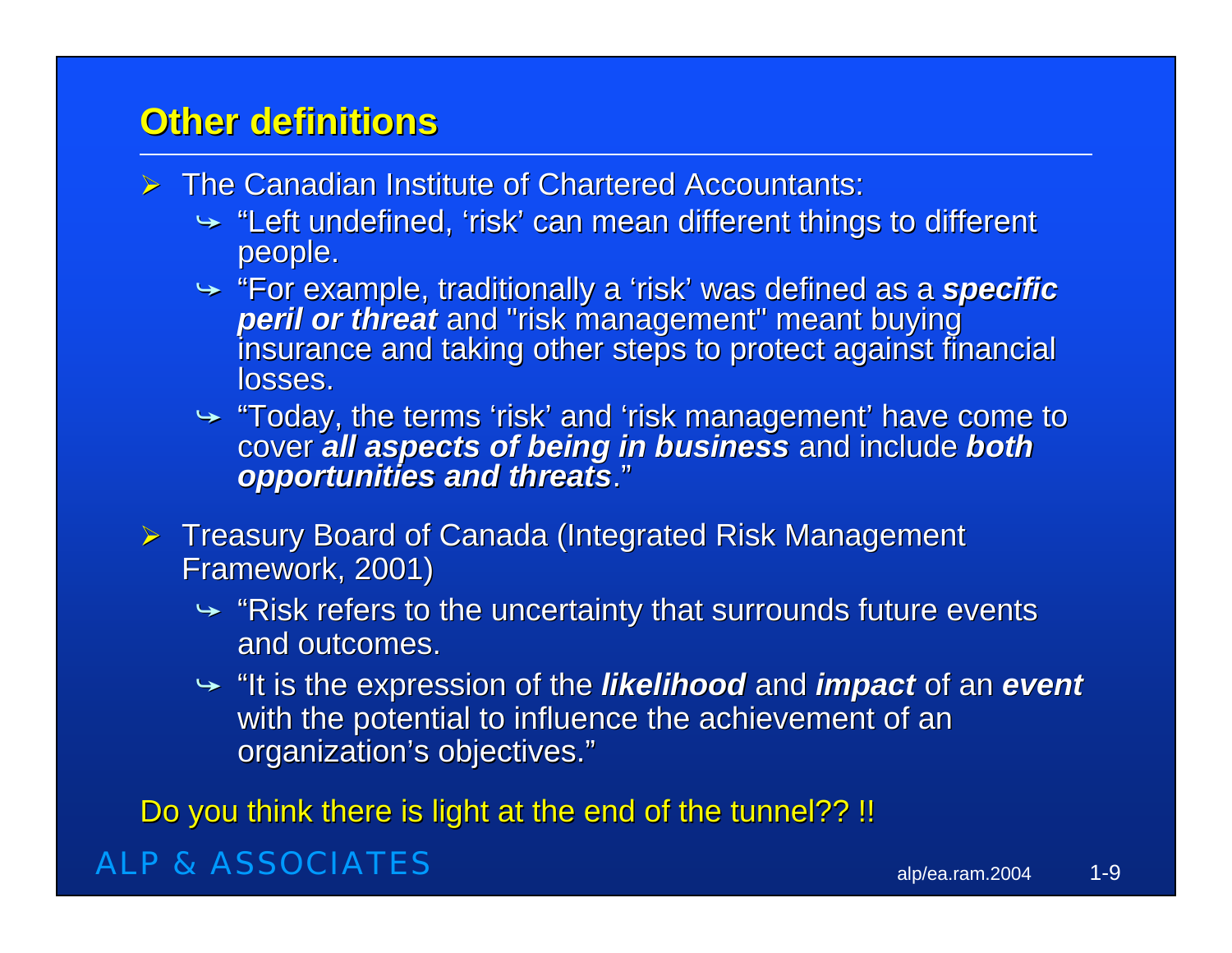- ► CCPA Manufacturing Code Of Practice, Site Acute Risk Assessment Implementation Aid:
	- $\rightarrow$  "Risk is a much abused term which is used interchangeably with the word 'hazard'.
	- $\rightarrow$  "In this document, risk is taken to be a function of a hazard, a consequence and a frequency, i.e.:

 $\rightarrow$  "RISK = f (HAZARD, CONSEQUENCE, FREQUENCY)"

#### $\triangleright$  IEC Guide 73:

- $\rightarrow$  "Combination of the *probability of an event* and its *consequence" consequence"*
	- $\rightarrow$  really?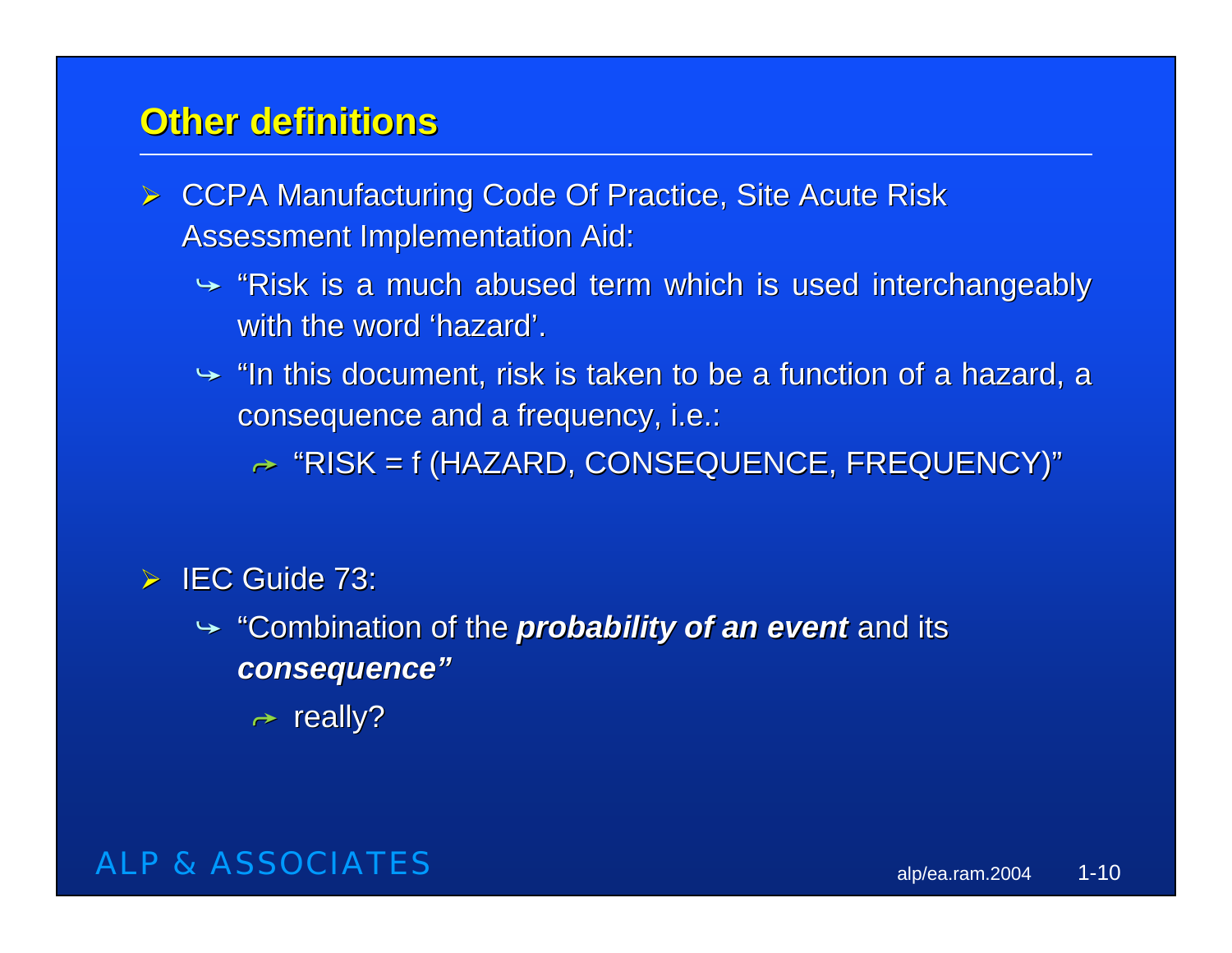#### ¾ CSA-Q634-91

- $\rightarrow$  "A measure of the *probability* and *severity of an adverse effect* on health, property, or the environment."
	- $\rightarrow$  NOTE emphasis: *probability <u>(of an adverse effect)</u> and severity severity of an adverse effect of an adverse effect*

#### $\triangleright$  CSA - Q850

- $\rightarrow$  "Chance of injury or loss as defined as a measure of the **probability** and **severity of an adverse effect** to health, property, the environment, or other things of value"
	- $→$  NOTE again the emphasis: *probability <u>(of an adverse</u> (of an adverse ) effect)* and *severity* of an adverse effect

#### Hmmm!

That means, if we define the *event* as a "car accident with fatality", and not as just "car accident", the ANSI definition (and most of the others) will be OK!!

ALP & ASSOCIATESThis looks like light at the end of the tunnel !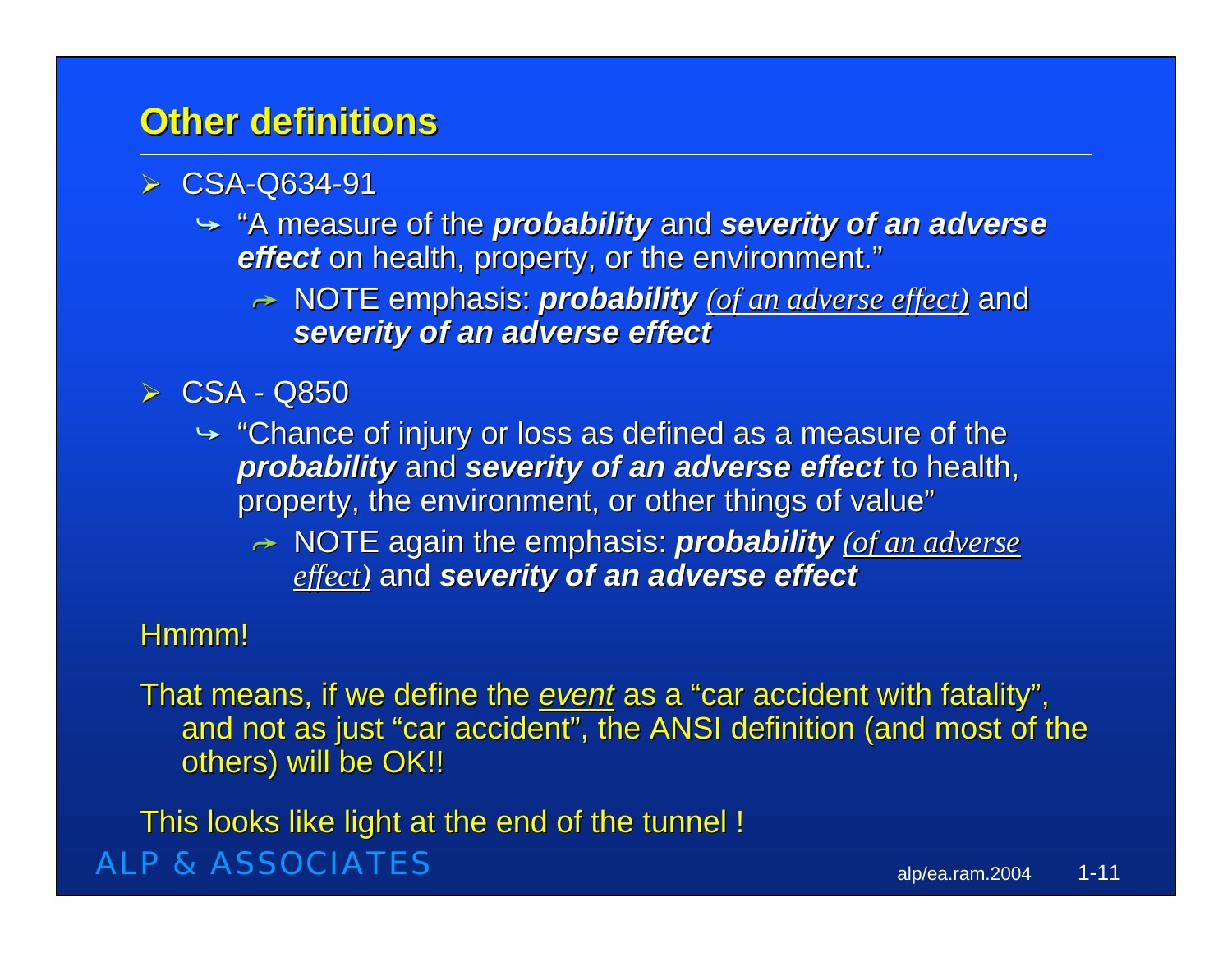# **Light at last, but other type of trouble brews … Light at last, but other type of trouble brews …**

 $\triangleright$  This thinking implies the following formula to quantify risk:

*Risk of adverse effect = severity of adverse effect (consequences) x likelihood of adverse effect x likelihood of adverse effect* 

- **≻** And, if there are many possible *adverse effect* outcomes of a given type of event, you sum the risk of each adverse effect, to calculate the total risk of that type of event.
	- $\rightarrow$  Unfortunately, one needs to be able to express the *severity* in the same units of measurement for the different adverse effects
	- $\rightarrow$  This is Trouble #2
- $\triangleright$  One way of resolving this issue is using a common measure that everyone understands -  $$$  - and most hate:
	- $\rightarrow$  "how much is your life worth?"
		- $\rightarrow$   $\,$  However, lets leave that discussion for another day  $\ldots$
- $\triangleright$  In fact, there is another way of resolving this issue but we shall come to that after we discuss Trouble #3, because this other way provides a resolution to both Trouble  $#2$  and Trouble  $#3$ .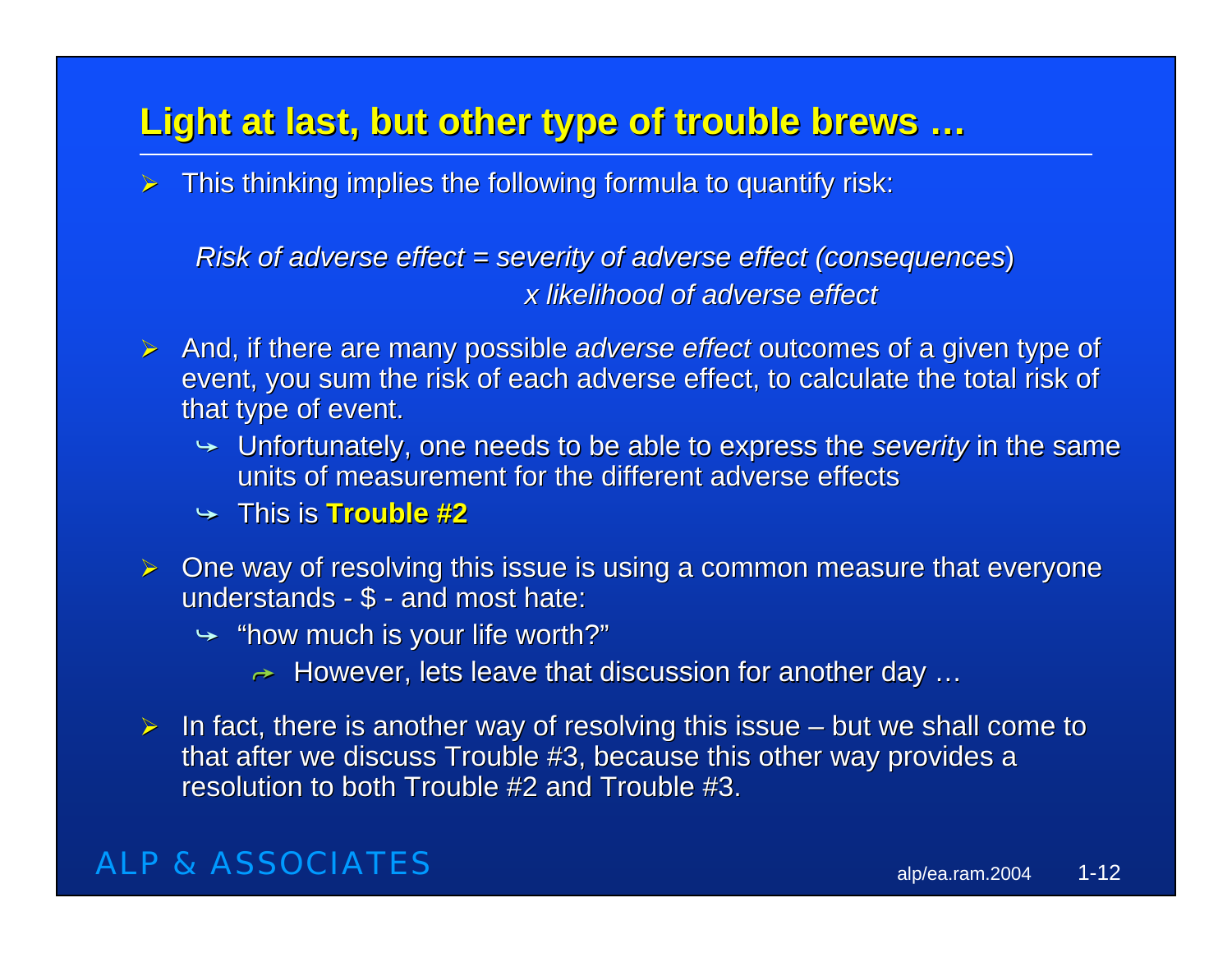### **Trouble #2 (continued) Trouble #2 (continued)**

 $\geq$ Returning to our car accident example, just to complete our train of thought: *Risk of car accident fatalities = deaths/fatal accident x fatal accidents/year = car accident deaths/year = car accident deaths/year Risk of car accident injuries = injuries/injury accident x injury accidents/year = car accident injuries/year = car accident injuries/year Risk of "totalled car" accidents = "totalled cars"/car accident Risk of "totalled car" = "totalled cars"/car accident x "totalled car" accidents/year "totalled car" accidents/year <sup>=</sup>"totalled cars"/year <sup>=</sup>"totalled cars"/year Risk of "damaged-car" accident = "damaged-cars"/car accident x "damaged "damaged-car" accidents/year car" accidents/year <sup>=</sup>"damaged <sup>=</sup>"damaged-cars"/year cars"/year*

¾One can see why it is difficult to add these risks to get the total risk of car accidents unless the units of measurement are the same for each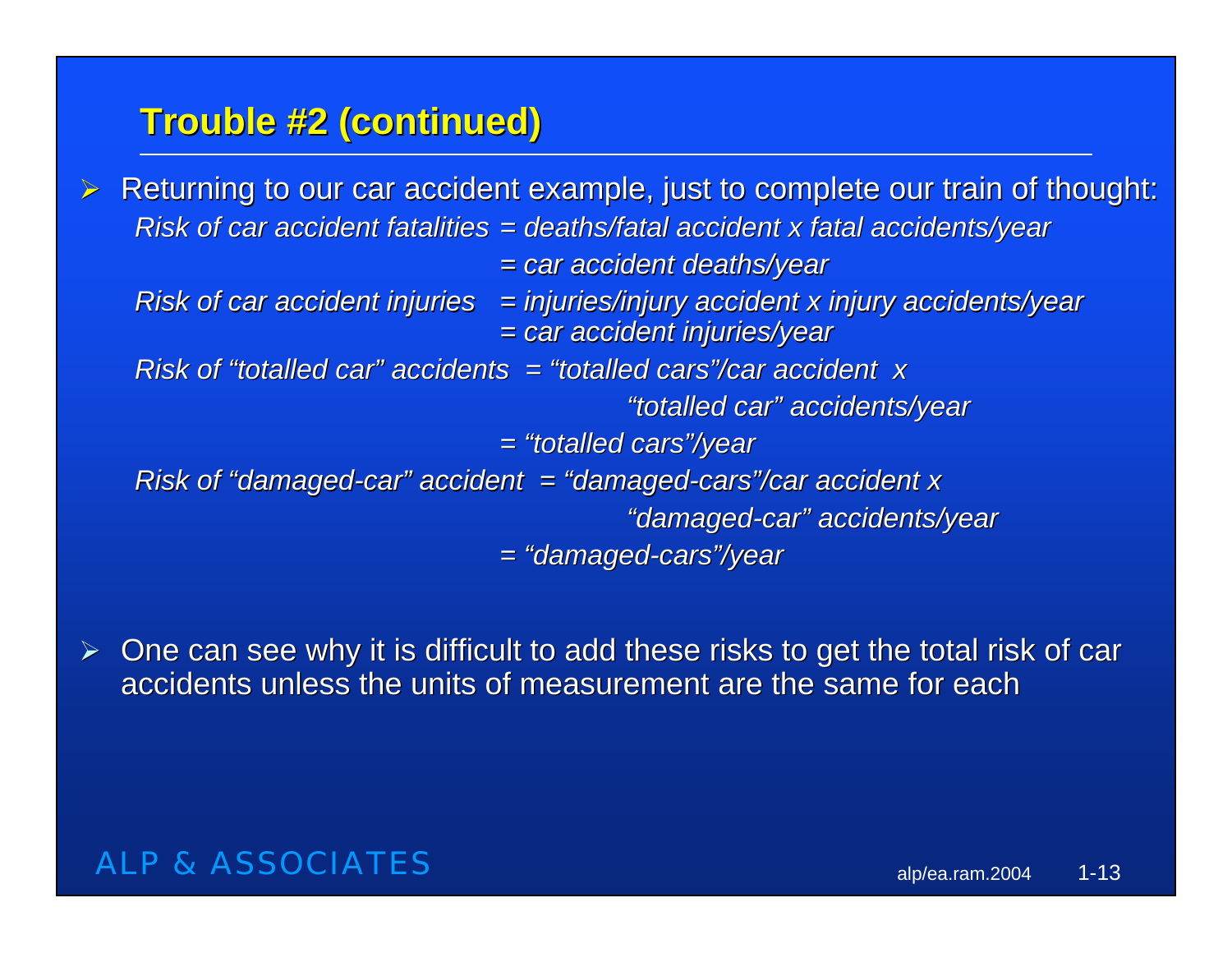### **Trouble #3 Trouble #3 – The formula is too complex The formula is too complex**

- $\triangleright$  The formula for risk involves a multiplication
- ¾Beyond our formal school years, *multiplication is far too* **complex** for most of us
- $\triangleright$  We like to use simpler approaches than multiplication
- $\blacktriangleright$ Therefore, we use a visual aid, remembering our elementary graphing expertise



 $\triangleright$  We call this a "Risk Matrix"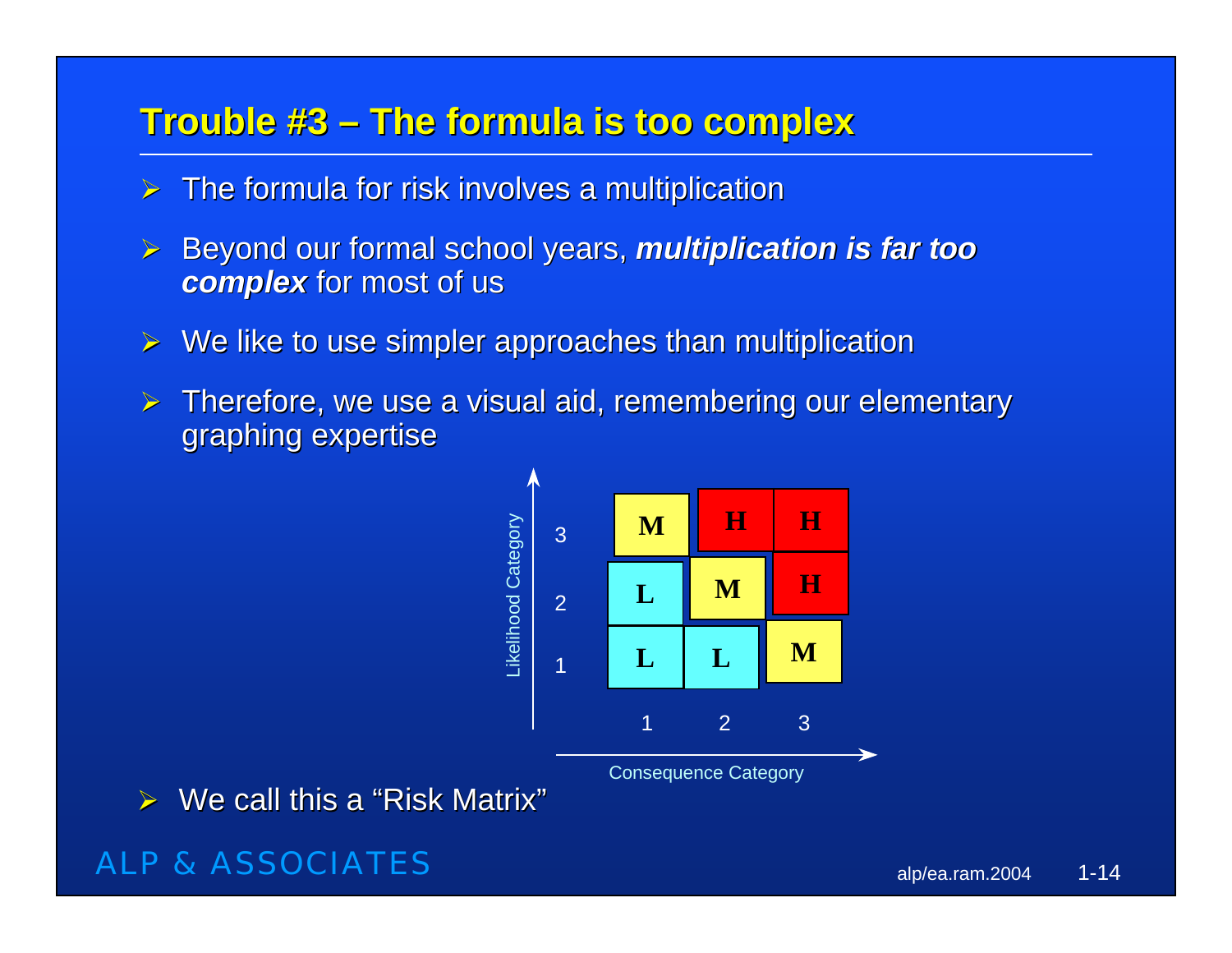# **Focusing on People Health & Safety for the Moment Focusing on People Health & Safety for the Moment**

 $\triangleright$  As an example, define the Consequence and Likelihood **Categories as** 

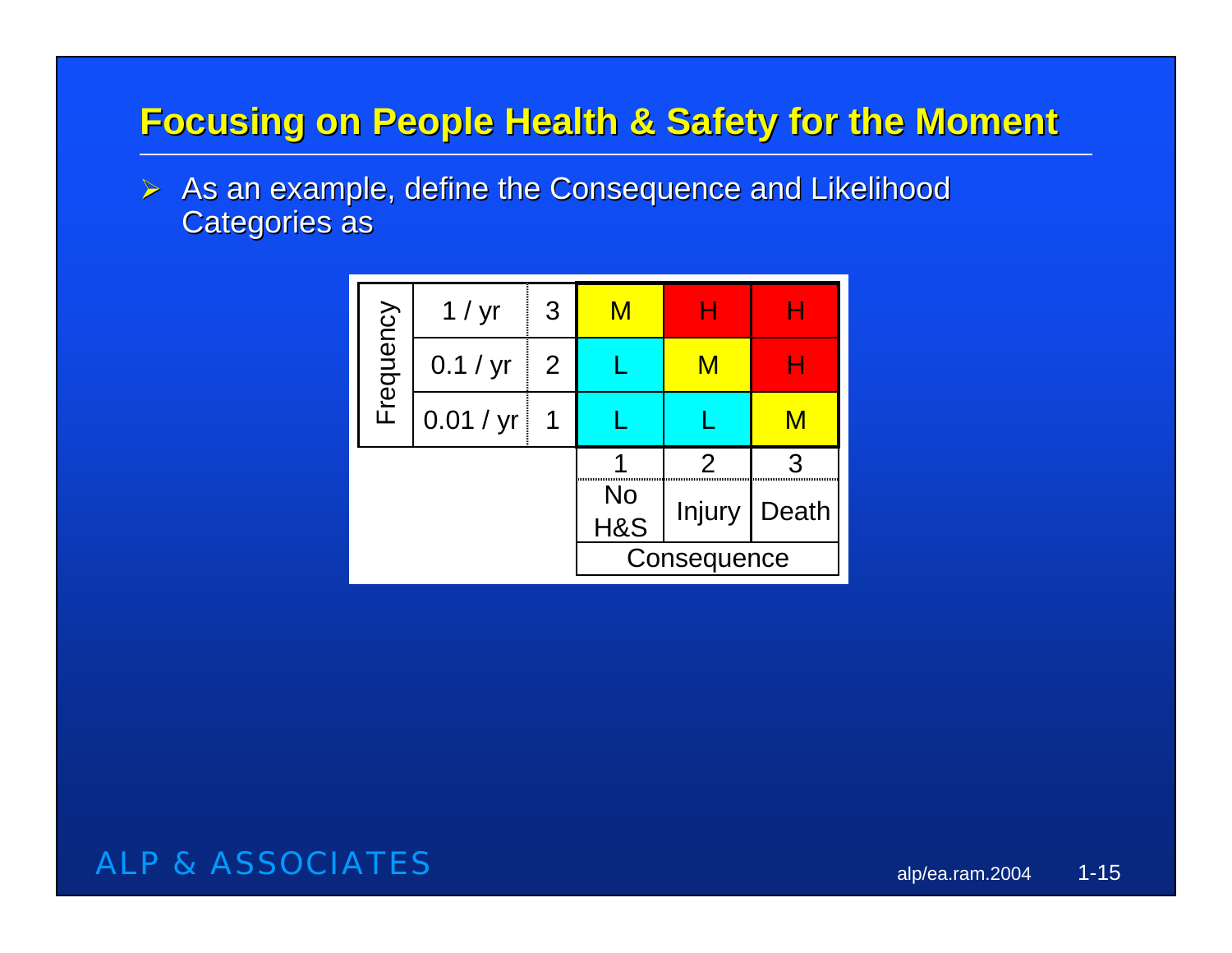### **Bad Practice #1 – worst consequence with total likelihood**



- $\triangleright$  Returning to our car accident example, and taking the "event" as the "car accident":
	- $\blacktriangleright$  Likelihood: 0.1/yr

#### $\blacktriangleright$  Following ANSI guidance, as an example, **BP#1**

- 5. Assess the severity of injury/illness. Based on experience and knowledge make an estimate of the worst credible injury or illness consequence(s) should an incident occur.
	- $\rightarrow$  Consequence can be death: Consequence Category 3
		- $\rightarrow \,$  The combination gives you "H" risk ooops!!
			- $\clubsuit$  and you cannot do much about it either.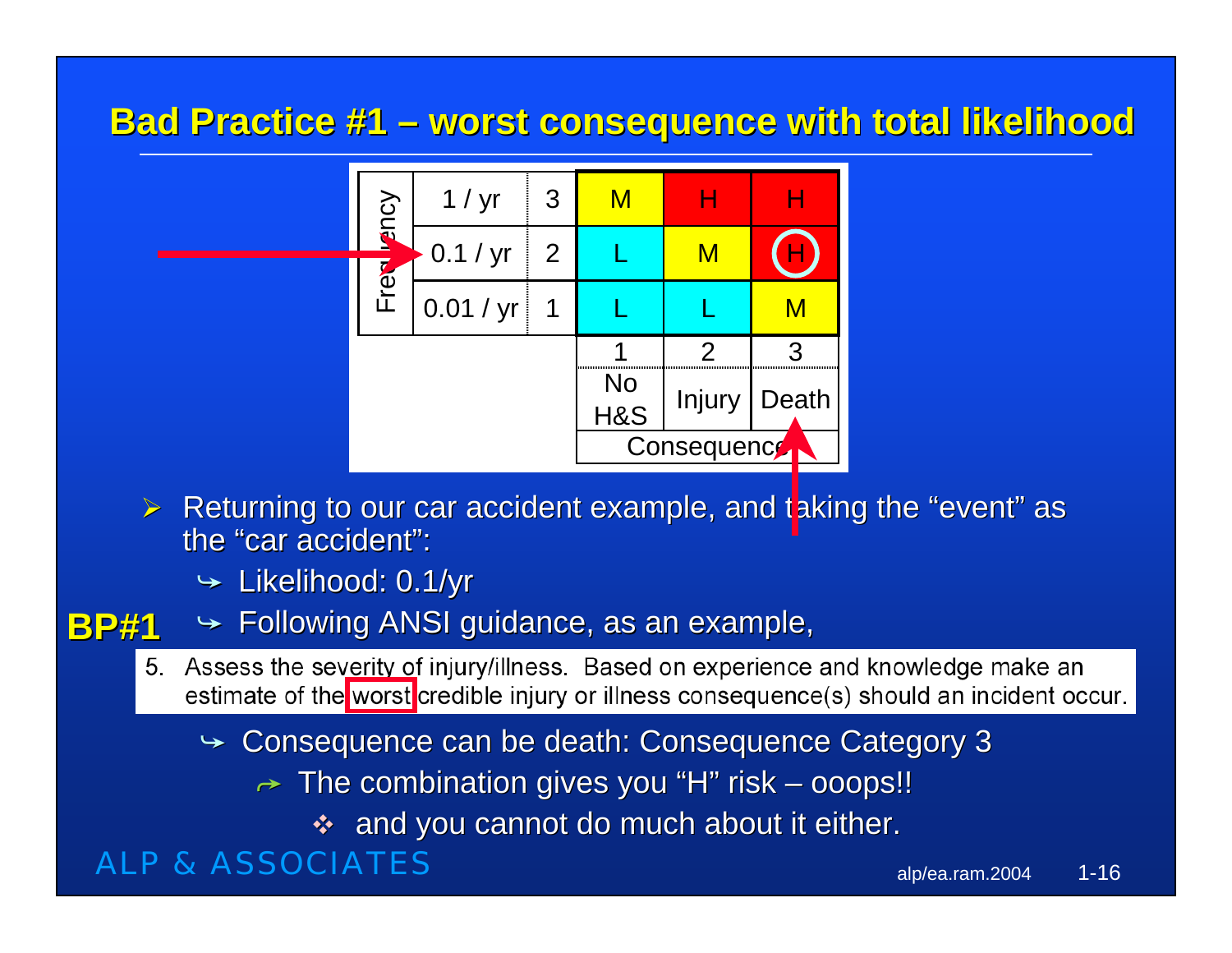# **Bad Practice #1 (continued 2) Bad Practice #1 (continued 2)**

- $\triangleright$  Unfortunately, this way of thinking is very prevalent in today's risk assessments across many industries,
	- $\rightarrow$  gives risk assessment a very bad name among operations people that are told everything is "high risk" according to "THE MATRIX", even though common sense says otherwise.

#### $\triangleright$  Why do people do it?

- $\rightarrow$  They use the term "risk" incorrectly, confusing it with "consequence".
- $\rightarrow$  They want to emphasise the potential worst outcome, even though the actual "risk" of that worst outcome may not actually be "High".
- $\rightarrow$  They want to show to others that, if they do not practice "safety", the consequence **would be** very bad, and the risk **would be** very high (even though the current actual risk may not be that high!)
	- $\rightarrow$  "assume no controls are in place" syndrome
	- $\rightarrow$  A legitimate approach if the controls that are assumed to be failing are specified precisely!
		- $\clubsuit$  But, alas! That does not happen very often!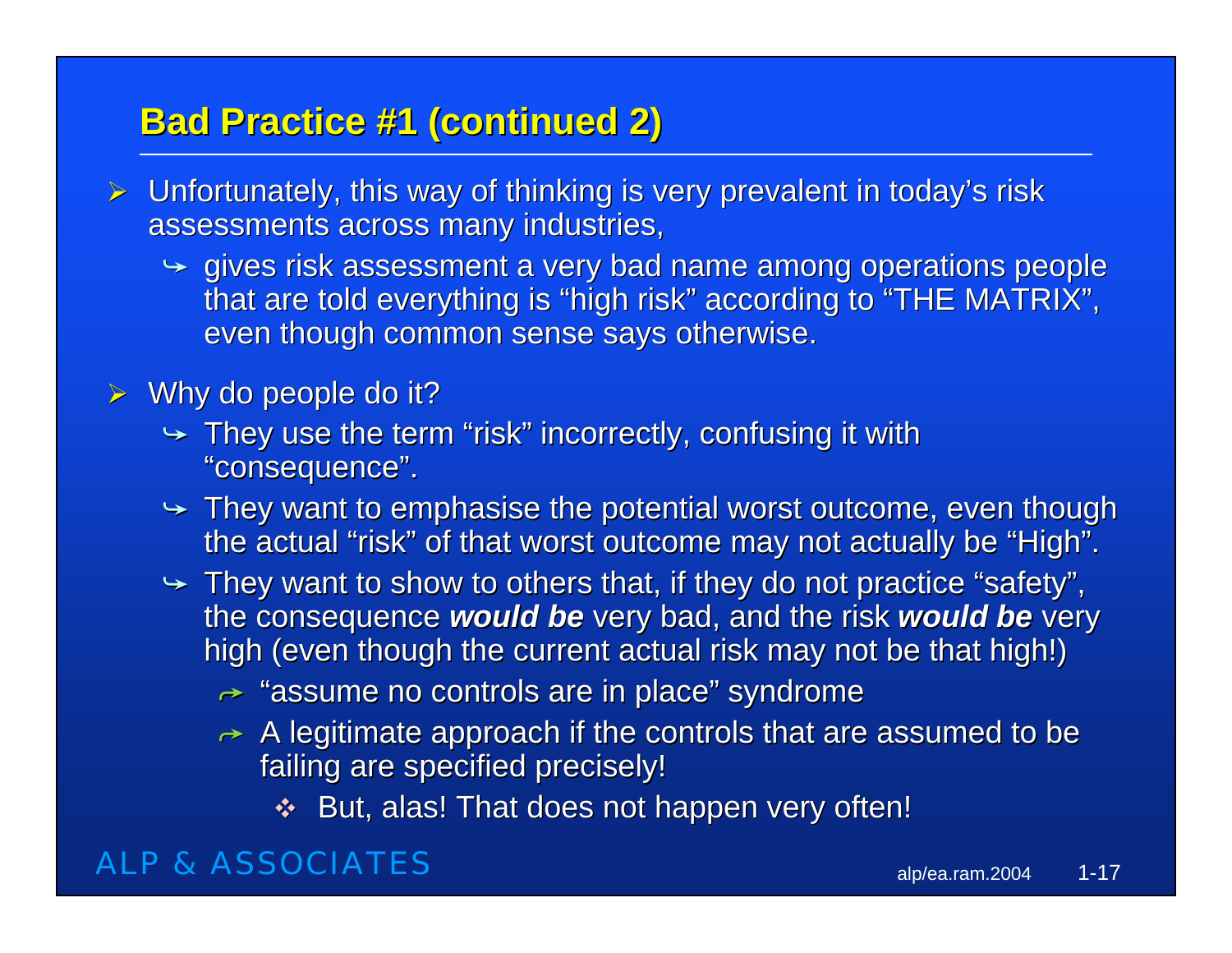# **Typical recording format for Bad Practice #1 Typical recording format for Bad Practice #1**

| <b>Hazardous Event</b> | <b>Event</b><br><b>Frequency</b>                    | <b>Event</b><br><b>Consequence</b> | <b>Event</b><br><b>Risk</b> |
|------------------------|-----------------------------------------------------|------------------------------------|-----------------------------|
|                        | $\overline{\phantom{a}}$ . $\overline{\phantom{a}}$ |                                    | R                           |
|                        |                                                     |                                    |                             |
| <b>Car accident</b>    |                                                     |                                    |                             |

 $\triangleright$  Typical Footnote (if you are lucky): "Event consequence assumes no controls are in place"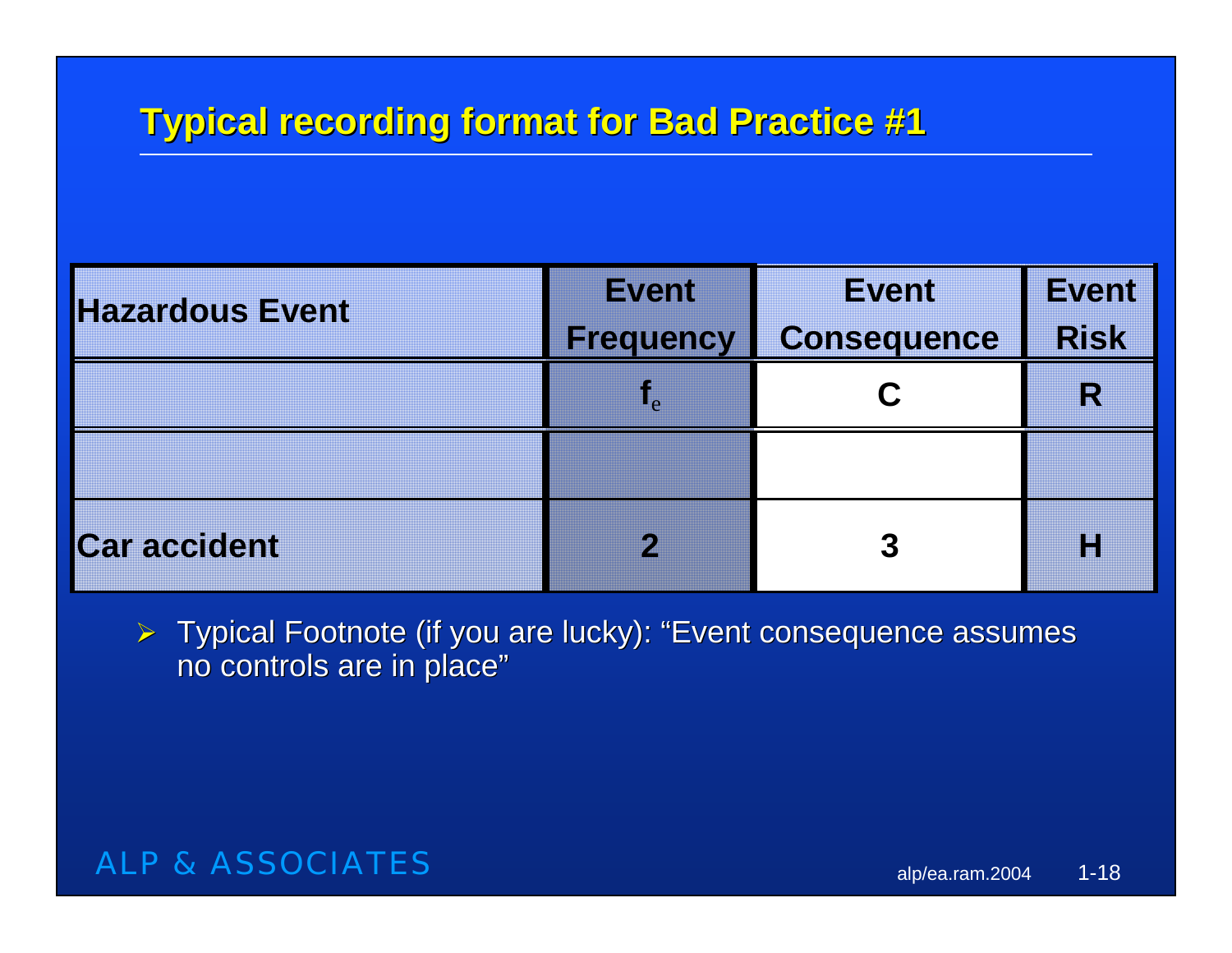# **Why is Bad Practice #1 so prevalent? Why is Bad Practice #1 so prevalent?**

- $\triangleright$  Consider LOPA Layers of Protection Analysis
- $\triangleright$  It is a relatively new technique, that serves to fill the gap between fully qualitative process hazard analysis (PHA) techniques such as HAZOPs, and the fully quantitative techniques such as , consequence modelling and fault and event tree analysis.
- $\triangleright$  It is limited to evaluating a single cause-consequence pair as a scenario.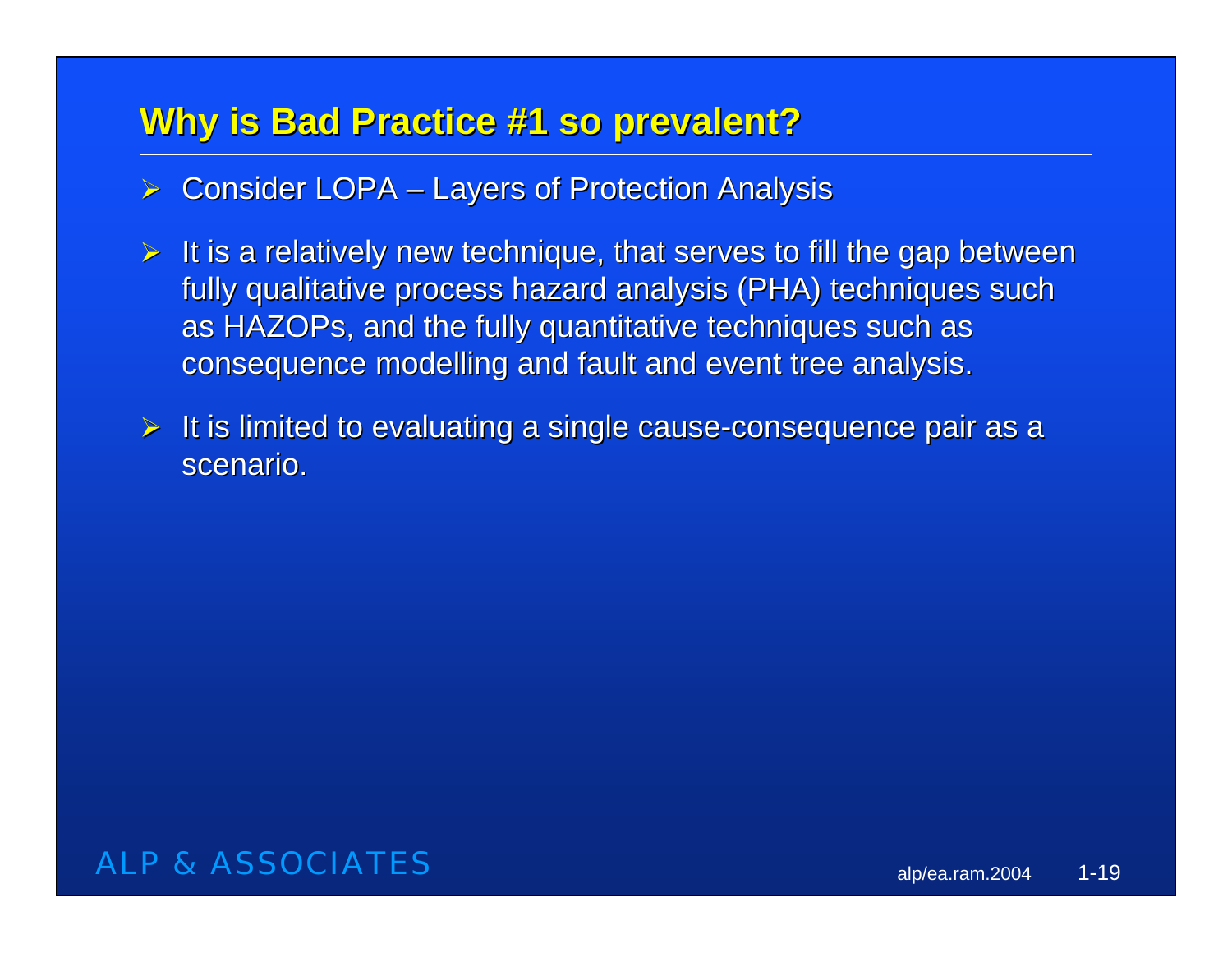### **LOPA - continued continued**

- $\triangleright$  LOPA typically uses order of magnitude estimates of initiating event frequency, consequence severity, and the likelihood of failure of independent protection layers (IPLs) to approximate the risk of a scenario.
- $\triangleright$  The starting point is an event scenario with an unacceptable consequence, identified through some qualitative PHA technique during a design review or management of change review.
- $\triangleright$  The scenario is defined through the description of a causeconsequence pair.
- $\triangleright$  The LOPA is then used to determine which engineering and administrative controls as envisaged at that time can be considered as IPLs, what the risk is from that scenario , considering the initiating event (cause) frequency, consequence severity, and the likelihood of failure of these IPLs.
- $\triangleright$  If this risk is considered unacceptable (through a pre-established set of criteria), then further IPLs are added until the risk from that scenario is reduced to acceptable levels.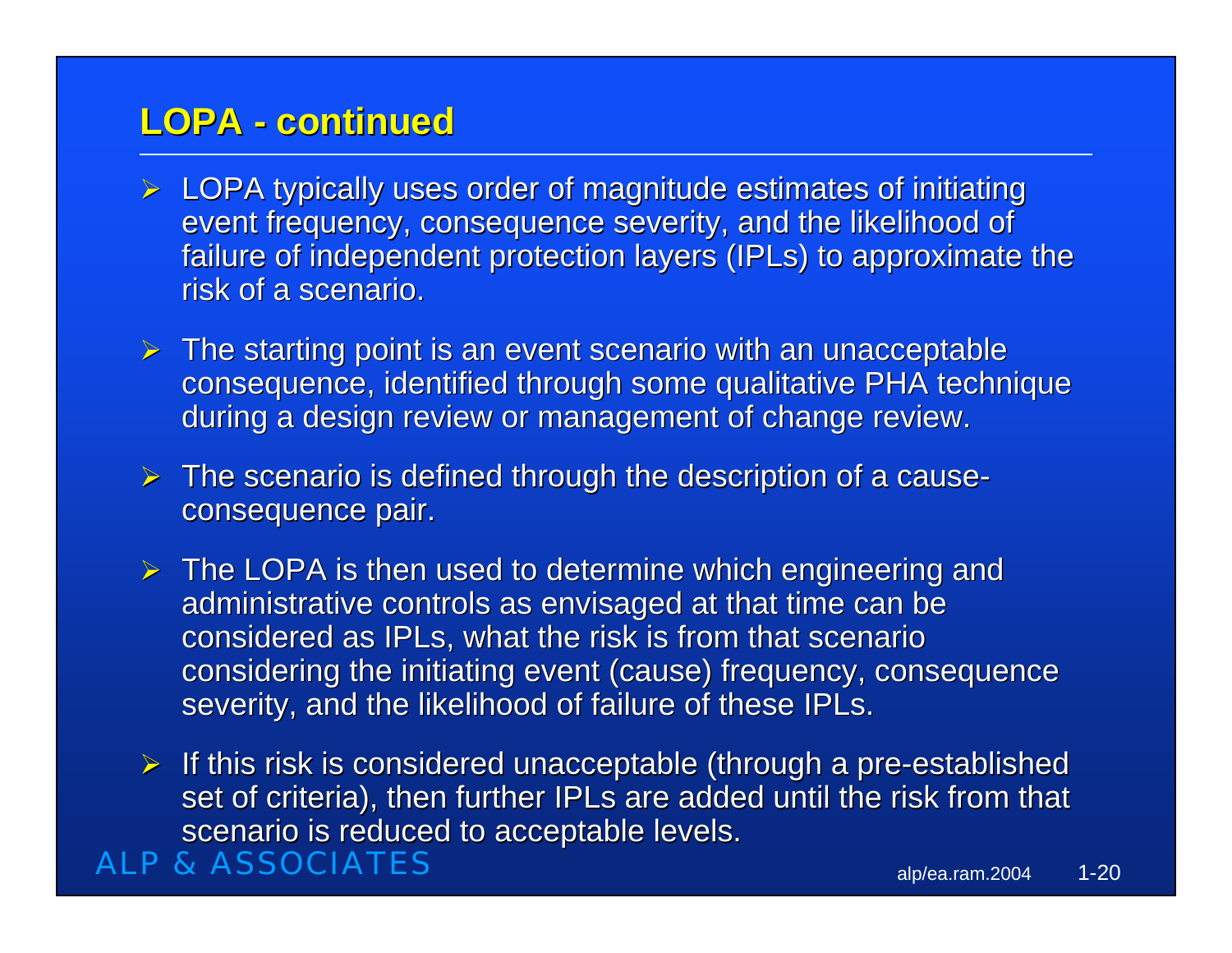# **LOPA Example (CCPS, 2001) LOPA Example (CCPS, 2001)**

- $\blacktriangleright$ Establish scenario and its worst possible (unmitigated) consequence (unmitigated) consequence
- $\blacktriangleright$ **Establish risk tolerance criteria**
- ¾ Estimate likelihood of worst possible Estimate likelihood of worst possible (unmitigated) consequence (unmitigated) consequence
- $\blacktriangleright$ **Consider the Independent Protection Layers** for mitigating these consequences or preventing the scenario in the first place
	- $\rightarrow$  Estimate the reduction in likelihood afforded by these IPLs
- $\blacktriangleright$ Estimate the magnitude of any further reduction required in likelihood to reach the risk tolerance criteria (BPCS – Basic Process Control System; Human Intervention; SIF – Safety Instrumented Function; other)
	- $\rightarrow$  PFD Probability of Failure on Demand
- $\blacktriangleright$ Identify the additional *independent* preventive or mitigation actions that can provide this reduction in likelihood

#### ALP & ASSOCIATES

[Consequence Severity using Fatality Frequency Criteria Method (Method 3 of Chapter 3)] Scenario **Equipment Number** Scenario Title: Hexane Storage Tank Overflow. Number Spill not contained by the dike.  $2a$ Frequency Date: Description Probability (per year) Consequence Release of hexane outside the dike due to Description/Category tank overflow and failure of dike with potential for ignition and fatality. **Risk Tolerance Criteria** Maximum Tolerable Risk of a Serious Fire  $< 1 \times 10^{-4}$ (Category or Frequency)  $< 1 \times 10^{-5}$ Maximum Tolerable Risk of a Fatal Injury **Initiating Event** Arrival of tank truck with insufficient (typically a room in the tank due to failure of the  $\mathbf{1}$ frequency) inventory control system. Frequency based on plant data. **Enabling Event or**  $N/A$ Condition Conditional Modifiers (if applicable) Probability of ignition  $\mathbf{1}$ Probability of personnel in affected area  $0.5$ Probability of fatal injury  $0.5$ Others  $N/A$ Frequency of Unmitigated Consequence  $2.5 \times 10^{-1}$ **Independent Protection Layers** Operator checks level before unloading  $1 \times 10^{-1}$ (PFD from Table 6.3) Dike (existing) (PFD from Table 6.5)  $1 \times 10^{-2}$ SIF (to be added - see Actions)  $1 \times 10^{-2}$ Safeguards(non-IPLs) BPCS level control and alarm is not an IPL as it is part of the BPCS system already credited in LI read by operator. **Total PFD for all IPLs** Note: Including added IPL  $1 \times 10^{-5}$ Frequency of Mitigated Consequence  $2.5 \times 10^{-6}$ Risk Tolerance Criteria Met? (Yes/No): Yes, with added SIF. **Actions Required to** Add SIF with PFD of  $1 \times 10^{-2}$ . **Meet Risk Tolerance** Responsible Group/Person: Plant Technical/ J. Doe June 2002 Criteria Maintain dike as an IPL (Inspection, maintenance, etc.) **Notes** Human action at  $1 \times 10^{-1}$  as although actions simple and no time constraints the PFD of the level indication loop sets the overall PFD for this IPL. Add action items to action tracking database References (links to originating hazard review, PFD, P&ID, etc.): LOPA analyst (and team members, if applicable): alp/ea.ram.2004 1-21

TABLE 8.4 Summary Sheet for Continuing Example 2-Scenario 2a: Numerical Criteria Method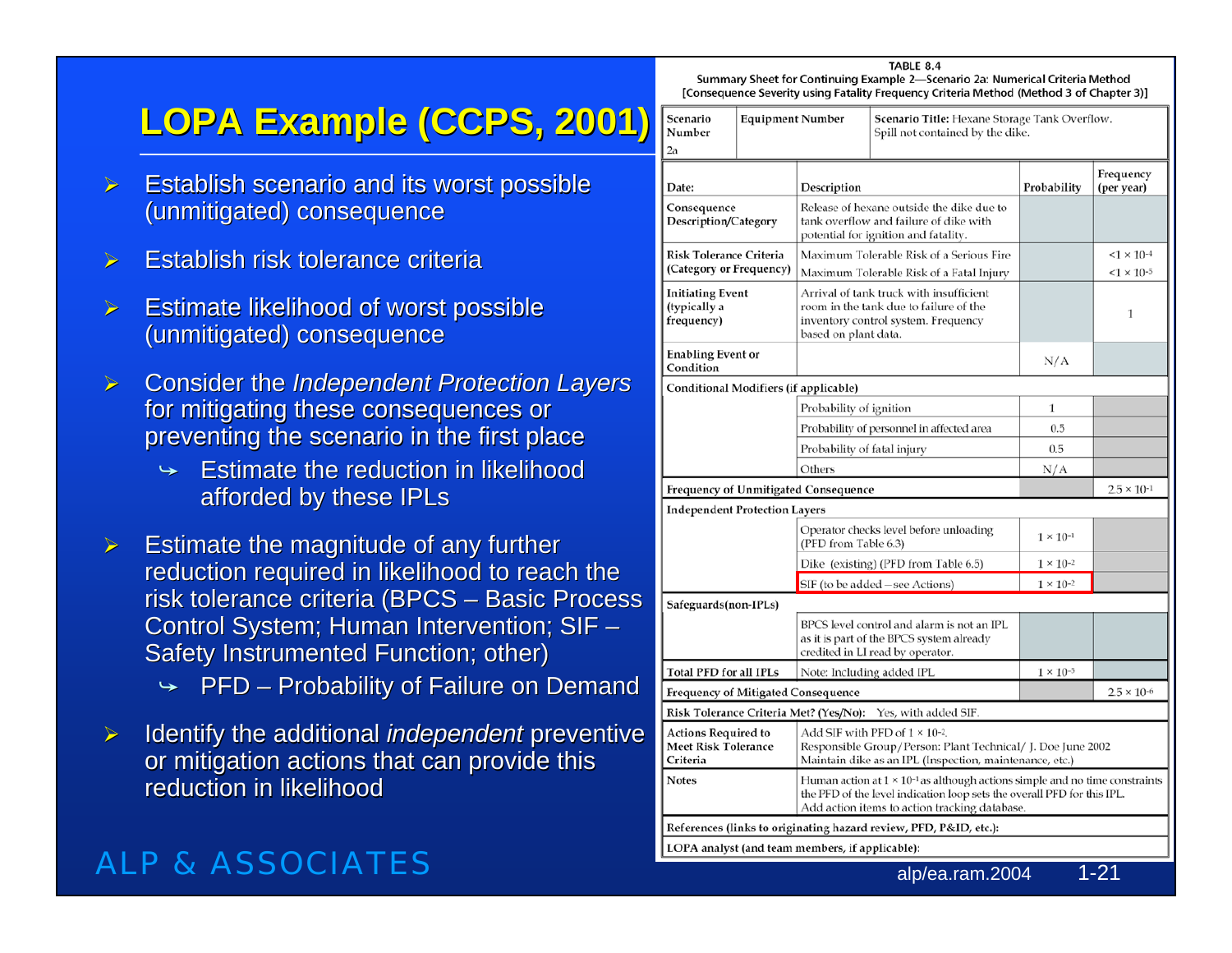# **Why is this approach so prevalent? - continued**

- $\triangleright$  Note how precise the various steps are!
- $\triangleright$  Most risk assessors that undertake risk assessments using a risk matrix use the approach because it is "simple"
	- $\rightarrow$  They do not have the patience to utilize the level precision of a LOPA analysis in their thinking
	- $\rightarrow$  They typically do not have the technical background to carry out a LOPA level study
	- $\rightarrow$  However, they are told by LOPA-type people that they should start their risk assessment by assuming "no controls are in place"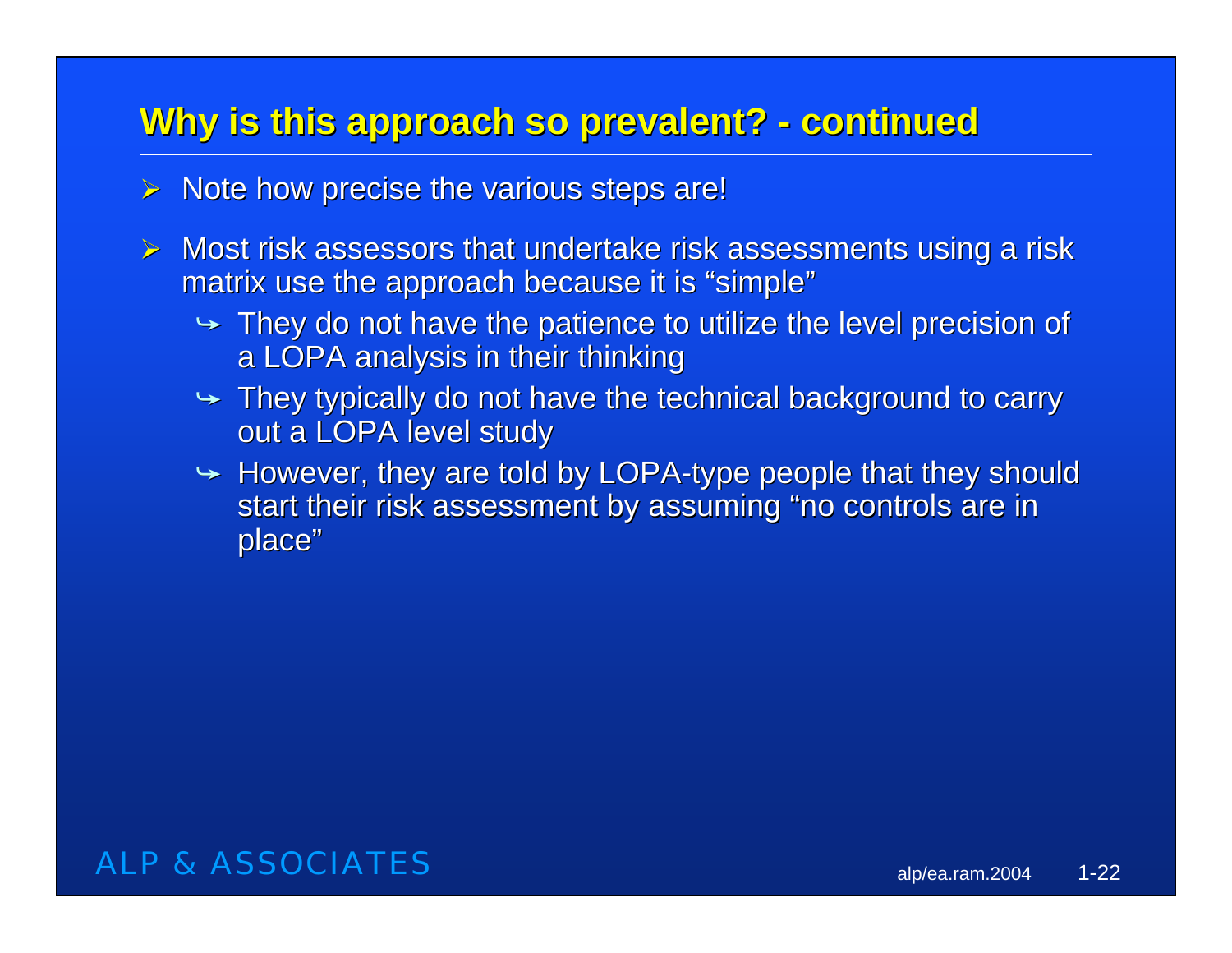### **Outcome of Bad Practice #1 Outcome of Bad Practice #1**

- $\triangleright$  On top of that:
	- $\rightarrow$  Company policy: Every "High" risk event must be reported to the Board of Directors!

- $\triangleright$  And the outcome is (with a degree of exaggeration to make a point!):
	- $\div$  "Car accidents are high risk events that must be reported to the Board of Directors"!
	- $\rightarrow$  And a big laugh from common-sense people!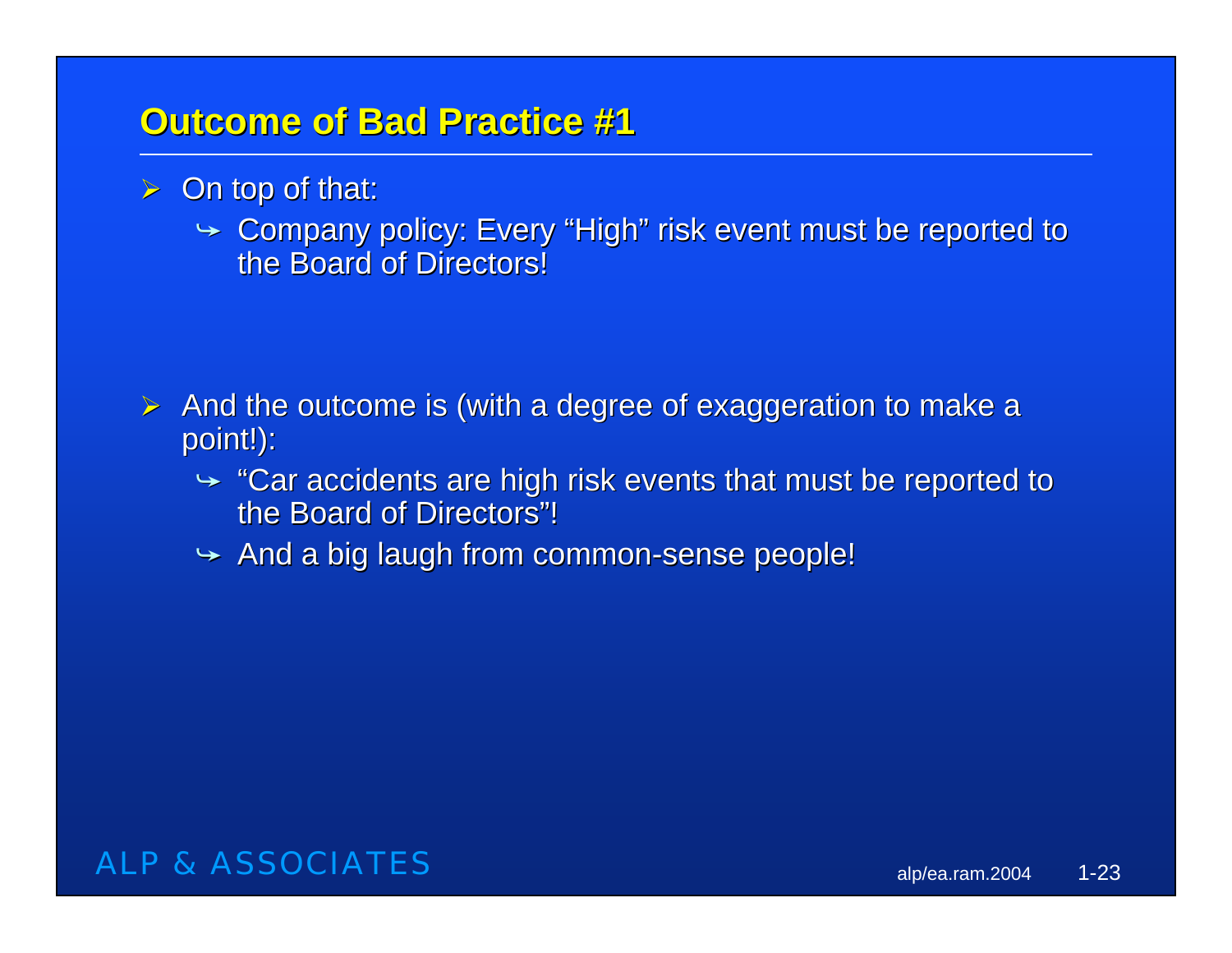# **Corresponding "Good" practice #1 Corresponding "Good" practice #1**

#### $\triangleright$  SOLUTION:

- $\blacktriangleright$  Likelihood of car accident: 0.1/yr
- $\rightarrow$  Probability of death if involved in a car accident (out of all the car accidents worth speaking about):1/1000
- $\blacktriangleright$  Likelihood of death resulting from a car accident: 0.0001 (10<sup>-4</sup>  $= 0.1 \times 1/1000$

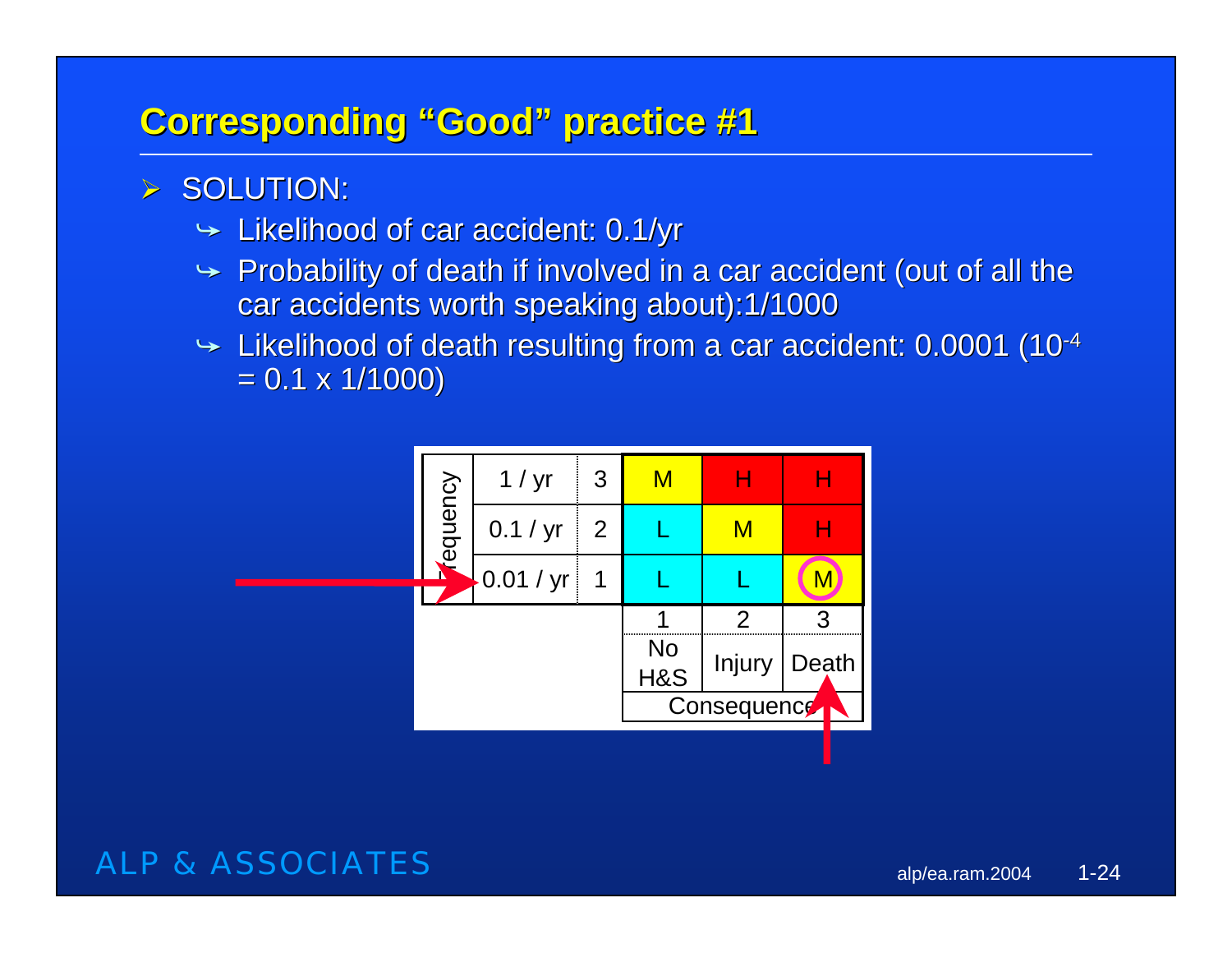# **Good practice #1 (continued 2) Good practice #1 (continued 2)**

- $\blacktriangleright$  Likelihood of car accident: 0.1/yr
- $\rightarrow$  Probability of injury if involved in a car accident (out of all the car accidents worth speaking about):1/100
- $\blacktriangleright$  Likelihood of injury resulting from a car accident" 0.001 (10<sup>-3</sup>)

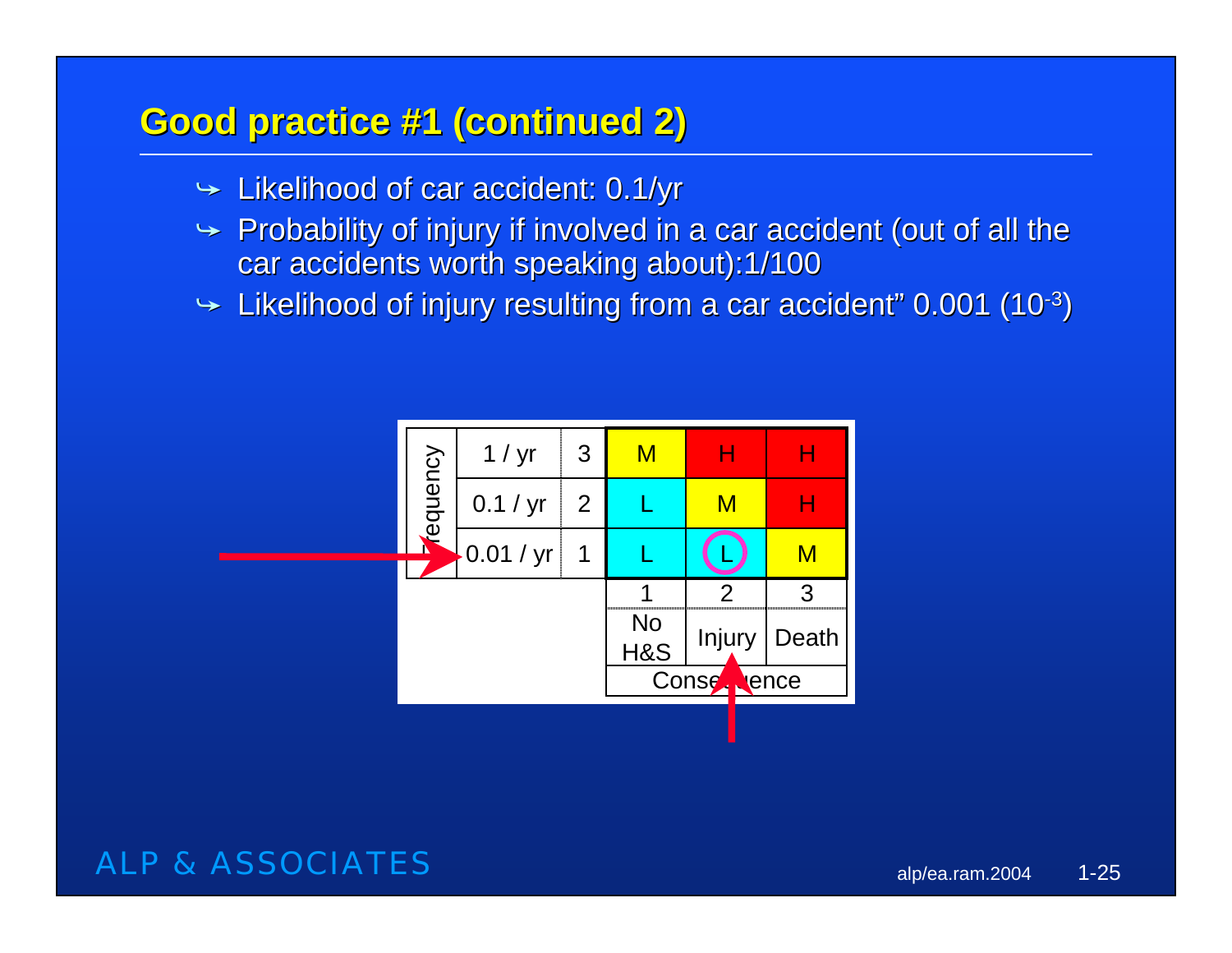### **Good practice #1 (continued 3) Good practice #1 (continued 3)**

- $\blacktriangleright$  Likelihood of car accident: 0.1/yr
- $\rightarrow$  Probability of no H&S impact if involved in a car accident (out of all the car accidents worth speaking about):

 $\rightarrow \,$  1 – (1/100 + 1/1000) = 1 – 0.01 – 0.001 = 0.989  $\,$ 

 $\blacktriangleright$  Likelihood of no H&S impact resulting from a car accident"  $\blacktriangleright$ approximately 0.1 (0.1 x 0.989) approximately 0.1 (0.1 x 0.989)

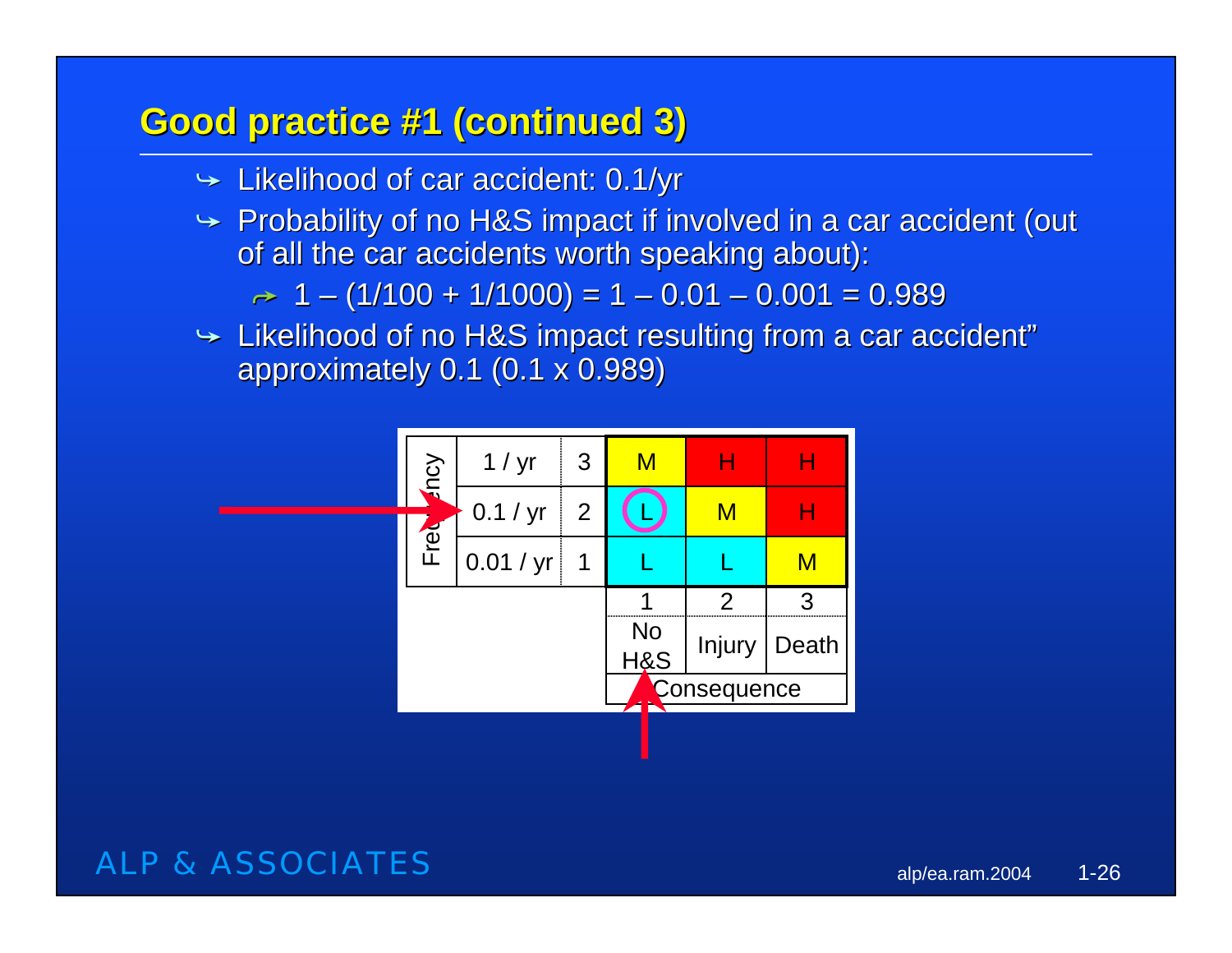# **Good practice #2 – Recording format for Good Practice #1 Practice #1**

|                                  | <b>Event</b><br>$f_e$ |                | <b>Risk</b><br><b>People</b> | $Receptor =$                          |                         | <b>Public</b>  |     |  |  |  |
|----------------------------------|-----------------------|----------------|------------------------------|---------------------------------------|-------------------------|----------------|-----|--|--|--|
| <b>Hazardous Event</b>           |                       |                | <b>Safety</b>                |                                       |                         |                |     |  |  |  |
|                                  |                       | C              | $\bullet$                    | R                                     | $\mathbf C$             | $\mathbf f$    | R   |  |  |  |
| $f = f_e \times P_{consequence}$ |                       |                |                              |                                       |                         |                |     |  |  |  |
| <b>Car Accident</b>              | $\mathbf{2}$          | $\overline{3}$ | $\overline{\mathbf{1}}$      | M                                     | 4                       | 1              |     |  |  |  |
|                                  |                       | $\overline{2}$ | $\overline{\mathcal{L}}$     | $\Box$                                | $\overline{\mathbf{3}}$ | 1              | VL. |  |  |  |
|                                  |                       | 1              | $\overline{2}$               | $\begin{array}{c} \hline \end{array}$ | $\overline{2}$          | $\overline{2}$ | VI. |  |  |  |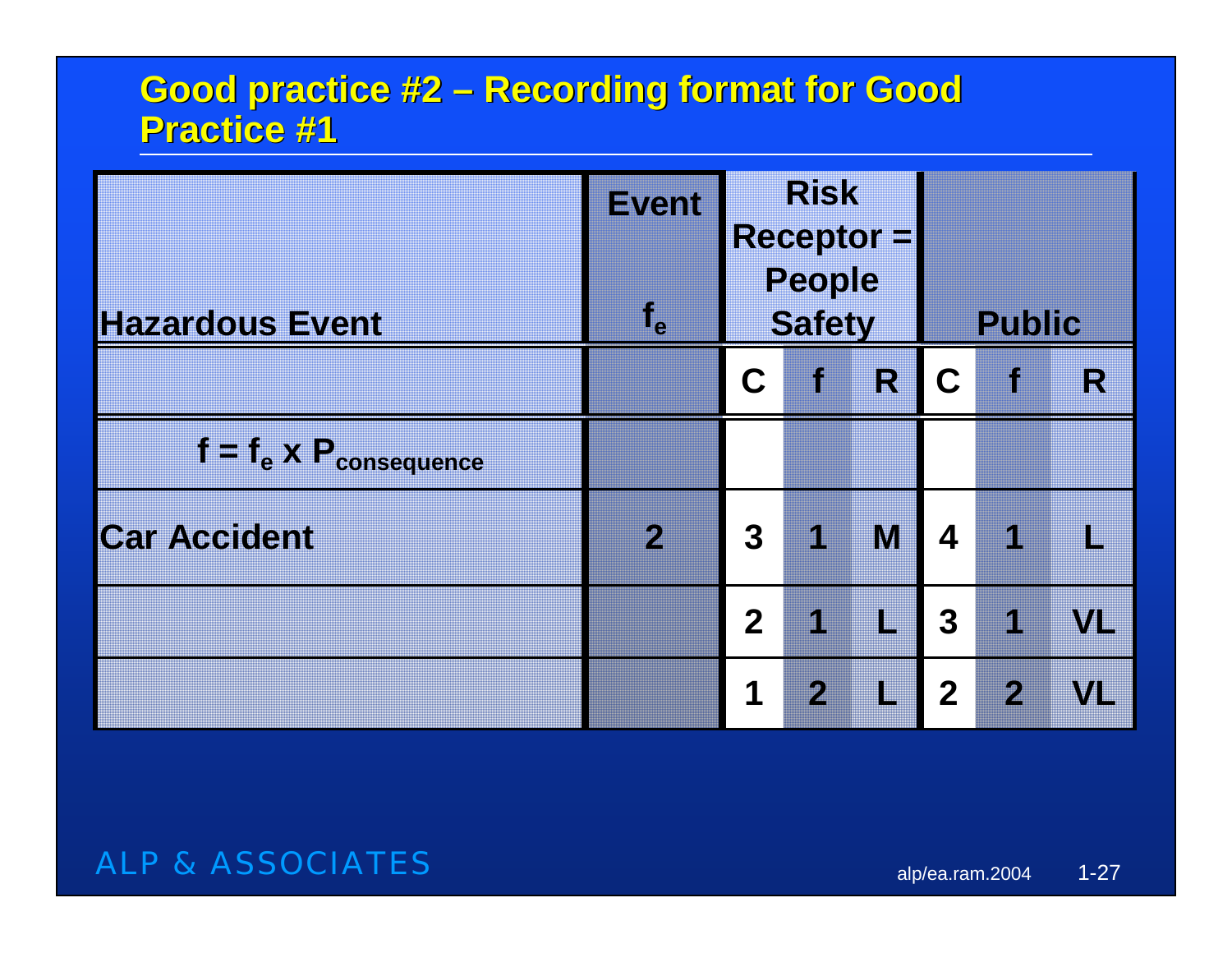### **Good practice #1 (continued 4) Good practice #1 (continued 4)**

- $\triangleright$  So, is "car accident" a "M" or "L" risk event?
	- $\blacktriangleright$  Suggest taking the highest risk level (out of the 3 combinations of  $(C,L)$ ) as representative for that event = "M"

#### $\triangleright$  Thus,

- $\blacktriangleright$  Scanning through all possible adverse outcomes of an event,
- $\blacktriangleright$  analyzing the corresponding risk, and then
- $\leftrightarrow$  taking the highest risk level to represent the risk of that event provides us with
- $\rightarrow$  a good conservative estimate of the overall risk of that event, for ranking/prioritization and further decision making purposes,

and

 $\rightarrow$  allows you to understand the worst potential consequence of the event, that will help with emergency management plans and raise awareness of the importance of good operational practices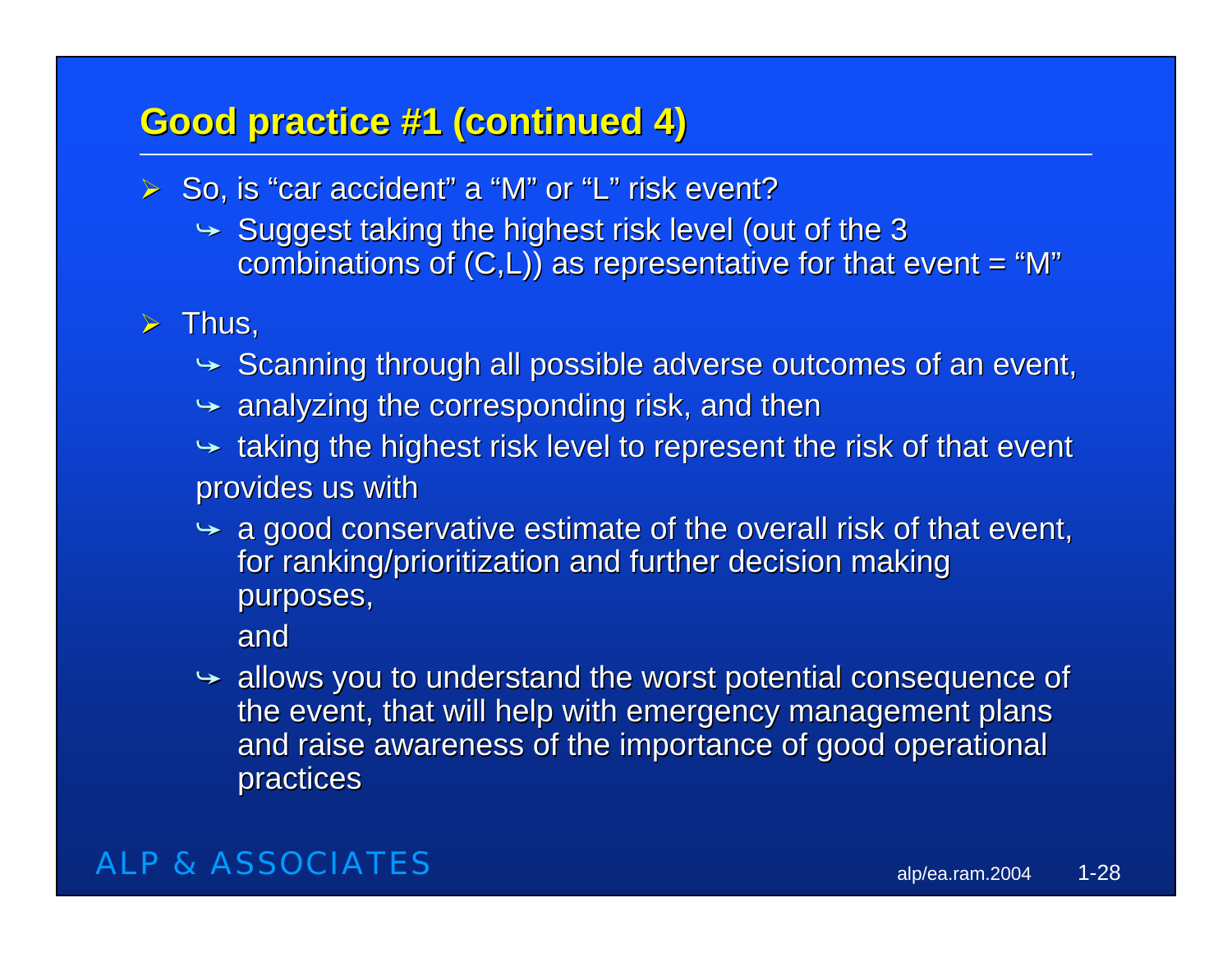# **Bad practice #2 – typical consequence with total likelihood**

- $\triangleright$  Returning to our car accident example, and taking the "event" as the "car accident":
	- $\blacktriangleright$  Likelihood: 0.1/yr
- 
- **BP#2**  $\rightarrow$  Taking the most typical outcome as "representative" consequence
	- $\bm{\rightarrow}$  Consequence category: No H&S impact (98.9% of the time)



 $\triangleright$  This approach has high potential for

- $\rightarrow \,$  severely underestimating risk, and
- $\rightarrow$  hiding the possibility of the worst outcome

ALP & ASSOCIATES▶ SOLUTION: Good practice #1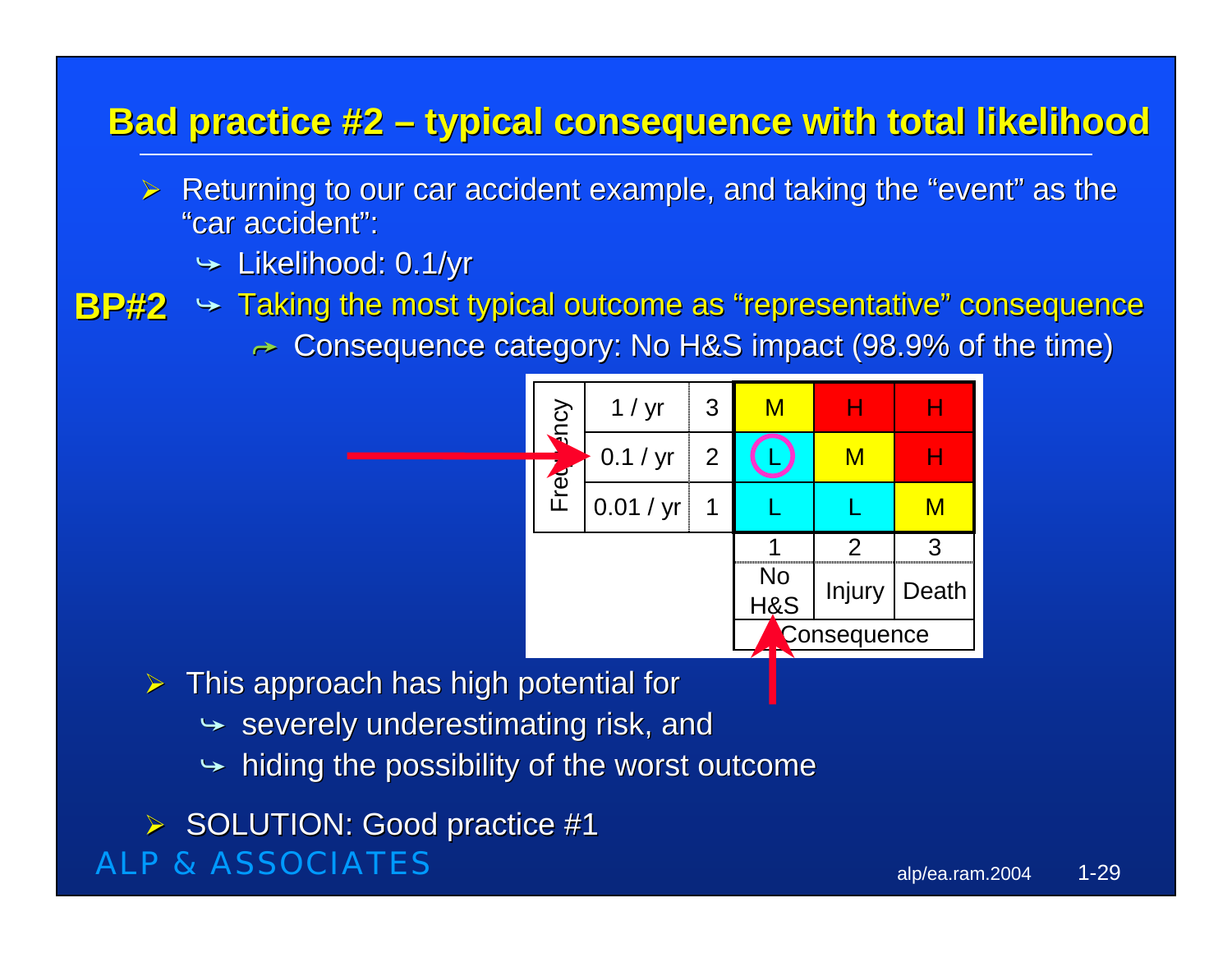# **Ugly practice #1 – not specifying clearly the "consequence" "consequence"**

- $\triangleright$  Returning to our car accident example, and taking the "event" as the "car accident":
	- $\blacktriangleright$  Likelihood: 0.1/yr
- **UP#1**  $\rightarrow$  Taking the *worst <u>or</u> the most typical* outcome as "representative" consequence
	- $\bm{\rightarrow}$  depending on the mood of the team
	- $\rightarrow$  This practice results from not specifying clearly how you are defining the event, and not specifying clearly how you are treating the consequence
	- $\triangleright$  This approach has high potential for
		- $\rightarrow$  severely underestimating or overestimating the risk, and
		- $\rightarrow$  hiding or emphasizing the possibility of the worst outcome depending on people's mood!!
	- $\triangleright$  SOLUTION: Good practice #1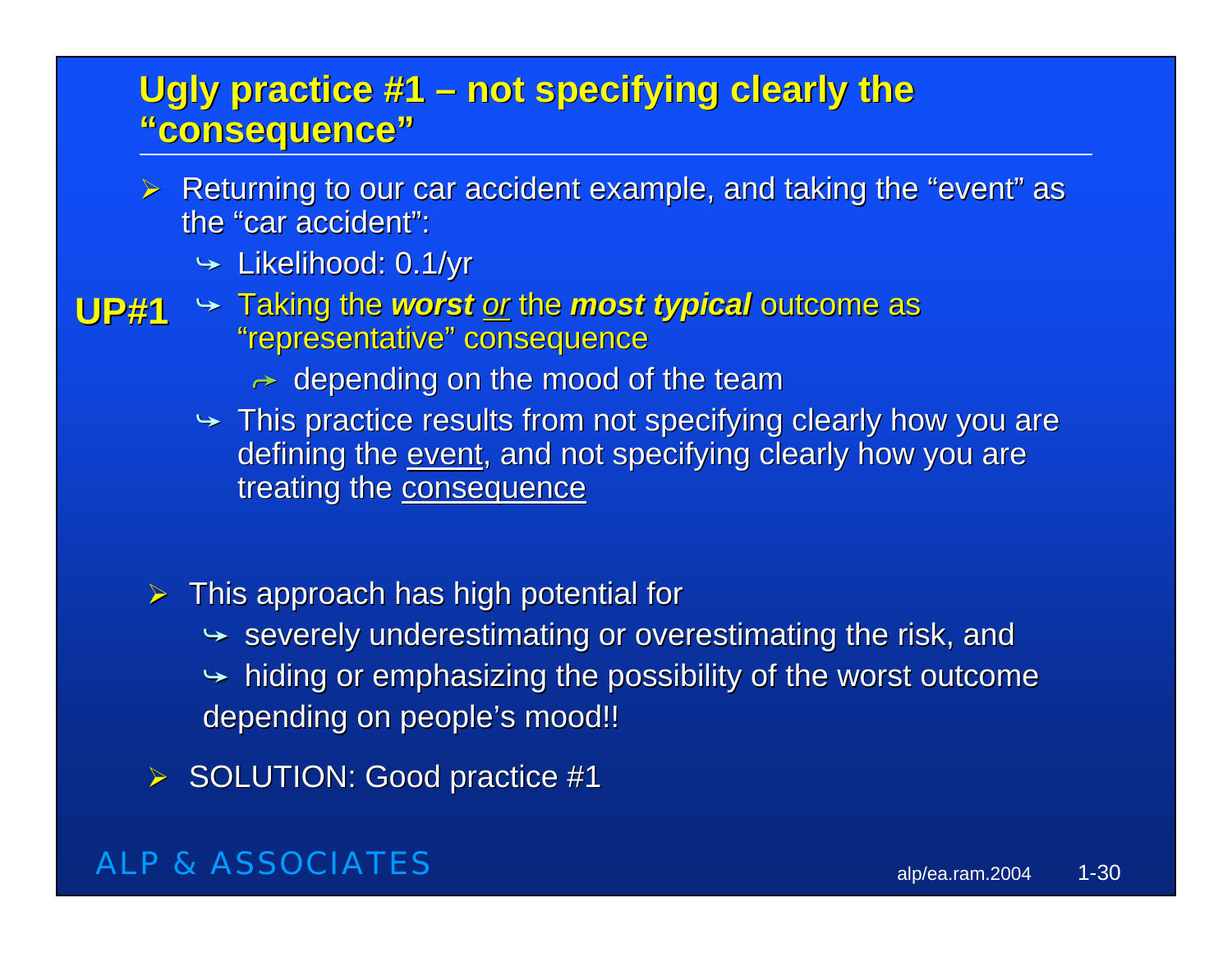# **Ugly practice #2 – "Refining" events**

- $\triangleright$  As a thought experiment, let us assume, across our 10 operating facilities, we experience 100 broken pipes per year, 1 broken pipe per year that leads to an injury (and, let's say, 0.01 broken pipe per year leading to death).
- $\triangleright$  This would fall into a "High" risk event category on our matrix.



- $\triangleright$  Remember: Company policy Every "High" risk event must be reported to the Board of Directors!
- $\triangleright$  We decide to investigate, and become curious about breaks of what size pipe lead to these injuries.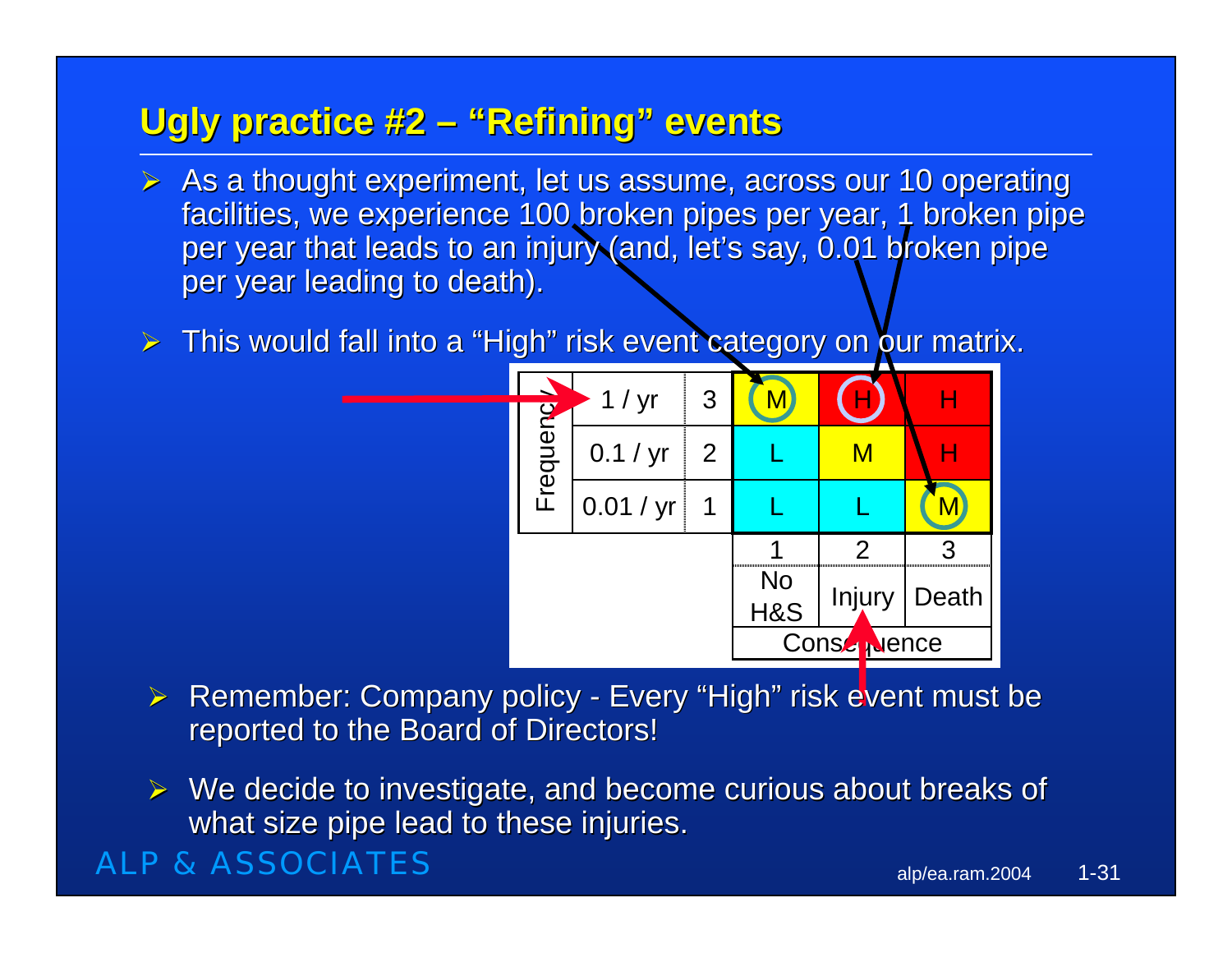# **Ugly practice #2 (continued 2)**

- $\triangleright$  We analyze the data, many years' worth and across many industries, classify the incidents into categories of pipe sizes, and rank the risk associated with different pipe sizes using our risk matrix.
- $\triangleright$  We decide to use 10 pipe size categories.
- $\triangleright$  We find that 10% of incidents with injuries fall into each size category, i.e., likelihood of 0.1 /yr (1 /yr x 10% per size category)
- $\triangleright$  We plot these 10 types of events (breaks of pipe size category 1, 2, etc.) on the risk matrix (a "risk map").

> Suddenly, we discover that a "high"<br>
risk event has become ten "medium"<br>
risk events, by "refining" the<br>
definition of that event! and none of these 10 needs to be reported!! **UP#2**

¾The possibilities of abuse are limitless.

# alp/ea.ram.2004 1-32  $1 / yr$  3 M  $(H)$  H  $0.1 / yr$  2 L  $(M)$  H  $0.01$  / yr  $1$  L L L M 123No H&S | Injury | Death **Consequence**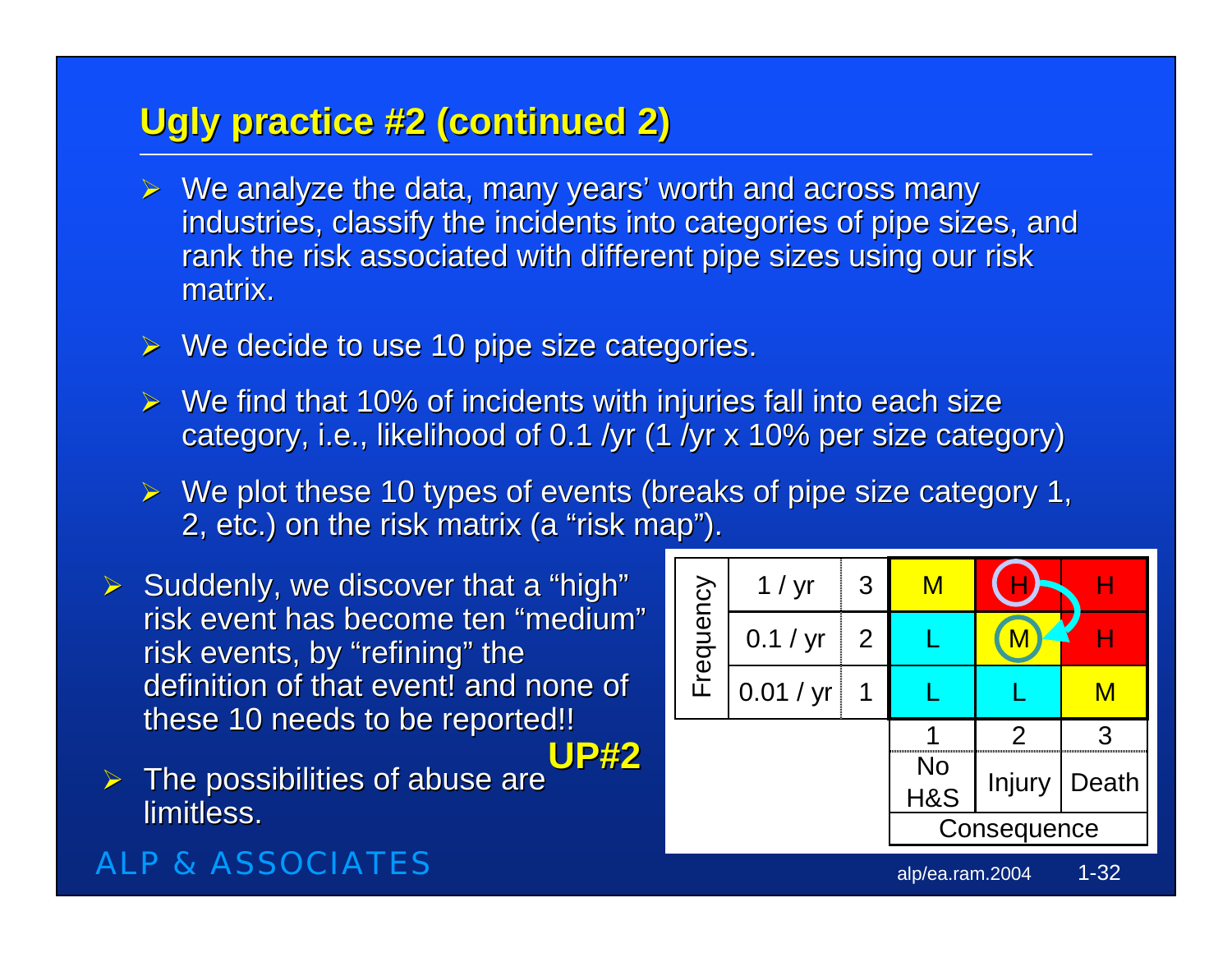#### **Good practice #3 –Graduating to use of Risk Profiles Graduating to use of Risk Profiles**

 $\triangleright$  SOLUTION: Do not rely on risk maps alone for reporting; also use risk profiles (complementary cumulative frequency distributions, or "FN curves") **Risk Profile**

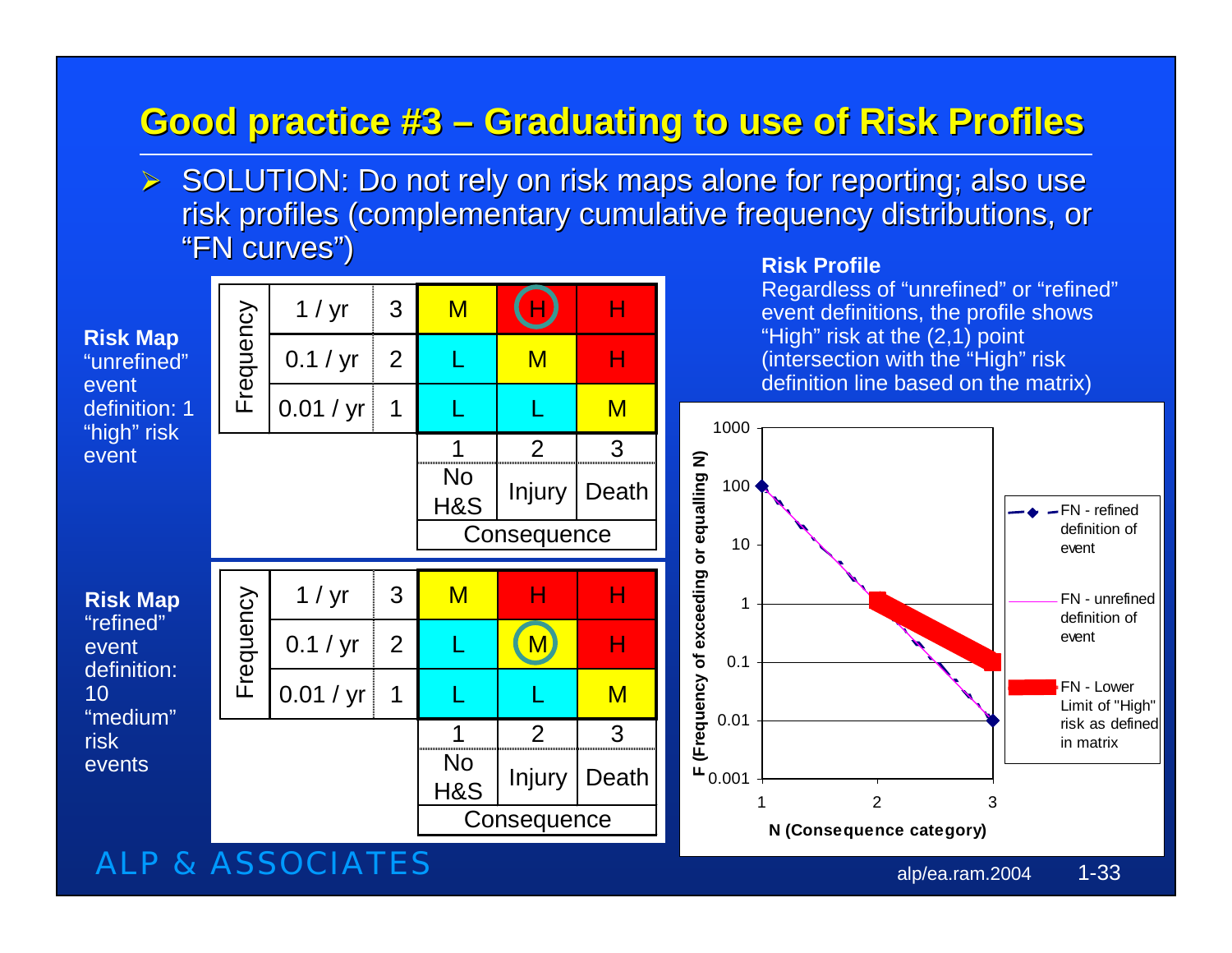# **Example of Ground Rules**

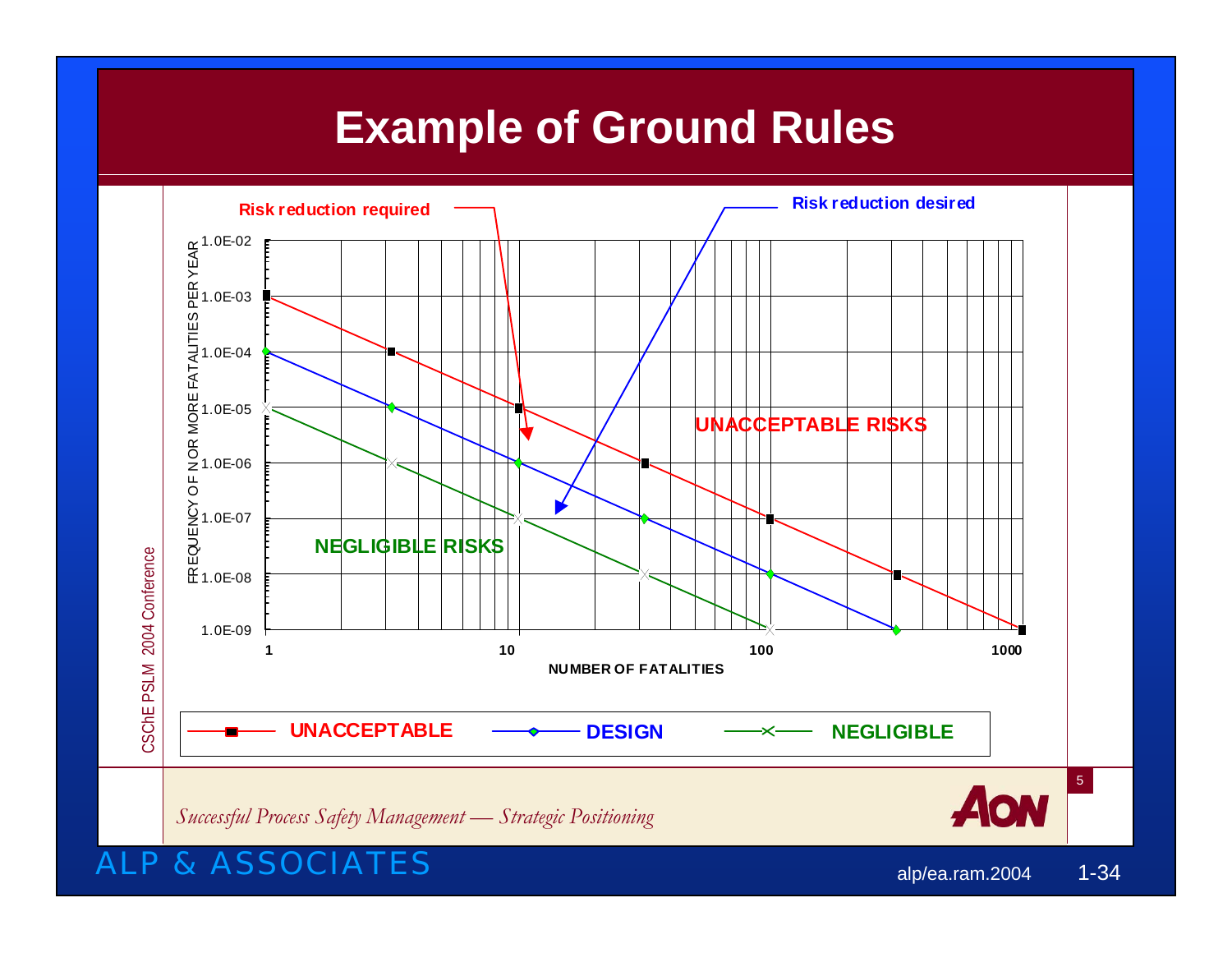# **Bad practice(s) #3 Bad practice(s) #3**

 $\blacktriangleright$ There are many options for setting up the risk matrix

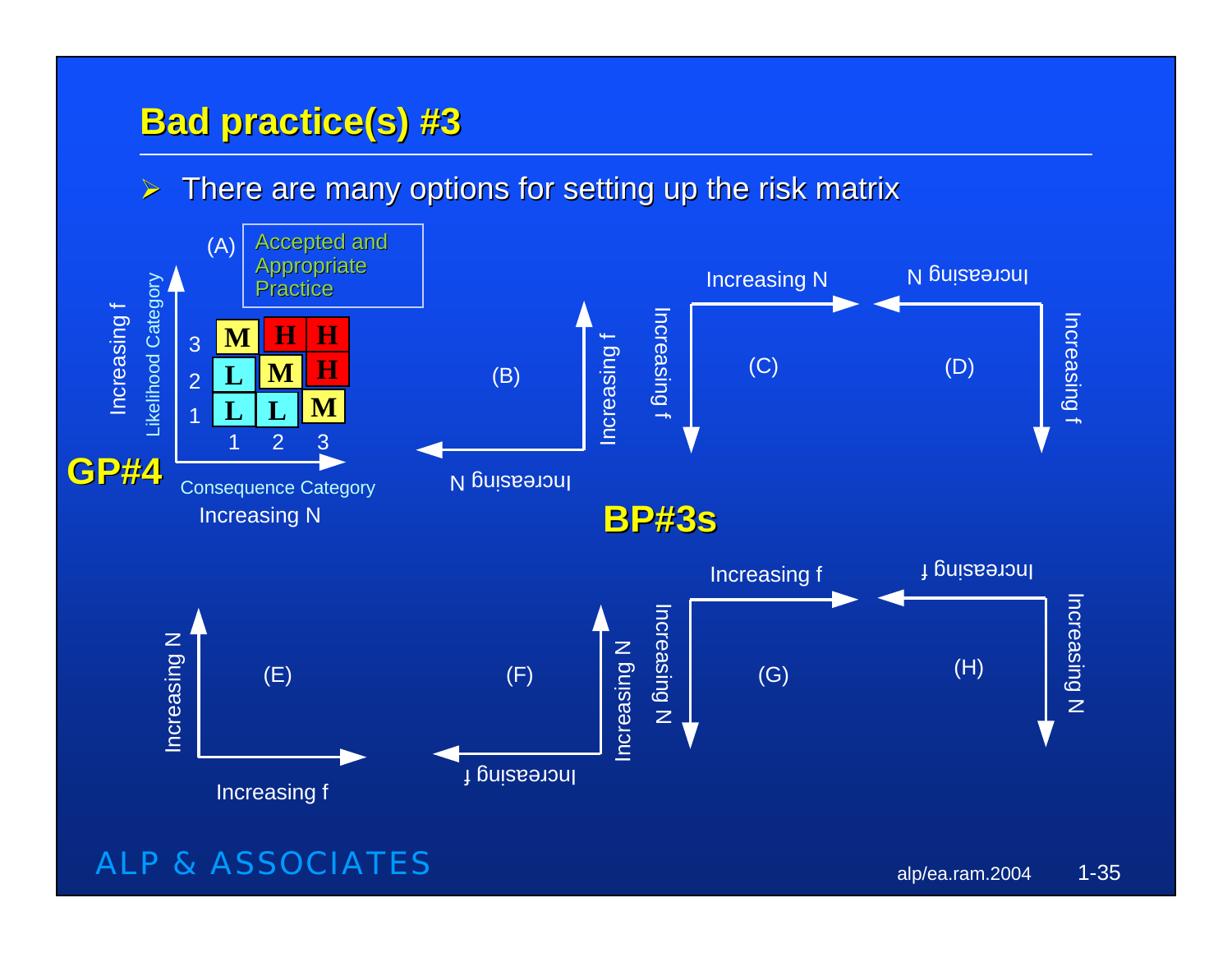# **Bad practice(s) #3 (continued)**

 $\triangleright$  Example from an international standard

(B)

Increasing f

Increasing f

Increasing N

|--|--|

|                                                                                               | <b>Example of a Risk Assessment Matrix</b>                          |                                                                                                         |                                                                                  |                                                                                  |  |  |  |  |  |  |  |  |
|-----------------------------------------------------------------------------------------------|---------------------------------------------------------------------|---------------------------------------------------------------------------------------------------------|----------------------------------------------------------------------------------|----------------------------------------------------------------------------------|--|--|--|--|--|--|--|--|
|                                                                                               |                                                                     | $\leftarrow$ ------- Severity of Injury or Illness Consequence and Remedial Action ------ $\rightarrow$ |                                                                                  |                                                                                  |  |  |  |  |  |  |  |  |
| Likelihood of<br><b>OCCURRENCE</b><br>or EXPOSURE<br>For selected Unit of<br>Time or Activity | <b>CATASTROPHIC</b><br>Death or permanent total<br>disability       | <b>CRITICAL</b><br>Disability in excess of 3<br>months                                                  | <b>MARGINAL</b><br>Minor injury, lost<br>workday accident                        | <b>NEGLIGIBLE</b><br><b>First Aid or Minor</b><br><b>Medical Treatment</b>       |  |  |  |  |  |  |  |  |
| <b>Frequent</b><br><b>Likely to Occur</b><br>Repeatedly                                       | <b>HIGH</b><br><b>Operation not</b><br>permissible                  | <b>HIGH</b><br><b>Operation not</b><br>permissible                                                      | <b>SERIOUS</b><br><b>High Priority</b><br><b>Remedial action</b>                 | <b>MEDIUM</b><br><b>Take Remedial action</b><br>at appropriate time              |  |  |  |  |  |  |  |  |
| <b>Probable</b><br>Likely to occur<br>several times                                           | <b>HIGH</b><br><b>Operation not</b><br>permissible                  | <b>HIGH</b><br><b>Operation not</b><br>permissible                                                      | <b>SERIOUS</b><br><b>High Priority</b><br><b>Remedial action</b>                 | <b>MEDIUM</b><br><b>Take Remedial action</b><br>at appropriate time              |  |  |  |  |  |  |  |  |
| <b>Occasional</b><br>Likely to occur<br>sometime                                              | HIGH<br><b>Operation not</b><br>permissible                         | <b>SERIOUS</b><br><b>High Priority Remedial</b><br>action                                               | <b>MEDIUM</b><br><b>Take Remedial action</b><br>at appropriate time              | LOW<br><b>Risk Acceptable:</b><br><b>Remedial Action</b><br><b>Discretionary</b> |  |  |  |  |  |  |  |  |
| <b>Remote</b><br>Not likely to occur                                                          | <b>SERIOUS</b><br><b>High Priority</b><br><b>Remedial action</b>    | <b>MEDIUM</b><br><b>Take Remedial action at</b><br>appropriate time                                     | <b>MEDIUM</b><br><b>Take Remedial action</b><br>at appropriate time              | LOW<br><b>Risk Acceptable:</b><br><b>Remedial Action</b><br><b>Discretionary</b> |  |  |  |  |  |  |  |  |
| <b>Improbable</b><br>Very unlikely - may<br>assume exposure<br>will not happen                | <b>MEDIUM</b><br><b>Take Remedial action</b><br>at appropriate time | LOW<br><b>Risk Acceptable:</b><br><b>Remedial Action</b><br><b>Discretionary</b>                        | LOW<br><b>Risk Acceptable:</b><br><b>Remedial Action</b><br><b>Discretionary</b> | LOW<br><b>Risk Acceptable:</b><br><b>Remedial Action</b><br><b>Discretionary</b> |  |  |  |  |  |  |  |  |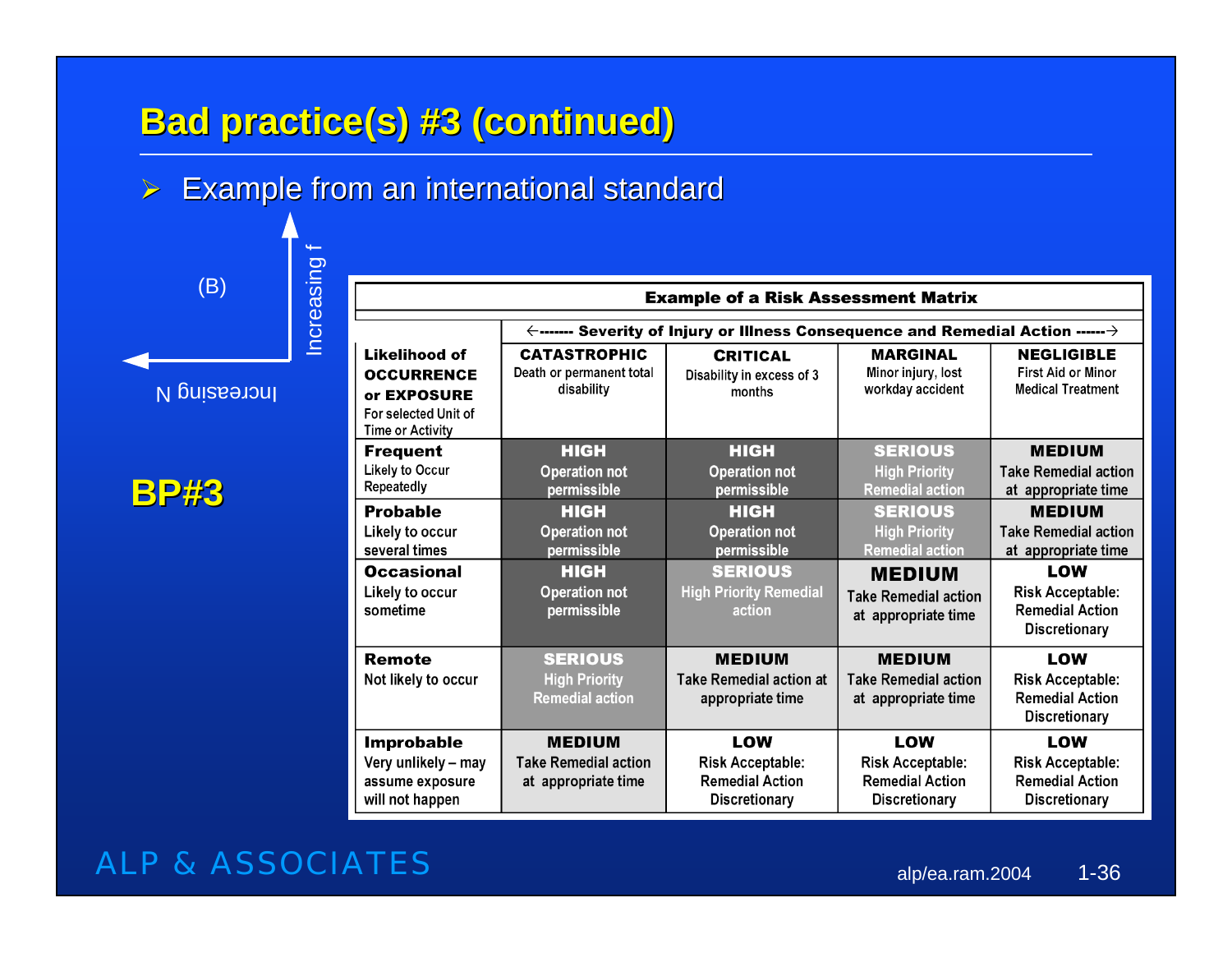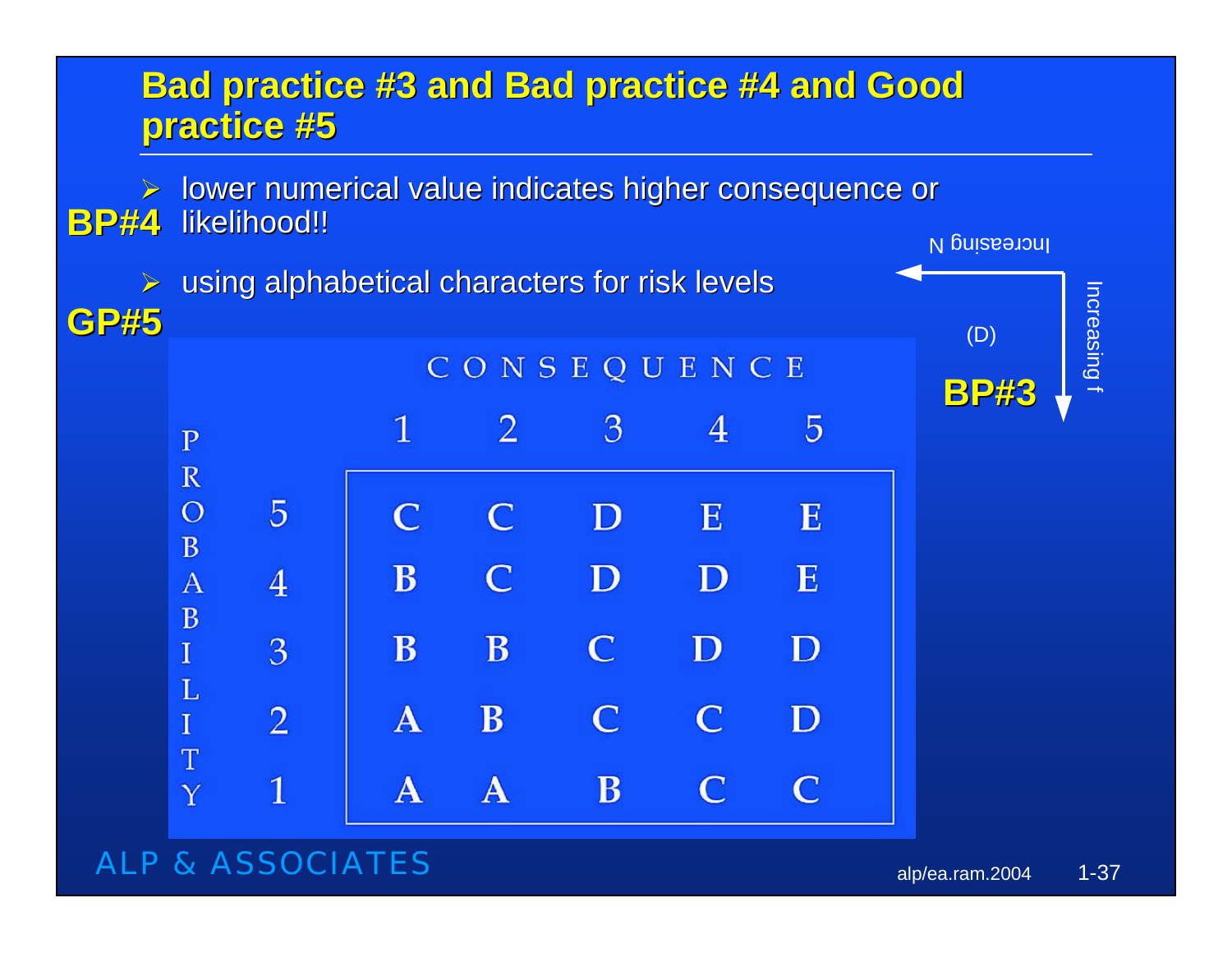# **Bad Practice #5 – imprecise specification of frequency categories frequency categories**

 $>$  In my zeal for simplicity:



- $\triangleright$  Which frequency category do you put an event that occurs 1 in 3 years (or so)?
	- $\rightarrow$  1 event/3 yrs = 0.3 event/yr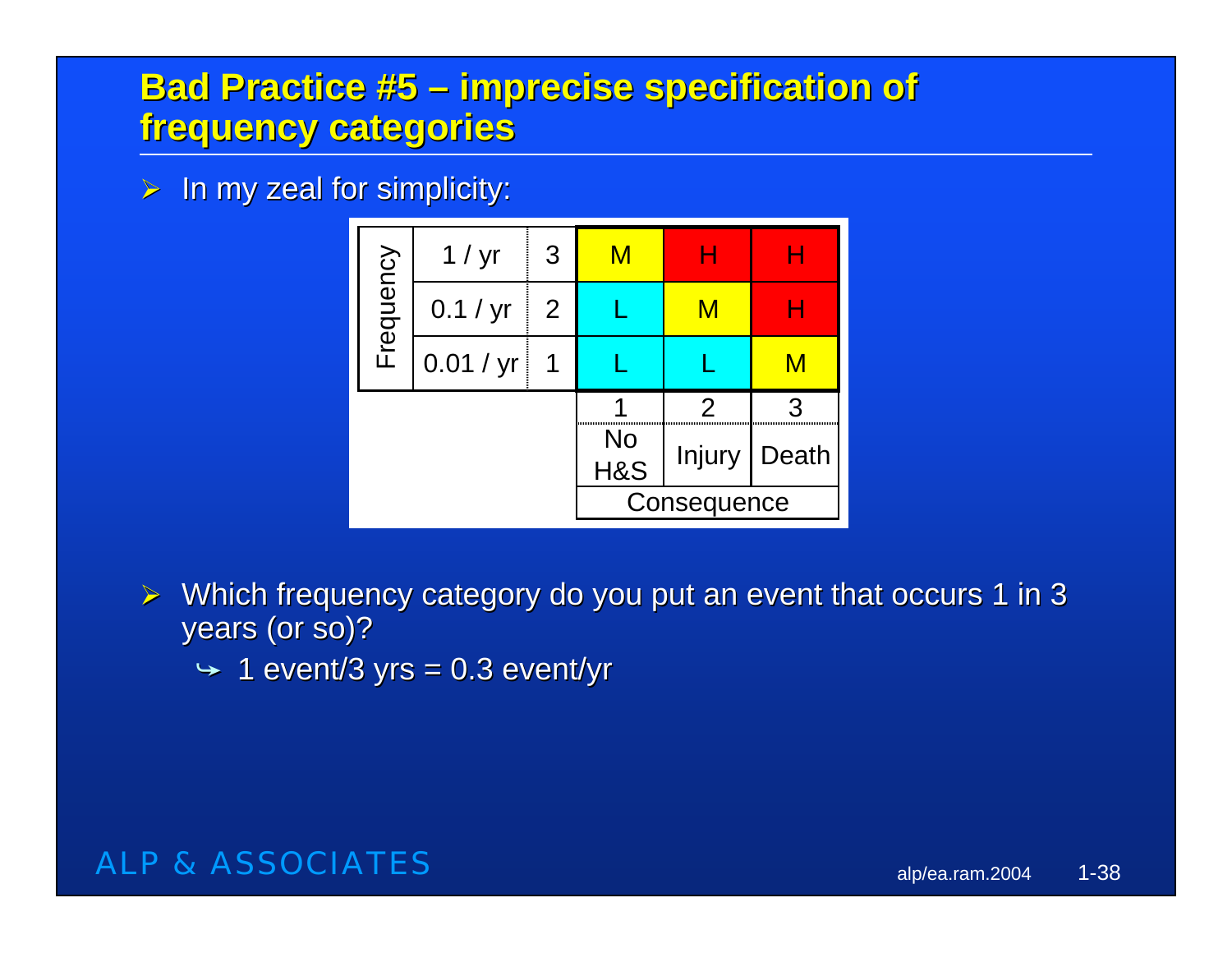# **Good Practice #6 Good Practice #6**

 $\triangleright$  Higher precision by defining a range, accompanied by verbal description description

|           | Range                    |                                                       |                  |                    |               |              |
|-----------|--------------------------|-------------------------------------------------------|------------------|--------------------|---------------|--------------|
|           | $f \geq -1$ / yr         | Happens once or<br>more per year                      | 3                | $\mathsf{M}% _{T}$ |               |              |
| Frequency | 1 / $yr > f > 0.01 / yr$ | Expected to<br>happen during<br>facility lifetime     | $\overline{2}$   |                    | $\mathbf M$   |              |
|           | f < 0.01 / yr            | Not expected to<br>happen during<br>facility lifetime | 1                |                    |               | $\mathsf{M}$ |
|           |                          |                                                       |                  | 4                  | $\mathcal{P}$ | 3            |
|           |                          |                                                       | No H&S<br>impact | Injury             | Death         |              |
|           |                          |                                                       |                  | Consequence        |               |              |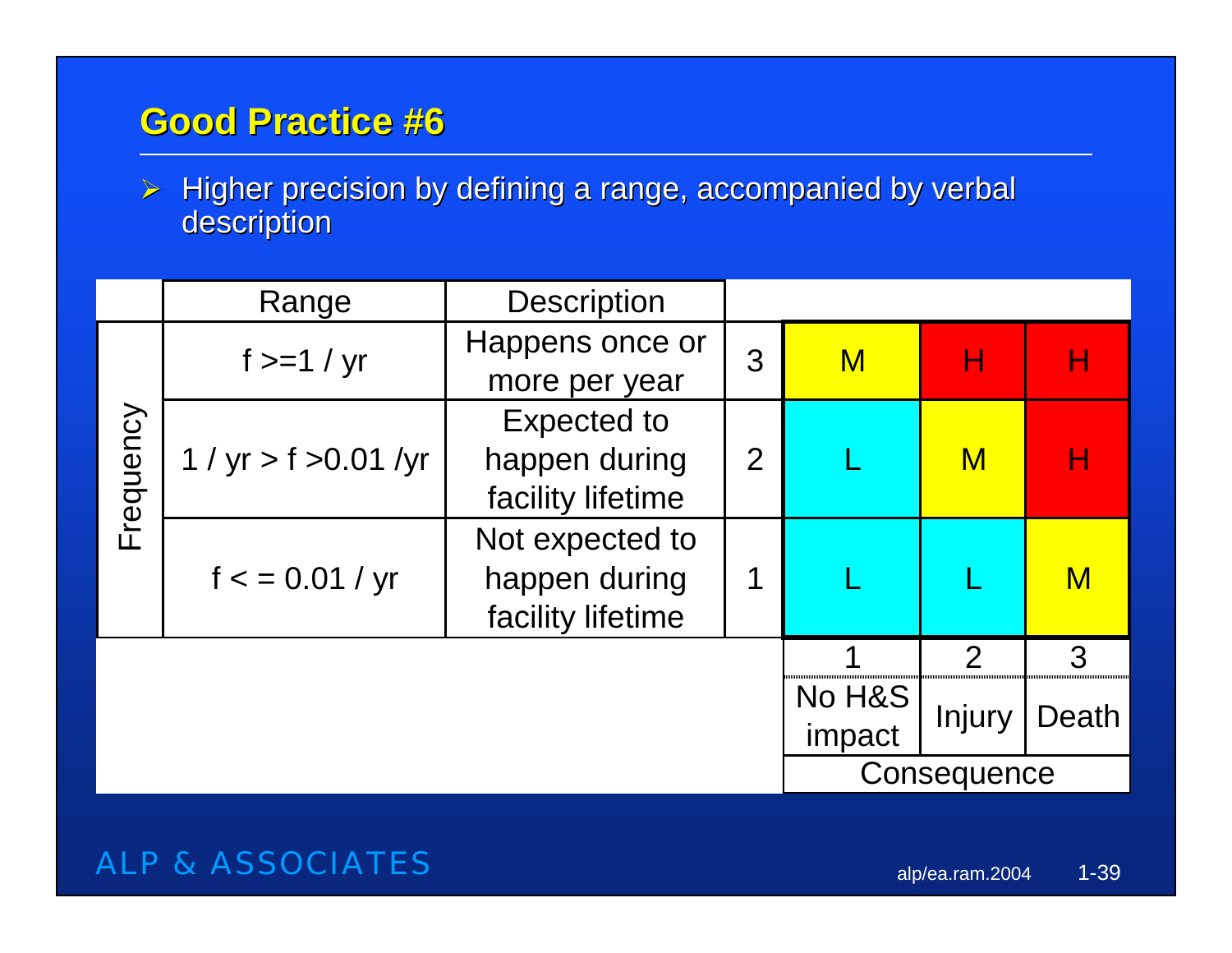# **Bad Practice #6 Bad Practice #6**

#### $\triangleright$  Again, in my zeal for simplicity

|           | Range                    | <b>Description</b> |                |                    |               |                                                                                                            |
|-----------|--------------------------|--------------------|----------------|--------------------|---------------|------------------------------------------------------------------------------------------------------------|
|           | $f \geq 1 / yr$          | Happens once or    | 3              | $\mathsf{M}% _{T}$ |               | Н                                                                                                          |
|           |                          | more per year      |                |                    |               |                                                                                                            |
|           |                          | <b>Expected to</b> |                |                    |               |                                                                                                            |
|           | 1 / $yr > f > 0.01 / yr$ | happen during      | $\overline{2}$ |                    | $\mathsf{M}$  | Н                                                                                                          |
| Frequency |                          | facility lifetime  |                |                    |               |                                                                                                            |
|           | f < 0.01 / yr            | Not expected to    |                |                    |               |                                                                                                            |
|           |                          | happen during      |                |                    |               | $\mathsf{M}% _{T}=\mathsf{M}_{T}\!\left( a,b\right) ,\ \mathsf{M}_{T}=\mathsf{M}_{T}\!\left( a,b\right) ,$ |
|           |                          | facility lifetime  |                |                    |               |                                                                                                            |
|           |                          |                    |                |                    | $\mathcal{P}$ | 3                                                                                                          |
|           |                          |                    | No H&S         |                    |               |                                                                                                            |
|           |                          |                    | impact         | Injury             | Death         |                                                                                                            |
|           |                          |                    |                | Consequence        |               |                                                                                                            |

¾Not enough frequency resolution in the range that covers a human career lifetime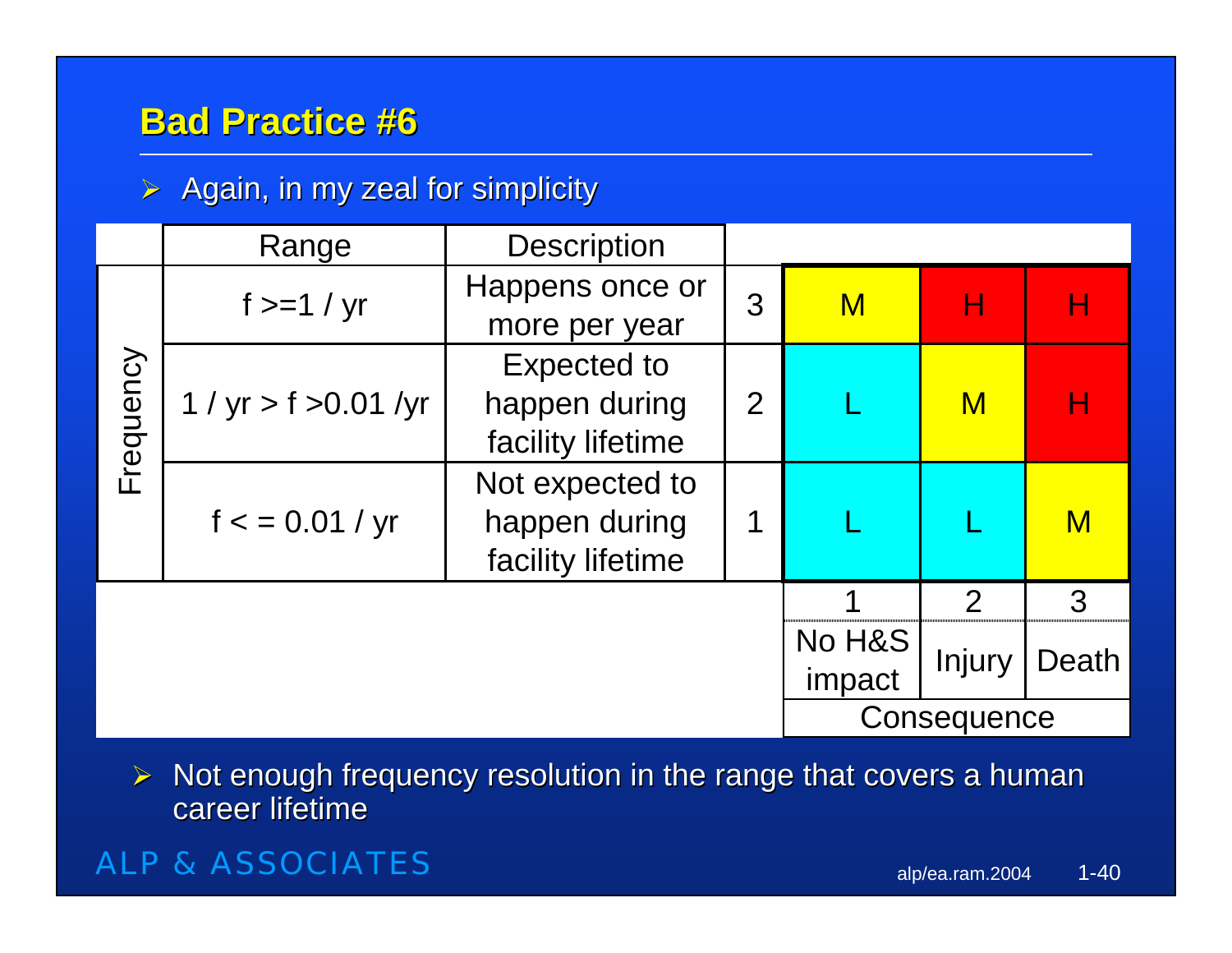# **Good practice #7 Good practice #7**

#### $\triangleright$  Higher frequency category resolution

| <b>Likelihood</b><br>Category | <b>Frequency Guidelines</b><br>(company basis)                             | <b>Description</b>                                                |
|-------------------------------|----------------------------------------------------------------------------|-------------------------------------------------------------------|
| 6                             | $f \geq 10$ /year (larger than or<br>equal to 10/year)                     | Happens several times per year<br>in each facility                |
| 5                             | 1/year = $<$ f $<$ 10/year (between<br>1/year and 10/year)                 | Happens several times per year<br>in company                      |
| 4                             | $0.1 = < f < 1$ /year (between 1/10<br>years and 1/year                    | <b>Expected to occur several times</b><br>in the company lifetime |
| 3                             | $0.01=<$ f <0.1/year (between<br>$1/100$ years and $1/10$ years            | Expected to occur in the<br>company lifetime                      |
| $\overline{2}$                | $ 0.001=<$ f <0.01/year (between<br>1/1000 and 1/100 years)                | Has happened in this industry                                     |
|                               | If $<$ 0.001/year (less than 1/1000   Has never happened in this<br>years) | industry                                                          |

- ¾This also allows for ranking typical occupational safety events using the same matrix
- $\blacktriangleright$ For LOPA applications, even this resolution at the low frequency end is not sufficient

 $\rightarrow$  Need 7 or 8 likelihood categories for a more universally applicable matrix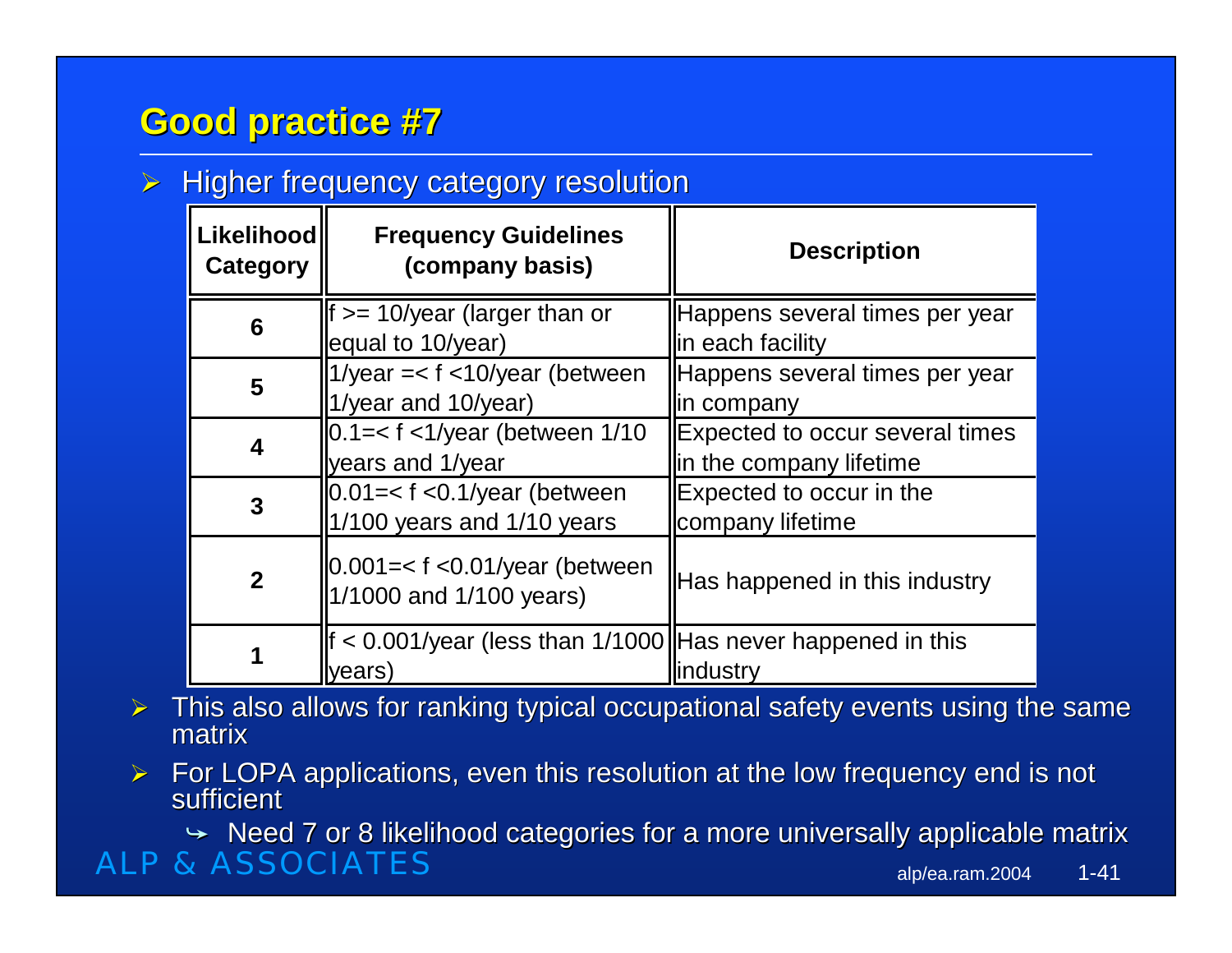# **Good Practice #8 – Enhancements for other disciplines**

- $\triangleright$  E.g., maintenance "% probability over a month" equivalents of the frequency ranges
	- $\blacktriangleright$  Category 6: "over 80% in the next month"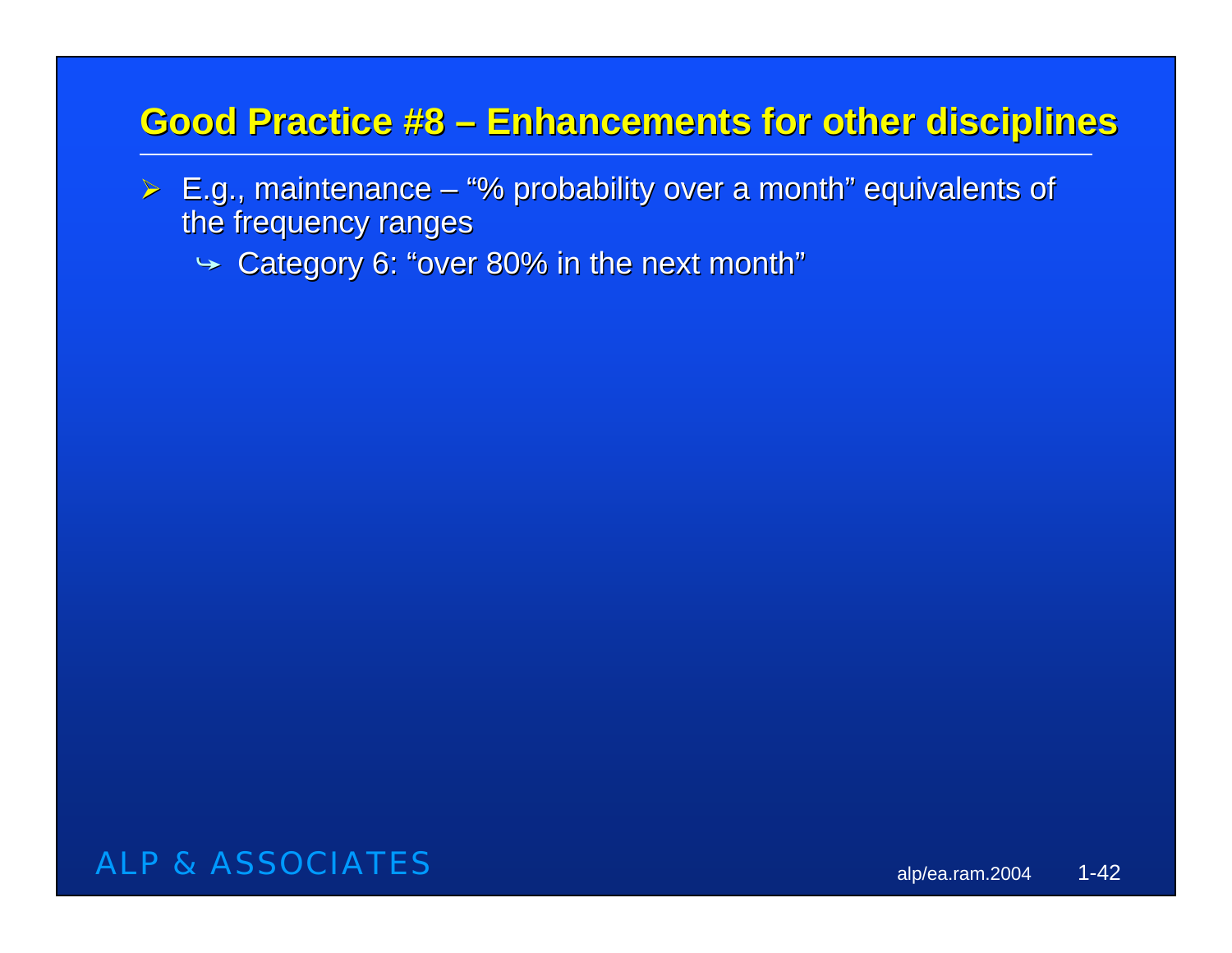# **Bad Practice #7: Risk = Likelihood + Consequence**

#### **HAZARD RATING**

| <b>Exposure</b>                                      | <b>Probability</b>              | <b>Consequence</b>                                                                 |  |  |  |  |  |  |  |  |  |
|------------------------------------------------------|---------------------------------|------------------------------------------------------------------------------------|--|--|--|--|--|--|--|--|--|
| 1 Unlikely (1x year or less                          | 1 Unlikely to occur             | 1 Insignificant                                                                    |  |  |  |  |  |  |  |  |  |
| 2 Occasionally (1x/ month or less)                   | 2 Some chance                   | 2 First aid or minor property damage                                               |  |  |  |  |  |  |  |  |  |
| 3 Often (1 or 2x/month but less than<br>$4x/m$ onth) | 3 Could occur                   | 3 Lost time injury or significant<br>property damage, seeks medical<br>assistance. |  |  |  |  |  |  |  |  |  |
| 4 Frequent (1 or 2x/week)                            | 4 Good chance                   | 4 Severe injury, serious health effects                                            |  |  |  |  |  |  |  |  |  |
| 5 Continuous (1 or 2x/day)                           | 5 Will occur if not attended to | 5 Fatality/permanent disability or major<br>property damage.                       |  |  |  |  |  |  |  |  |  |
|                                                      |                                 |                                                                                    |  |  |  |  |  |  |  |  |  |
| $E + P + C = Total$                                  |                                 |                                                                                    |  |  |  |  |  |  |  |  |  |
| <b>Risk Rating:</b>                                  |                                 |                                                                                    |  |  |  |  |  |  |  |  |  |
| requires immediate attention<br>Serious:             | Total of $11 - 15$              |                                                                                    |  |  |  |  |  |  |  |  |  |
| <b>Moderate:</b><br>requires attention               | Total of $6 - 10$               |                                                                                    |  |  |  |  |  |  |  |  |  |
| requires monitoring<br>Low:                          | Total of $3 - 5$                | OH&S August 2002                                                                   |  |  |  |  |  |  |  |  |  |
| <b>ALP &amp; ASSOCIATES</b>                          |                                 | $1 - 43$<br>alp/ea.ram.2004                                                        |  |  |  |  |  |  |  |  |  |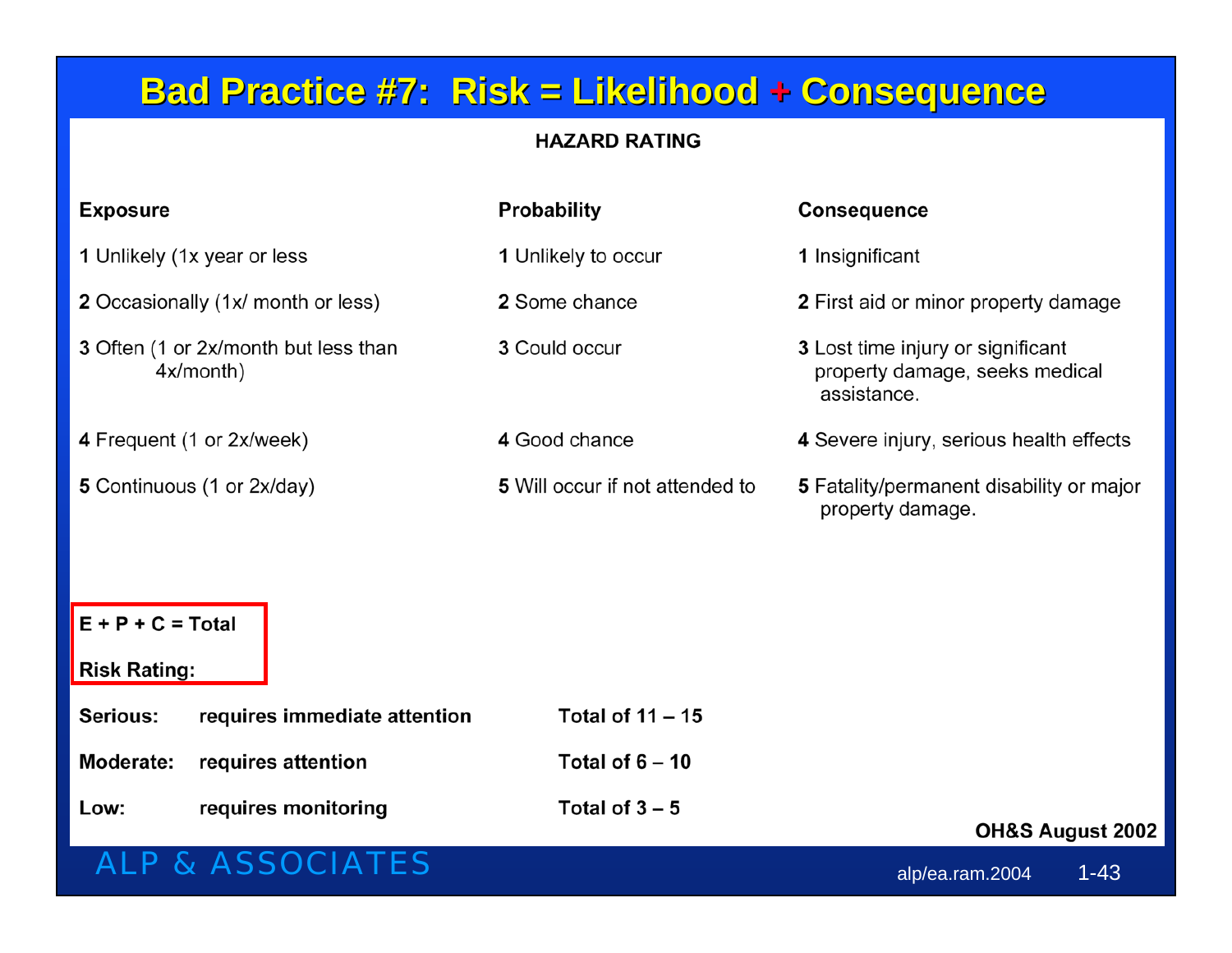### **Use of different size matrices Use of different size matrices**

 $> 2x2$ 

- $> 3x3$  (our simplified example)
- $> 4x4$  (CCPS, 1992)
- ¾ 4x5 (example international standard) 4x5 (example international standard)
- $> 5x5$
- $> 6x6$
- $> 7x7$
- ¾ 8x8
- $> 9x9$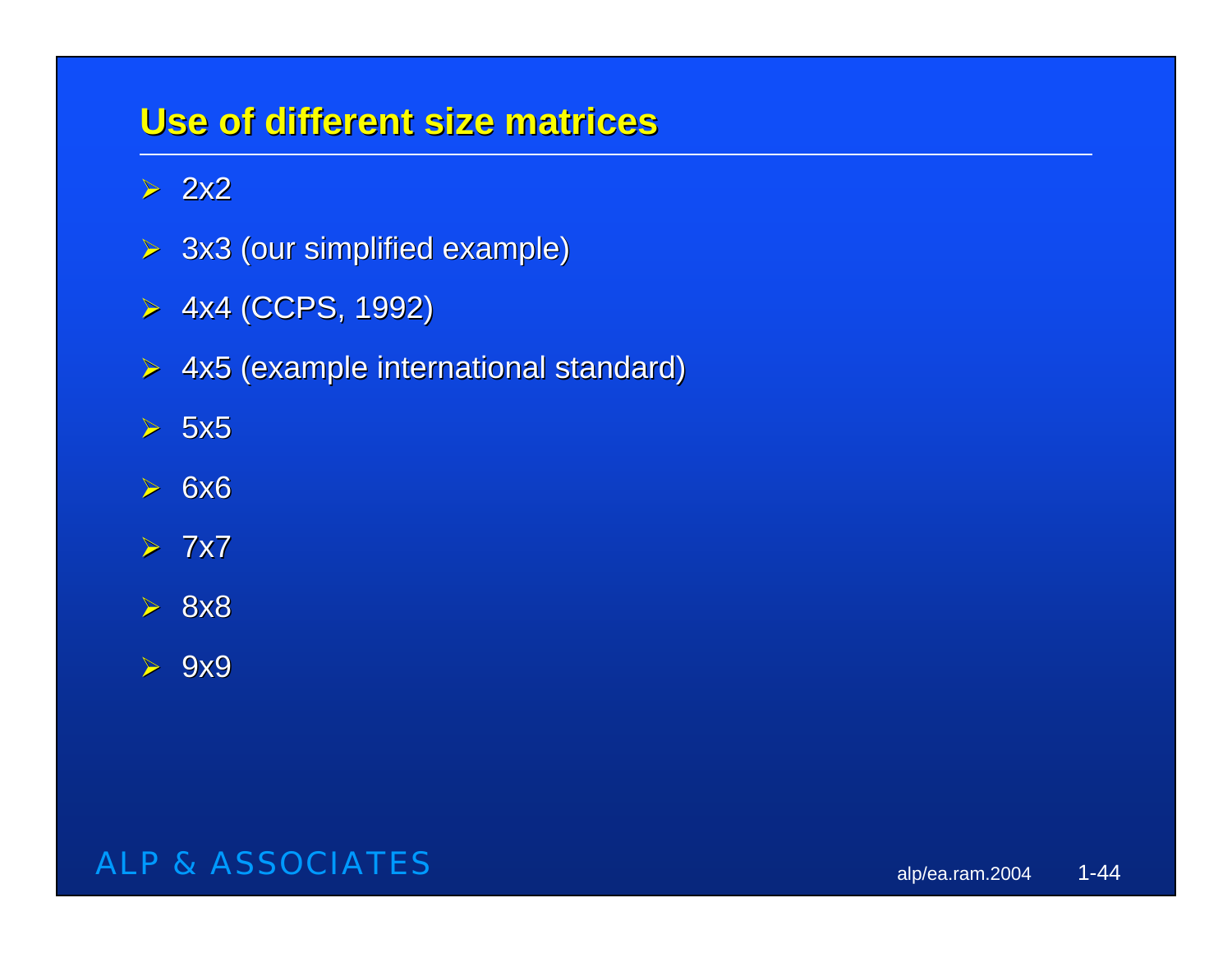# **Example 4x4 Matrix (CCPS) Example 4x4 Matrix (CCPS)**

**L**

**VL**

- $\triangleright$  Asymmetric WRT the 45 degree bisector of quadrant
- $\blacktriangleright$  Builds in our societal value judgements **GP#9**

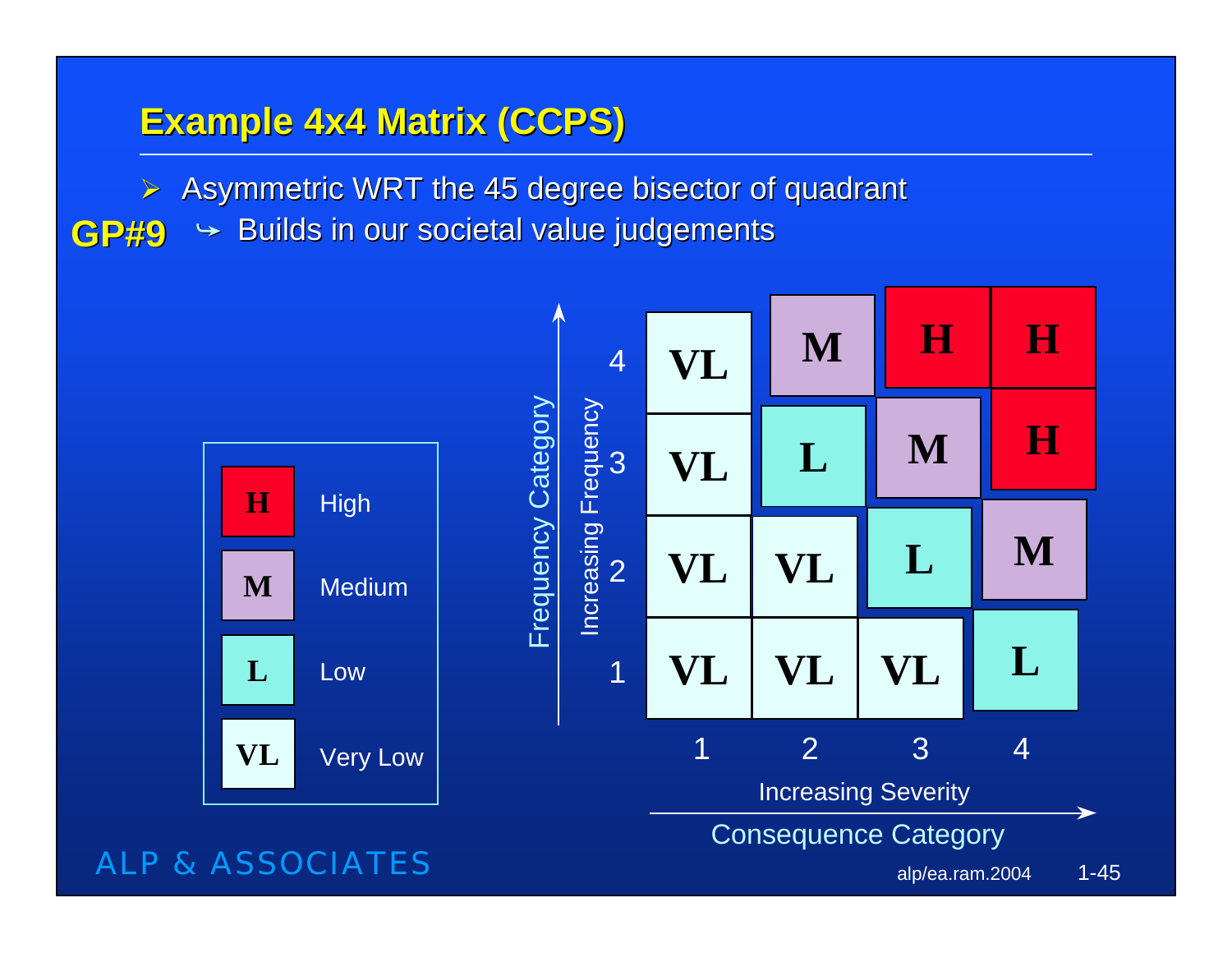### **Example 6x6 Risk Ranking Matrix**

#### $\triangleright$  Good or bad?

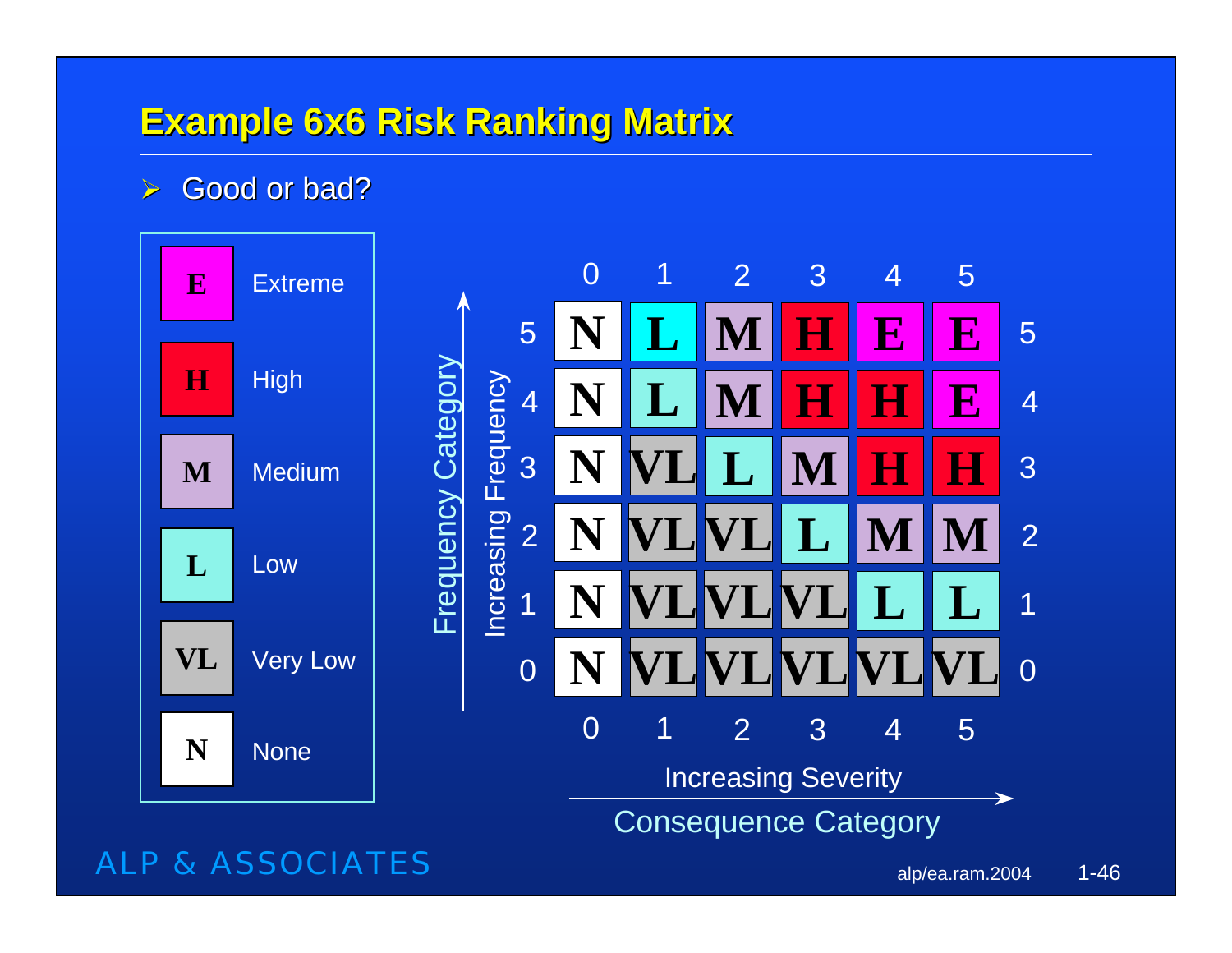# **Example Frequency & Consequence Example Frequency & Consequence Categorization for 6x6 Matrix Categorization for 6x6 Matrix**

|                 | <b>Category Frequency Range</b> | <b>Description</b>                                         |
|-----------------|---------------------------------|------------------------------------------------------------|
| $\overline{0}$  | $< 10^{-8}/year$                | Less frequent than 1 in 100,000,000 years (Very Remote)    |
|                 | $10^{-8} - 10^{-6}$ /year       | Between 1 in 100,000,000 and 1 in 1,000,000 years (Remote) |
| $\overline{2}$  | $10^{-6} - 10^{-4}$ /year       | Between 1 in 1,000,000 and 1 in 10,000 years (Unlikely)    |
| $\mathbf{3}$    | 10-4 - 0.01/year                | Between 1 in 10,000 and 1 in 100 years (Moderately Likely) |
| $\overline{4}$  | $0.01 - 0.1$ /year              | Between 1 in 100 years and 1 in 10 years (Likely)          |
| $5\overline{)}$ | $> 0.1$ /year                   | More frequent than 1 in 10 years (Very Likely)             |

|                 |                                   |                 | <b>Public and Employee</b>              |
|-----------------|-----------------------------------|-----------------|-----------------------------------------|
|                 | <b>Environmental Consequences</b> | <b>Category</b> | <b>Consequences</b>                     |
| <b>Category</b> | (clean-up cost/ regulatory fines/ |                 |                                         |
|                 | loss of resource use)             | O               | No impact                               |
|                 | Less than \$1,000                 |                 | Annoyance impact                        |
| $\overline{2}$  | Between \$1,000 - \$10,000        |                 | Minor injury                            |
| 3               | Between \$10,000 - \$100,000      |                 | Major injury                            |
| 4               | Above \$100,000                   |                 | Limited number of fatalities $(\leq 3)$ |
|                 |                                   | 5               | Multiple fatalities $(> 3)$             |

#### ALP & ASSOCIATES

alp/ea.ram.2004 1-47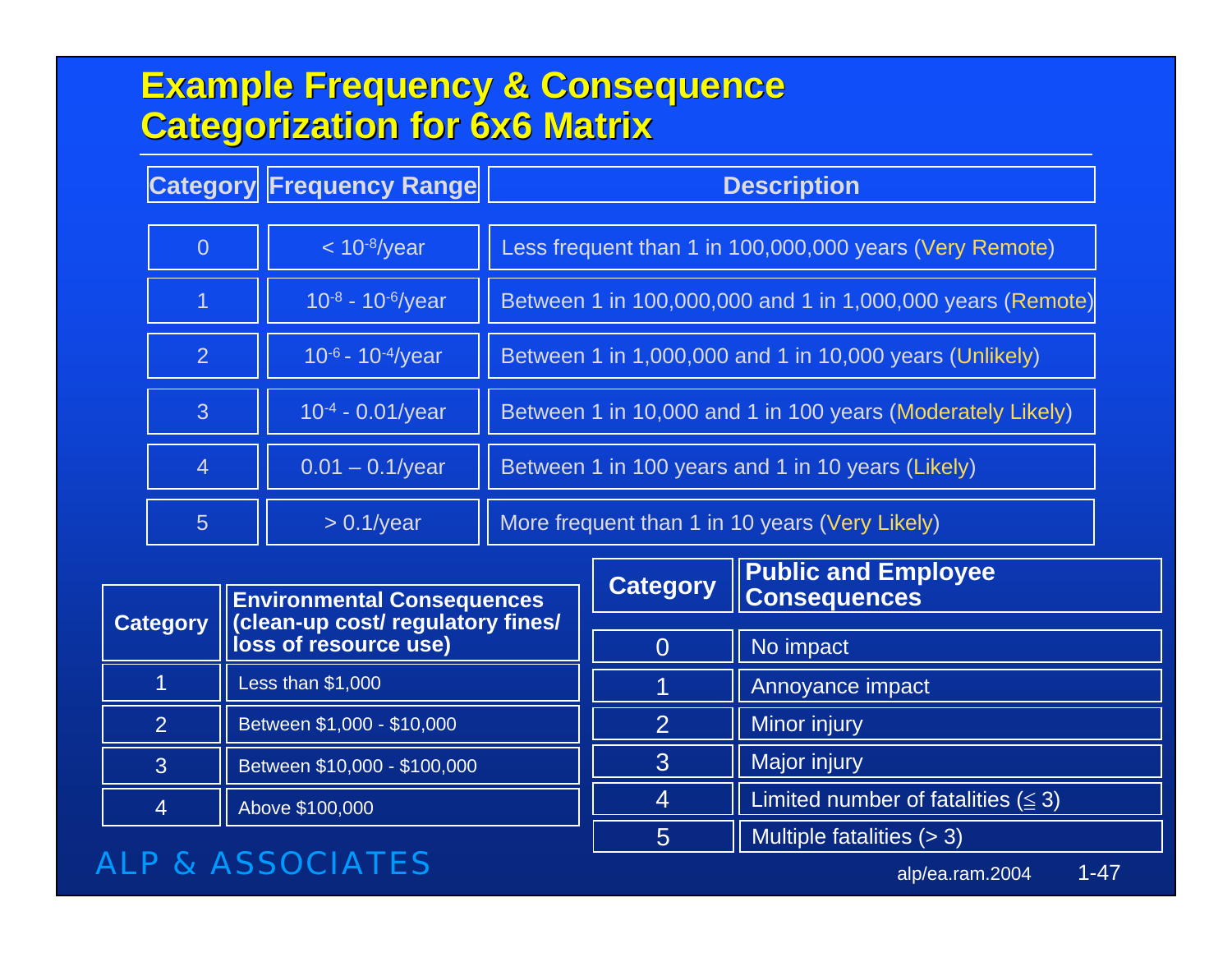|             | <b>Frequency Guidelines</b><br>(company basis)                          | <b>Description</b>                                                                                                                                         |                                                                                      |               |                                                                 |                                                       |                                                                                                  |                                                                                                  |                                                                                                                                    |                                                                                                                |
|-------------|-------------------------------------------------------------------------|------------------------------------------------------------------------------------------------------------------------------------------------------------|--------------------------------------------------------------------------------------|---------------|-----------------------------------------------------------------|-------------------------------------------------------|--------------------------------------------------------------------------------------------------|--------------------------------------------------------------------------------------------------|------------------------------------------------------------------------------------------------------------------------------------|----------------------------------------------------------------------------------------------------------------|
|             | $f \geq 10$ /year (larger than or<br>equal to 10/year)                  | Happens several times per year<br>in each facility                                                                                                         |                                                                                      | 6             | 3                                                               | 4                                                     | 5                                                                                                | U                                                                                                | U                                                                                                                                  | U                                                                                                              |
|             | 1/year = $<$ f $<$ 10/year (between<br>1/year and 10/year)              | Happens several times per year<br>in company                                                                                                               |                                                                                      | 5             | $\overline{2}$                                                  | 3                                                     | 4                                                                                                | 5                                                                                                | U                                                                                                                                  | U                                                                                                              |
|             | $0.1 = < f$ < 1/year (between 1/10<br>years and 1/year                  | Expected to occur several times<br>in the company lifetime                                                                                                 |                                                                                      | 4             | 2                                                               | 3                                                     | 3                                                                                                | 4                                                                                                | 5                                                                                                                                  | U                                                                                                              |
|             | $0.01 = < f < 0.1$ /year (between<br>1/100 years and 1/10 years         | Expected to occur in the<br>company lifetime                                                                                                               | Frequency                                                                            | 3             | 1                                                               | $\overline{2}$                                        | 3                                                                                                | 3                                                                                                | 4                                                                                                                                  | 5                                                                                                              |
|             | $0.001 = < f < 0.01$ /year (between<br>1/1000 and 1/100 years)          | Has happened in this industry                                                                                                                              |                                                                                      | 2             | 1                                                               | 1                                                     | 2                                                                                                | 3                                                                                                | 4                                                                                                                                  | 5                                                                                                              |
|             | $f$ < 0.001/year (less than 1/1000 Has never happened in this<br>years) | industry                                                                                                                                                   |                                                                                      | 1             | 1                                                               | 1                                                     | 2                                                                                                | 2                                                                                                | 3                                                                                                                                  | 4                                                                                                              |
|             |                                                                         |                                                                                                                                                            |                                                                                      |               | Α                                                               | B                                                     | C                                                                                                | D                                                                                                | E                                                                                                                                  | F                                                                                                              |
|             |                                                                         |                                                                                                                                                            |                                                                                      | Environmental | No impact                                                       | Release to on-<br>site<br>environment                 | Legal or permit Detrimental<br>violation                                                         |                                                                                                  | Detrimental<br>impact on-site impact off-site                                                                                      | Catastrophic<br>off-site release                                                                               |
|             |                                                                         |                                                                                                                                                            | Financial/<br><b>Damage</b><br><b>Political/</b><br>Regulatory/<br><b>Reputation</b> |               | C < \$10k                                                       | $$10k = < C <$<br>\$100k                              | $$100k = < C <$   \$1M = < C <<br>\$1M                                                           | \$10M                                                                                            | $$10M = < C <$<br>\$100M                                                                                                           | C > \$100M                                                                                                     |
|             |                                                                         |                                                                                                                                                            |                                                                                      |               | None:<br>No complaints<br>or suspicions<br>of public<br>concern | Low:<br>Second-hand<br>knowledge of<br>public concern | Med-Low:<br>Complaints to<br>the company,<br>or minor<br>political/<br>regulatory<br>involvement | Medium:<br>Complaints to<br>regulators/<br>authorities<br>requiring<br>management<br>involvement | Med-High:<br>Negative local<br>or regional<br>news coverage international<br>of protests, of<br>serious<br>damage to<br>reputation | High:<br>Negative<br>national or<br>news coverage<br>of protests, of<br>irreparable<br>damage to<br>reputation |
|             |                                                                         |                                                                                                                                                            | <b>Safety</b>                                                                        |               | Negligible                                                      | Minor first aid                                       | <b>Minor injuries</b>                                                                            | Temporary<br>disability                                                                          | Permanent<br>disability/<br>fatality                                                                                               | <b>Multiple</b><br>fatalities                                                                                  |
| GP#9 >      |                                                                         | <b>Slight asymmetry</b>                                                                                                                                    |                                                                                      |               |                                                                 |                                                       |                                                                                                  |                                                                                                  |                                                                                                                                    |                                                                                                                |
| <b>GP#5</b> |                                                                         | Use of a combination of letters and numbers for ease of reference                                                                                          |                                                                                      |               |                                                                 |                                                       |                                                                                                  |                                                                                                  |                                                                                                                                    |                                                                                                                |
|             |                                                                         |                                                                                                                                                            |                                                                                      |               |                                                                 |                                                       |                                                                                                  |                                                                                                  |                                                                                                                                    |                                                                                                                |
| GP#10>      | assessments                                                             | Treatment of different risk receptors separately (for integrated risk                                                                                      |                                                                                      |               |                                                                 |                                                       |                                                                                                  |                                                                                                  |                                                                                                                                    |                                                                                                                |
| GP#11       | basis") for clarity                                                     | $\triangleright$ Specification of the basis for frequency categorization ("company"<br>basis" as opposed to, for example, "site basis", or "unit operation |                                                                                      |               |                                                                 |                                                       |                                                                                                  |                                                                                                  |                                                                                                                                    |                                                                                                                |
|             | <b><i>R. ASSOCIA</i></b>                                                |                                                                                                                                                            |                                                                                      |               |                                                                 |                                                       |                                                                                                  |                                                                                                  | alp/oa ram 2004                                                                                                                    | 1.48                                                                                                           |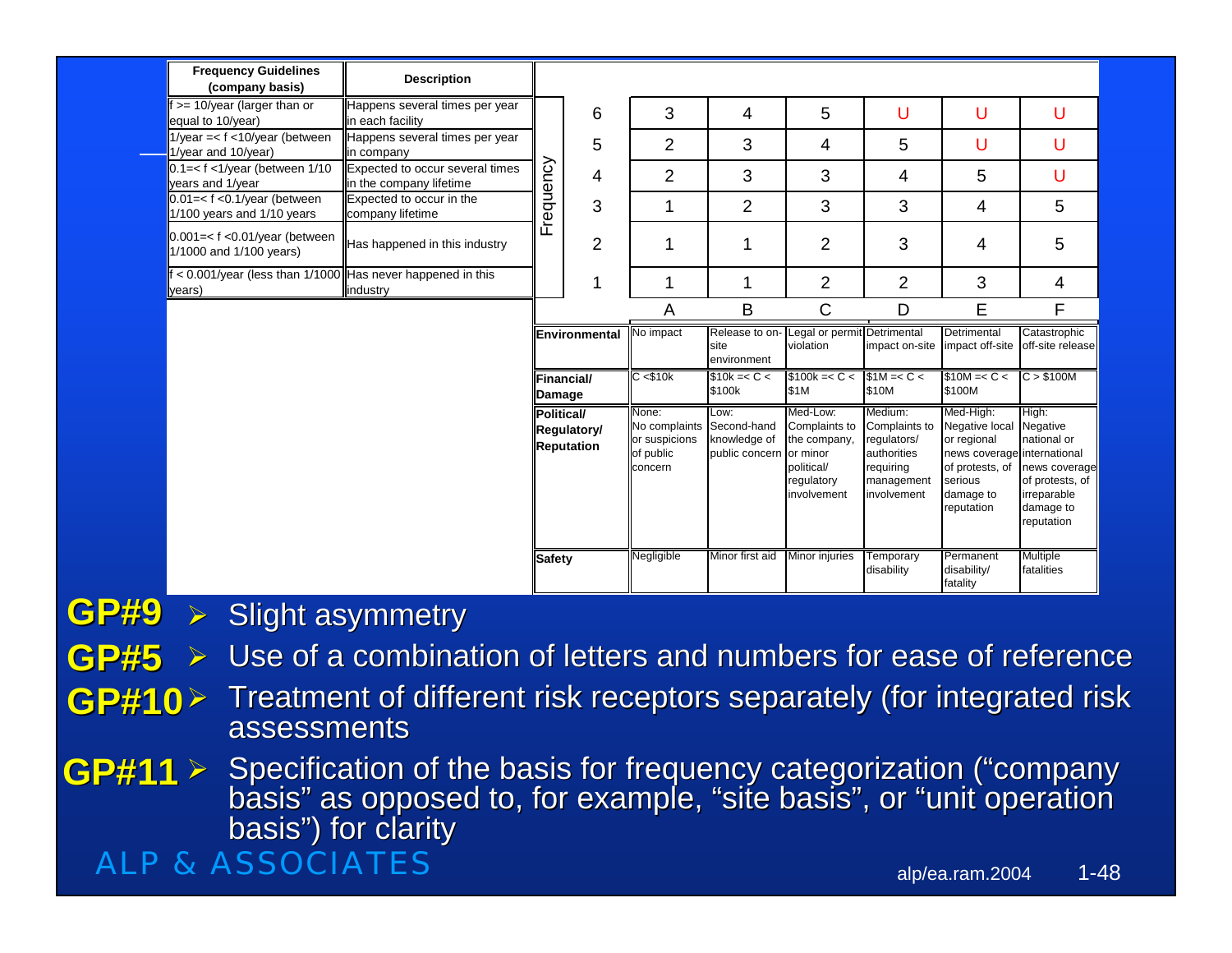### **Good Practice #11 – Reporting format for integrated risk assessments risk assessments**

|                    | <b>Facility adress:</b> |                       |                    |                    |                                             |                                         |              |                       |      |              |           | <b>Risk assessment team members:</b> |              |                 |      |                                  |                   |      |              |                             |      |              |              |                     |
|--------------------|-------------------------|-----------------------|--------------------|--------------------|---------------------------------------------|-----------------------------------------|--------------|-----------------------|------|--------------|-----------|--------------------------------------|--------------|-----------------|------|----------------------------------|-------------------|------|--------------|-----------------------------|------|--------------|--------------|---------------------|
| <b>Facility</b>    |                         |                       |                    |                    |                                             |                                         |              | Risk assessment date: |      |              |           |                                      |              |                 |      |                                  |                   |      |              |                             |      |              |              |                     |
|                    |                         |                       |                    |                    |                                             | <b>Units for Consequences: \$/event</b> |              |                       |      |              |           |                                      |              |                 |      |                                  |                   |      |              |                             |      |              |              |                     |
|                    |                         |                       |                    |                    |                                             | Units for Frequency: events/year        |              |                       |      |              |           |                                      |              |                 |      |                                  |                   |      |              |                             |      |              |              |                     |
|                    |                         |                       |                    |                    |                                             | Units for Risk: \$/year                 |              |                       |      |              |           |                                      |              |                 |      |                                  |                   |      |              |                             |      |              |              |                     |
|                    |                         |                       |                    |                    |                                             |                                         |              |                       |      |              |           |                                      |              |                 |      | <b>Consequences to Receptors</b> |                   |      |              |                             |      |              |              |                     |
| #                  |                         | #                     |                    | of Event           | $\mathbf{c}$                                |                                         |              | <b>Public</b>         |      |              |           | <b>Environment</b>                   |              | <b>Employee</b> |      |                                  | <b>Production</b> |      |              | <b>Capital</b><br>Equipment |      |              | (Reputation) | <b>Market Share</b> |
| Area ID<br>Process | Process Area            | Event ID<br>Hazardous | Event<br>Hazardous | Potential Cause(s) | Safeguards<br>Prevent the Event<br>Existing | Expected Future<br>Frequency of Event   | Consequences | Frequency             | Risk | Consequences | Frequency | Risk                                 | Consequences | Frequency       | Risk | Consequences                     | Frequency         | Risk | Consequences | Frequency                   | Risk | Consequences | Frequency    | Risk                |
|                    |                         |                       |                    |                    |                                             |                                         |              |                       |      |              |           |                                      |              |                 |      |                                  |                   |      |              |                             |      |              |              |                     |
|                    |                         |                       |                    |                    |                                             |                                         |              |                       |      |              |           |                                      |              |                 |      |                                  |                   |      |              |                             |      |              |              |                     |
|                    |                         |                       |                    |                    |                                             |                                         |              |                       |      |              |           |                                      |              |                 |      |                                  |                   |      |              |                             |      |              |              |                     |
|                    |                         |                       |                    |                    |                                             |                                         |              |                       |      |              |           |                                      |              |                 |      |                                  |                   |      |              |                             |      |              |              |                     |
|                    |                         |                       |                    |                    |                                             |                                         |              |                       |      |              |           |                                      |              |                 |      |                                  |                   |      |              |                             |      |              |              |                     |
|                    |                         |                       |                    |                    |                                             |                                         |              |                       |      |              |           |                                      |              |                 |      |                                  |                   |      |              |                             |      |              |              |                     |
|                    |                         |                       |                    |                    |                                             |                                         |              |                       |      |              |           |                                      |              |                 |      |                                  |                   |      |              |                             |      |              |              |                     |
|                    |                         |                       |                    |                    |                                             |                                         |              |                       |      |              |           |                                      |              |                 |      |                                  |                   |      |              |                             |      |              |              |                     |
|                    |                         |                       |                    |                    |                                             |                                         |              |                       |      |              |           |                                      |              |                 |      |                                  |                   |      |              |                             |      |              |              |                     |
|                    |                         |                       |                    |                    |                                             |                                         |              |                       |      |              |           |                                      |              |                 |      |                                  |                   |      |              |                             |      |              |              |                     |
|                    |                         |                       |                    |                    |                                             |                                         |              |                       |      |              |           |                                      |              |                 |      |                                  |                   |      |              |                             |      |              |              |                     |
|                    |                         |                       |                    |                    |                                             |                                         |              |                       |      |              |           |                                      |              |                 |      |                                  |                   |      |              |                             |      |              |              |                     |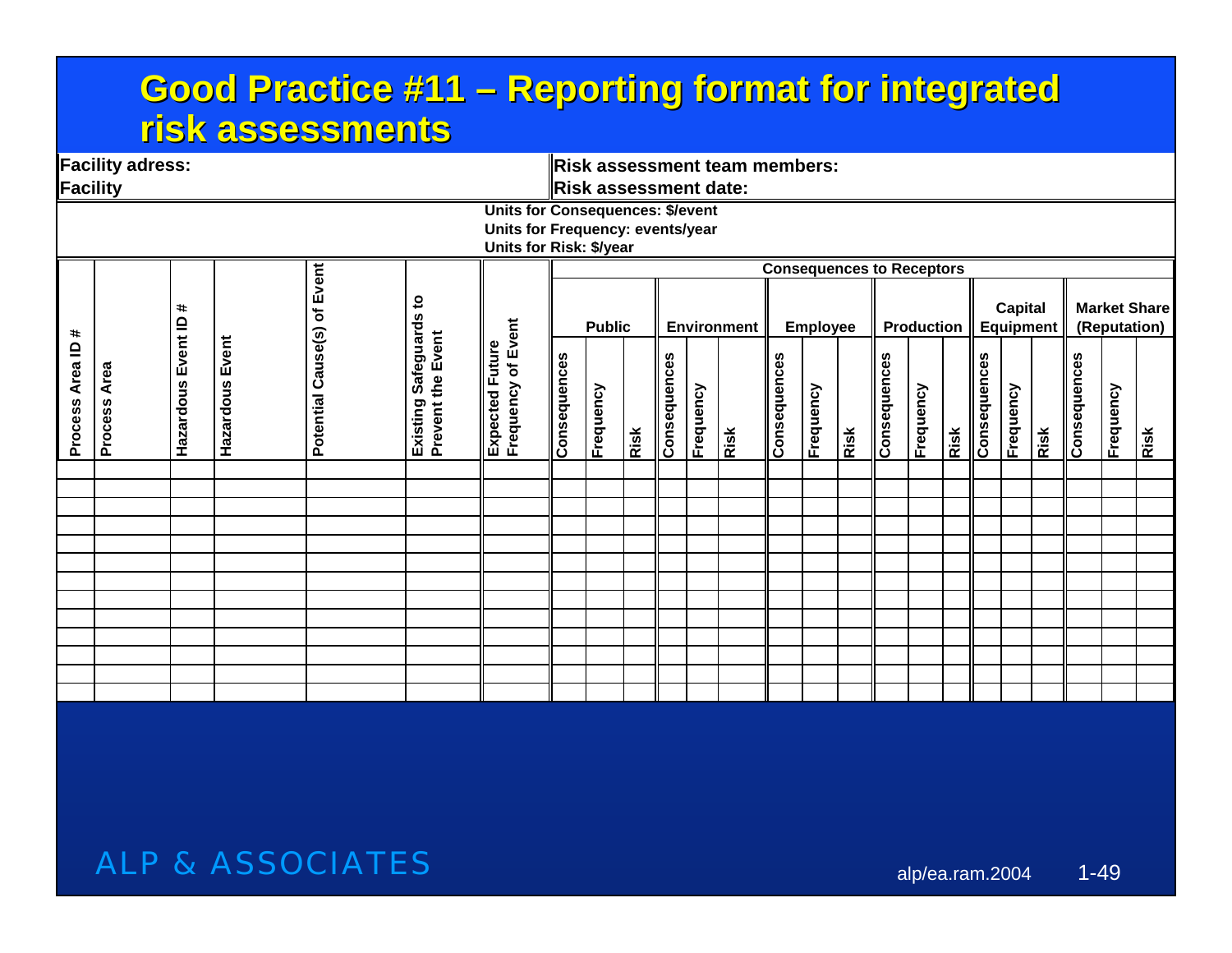# **Good Practice #12 – Reporting format for integrated risk assessments, also identifying improvement risk assessments, also identifying improvement opportunities/ actions opportunities/ actions**

|                                                                                                                                            | Units for Consequences: \$/event |                                 |                 |                                |                                             |                                                 |               |           |      |              |           |      |                 |           |      |              |           |      |                             |           |                                     |              |           |                      |                                                                           |                            |  |                                     |
|--------------------------------------------------------------------------------------------------------------------------------------------|----------------------------------|---------------------------------|-----------------|--------------------------------|---------------------------------------------|-------------------------------------------------|---------------|-----------|------|--------------|-----------|------|-----------------|-----------|------|--------------|-----------|------|-----------------------------|-----------|-------------------------------------|--------------|-----------|----------------------|---------------------------------------------------------------------------|----------------------------|--|-------------------------------------|
| Units for Frequency: events/year<br>Units for Risk: \$/year                                                                                |                                  |                                 |                 |                                |                                             |                                                 |               |           |      |              |           |      |                 |           |      |              |           |      |                             |           |                                     |              |           |                      |                                                                           |                            |  |                                     |
| <b>Consequences to Receptors</b>                                                                                                           |                                  |                                 |                 |                                |                                             |                                                 |               |           |      |              |           |      |                 |           |      |              |           |      |                             |           |                                     |              |           |                      |                                                                           |                            |  |                                     |
| ∗<br>Area ID<br>Process                                                                                                                    | Area<br>Process                  | $\ddot{}$<br>Hazardous Event ID | Hazardous Event | Event<br>Potential Cause(s) of | Existing Safeguards to<br>Prevent the Event | of Event<br><b>Expected Future</b><br>Frequency | <b>Public</b> |           |      | Environment  |           |      | <b>Employee</b> |           |      | Production   |           |      | Capital<br><b>Equipment</b> |           | <b>Market Share</b><br>(Reputation) |              |           | $\overline{\bullet}$ |                                                                           |                            |  |                                     |
|                                                                                                                                            |                                  |                                 |                 |                                |                                             |                                                 | Consequences  | Frequency | Risk | Consequences | Frequency | Risk | Consequences    | Frequency | Risk | Consequences | Frequency | Risk | <b>Consequences</b>         | Frequency | Risk                                | Consequences | Frequency | Risk                 | frequency assignments)<br><b>Comments (explanation</b><br>consequence and | <b>Recommended Actions</b> |  | Person responsible for<br>follow-up |
|                                                                                                                                            |                                  |                                 |                 |                                |                                             |                                                 |               |           |      |              |           |      |                 |           |      |              |           |      |                             |           |                                     |              |           |                      |                                                                           |                            |  |                                     |
|                                                                                                                                            |                                  |                                 |                 |                                |                                             |                                                 |               |           |      |              |           |      |                 |           |      |              |           |      |                             |           |                                     |              |           |                      |                                                                           |                            |  |                                     |
|                                                                                                                                            |                                  |                                 |                 |                                |                                             |                                                 |               |           |      |              |           |      |                 |           |      |              |           |      |                             |           |                                     |              |           |                      |                                                                           |                            |  |                                     |
|                                                                                                                                            |                                  |                                 |                 |                                |                                             |                                                 |               |           |      |              |           |      |                 |           |      |              |           |      |                             |           |                                     |              |           |                      |                                                                           |                            |  |                                     |
|                                                                                                                                            |                                  |                                 |                 |                                |                                             |                                                 |               |           |      |              |           |      |                 |           |      |              |           |      |                             |           |                                     |              |           |                      |                                                                           |                            |  |                                     |
|                                                                                                                                            |                                  |                                 |                 |                                |                                             |                                                 |               |           |      |              |           |      |                 |           |      |              |           |      |                             |           |                                     |              |           |                      |                                                                           |                            |  |                                     |
|                                                                                                                                            |                                  |                                 |                 |                                |                                             |                                                 |               |           |      |              |           |      |                 |           |      |              |           |      |                             |           |                                     |              |           |                      |                                                                           |                            |  |                                     |
|                                                                                                                                            |                                  |                                 |                 |                                |                                             |                                                 |               |           |      |              |           |      |                 |           |      |              |           |      |                             |           |                                     |              |           |                      |                                                                           |                            |  |                                     |
|                                                                                                                                            |                                  |                                 |                 |                                |                                             |                                                 |               |           |      |              |           |      |                 |           |      |              |           |      |                             |           |                                     |              |           |                      |                                                                           |                            |  |                                     |
|                                                                                                                                            |                                  |                                 |                 |                                |                                             |                                                 |               |           |      |              |           |      |                 |           |      |              |           |      |                             |           |                                     |              |           |                      |                                                                           |                            |  |                                     |
|                                                                                                                                            |                                  |                                 |                 |                                |                                             |                                                 |               |           |      |              |           |      |                 |           |      |              |           |      |                             |           |                                     |              |           |                      |                                                                           |                            |  |                                     |
| <b>Good Practice #13 - Allow for demonstration of</b><br>"before additional control" versus "after addition<br><b>control" risk levels</b> |                                  |                                 |                 |                                |                                             |                                                 |               |           |      |              |           |      |                 |           |      |              |           |      |                             |           |                                     |              |           |                      |                                                                           |                            |  |                                     |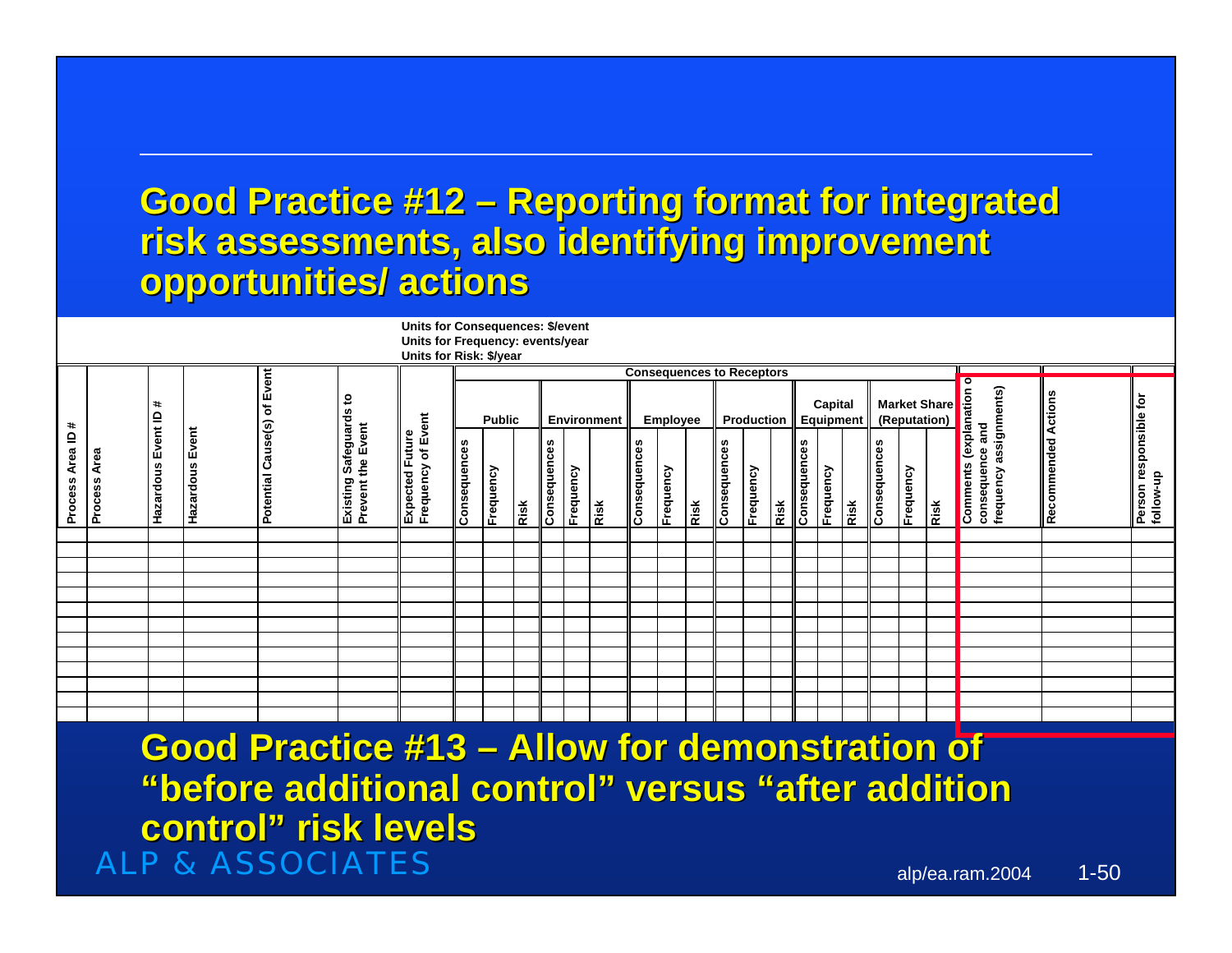### **Summary and Conclusions**

- $\triangleright$  Risk Matrices are very powerful tools for ranking of risks and assisting in decision making
	- $\rightarrow$  They can and should be used for assisting decision making at different levels of an organization
- $\triangleright$  However, before we even get to the more value-laden issues such as "level of risk acceptability", ALARP, etc., one needs to deal with many pitfalls at a more fundamental level.
- $\triangleright$  Some of these pitfalls have the potential for abuse and hiding of reality
	- $\div$  e.g., "refining" event definitions
		- $\rightarrow\,$  Use of FN curves rather than the fN risk matrix will help avoid under-reporting of risk through "refining" of event definitions
- $\triangleright$  The "no controls are in place" syndrome result in many incorrect assessments leading to unnecessary investments, or at least unnecessary time spent on discussions